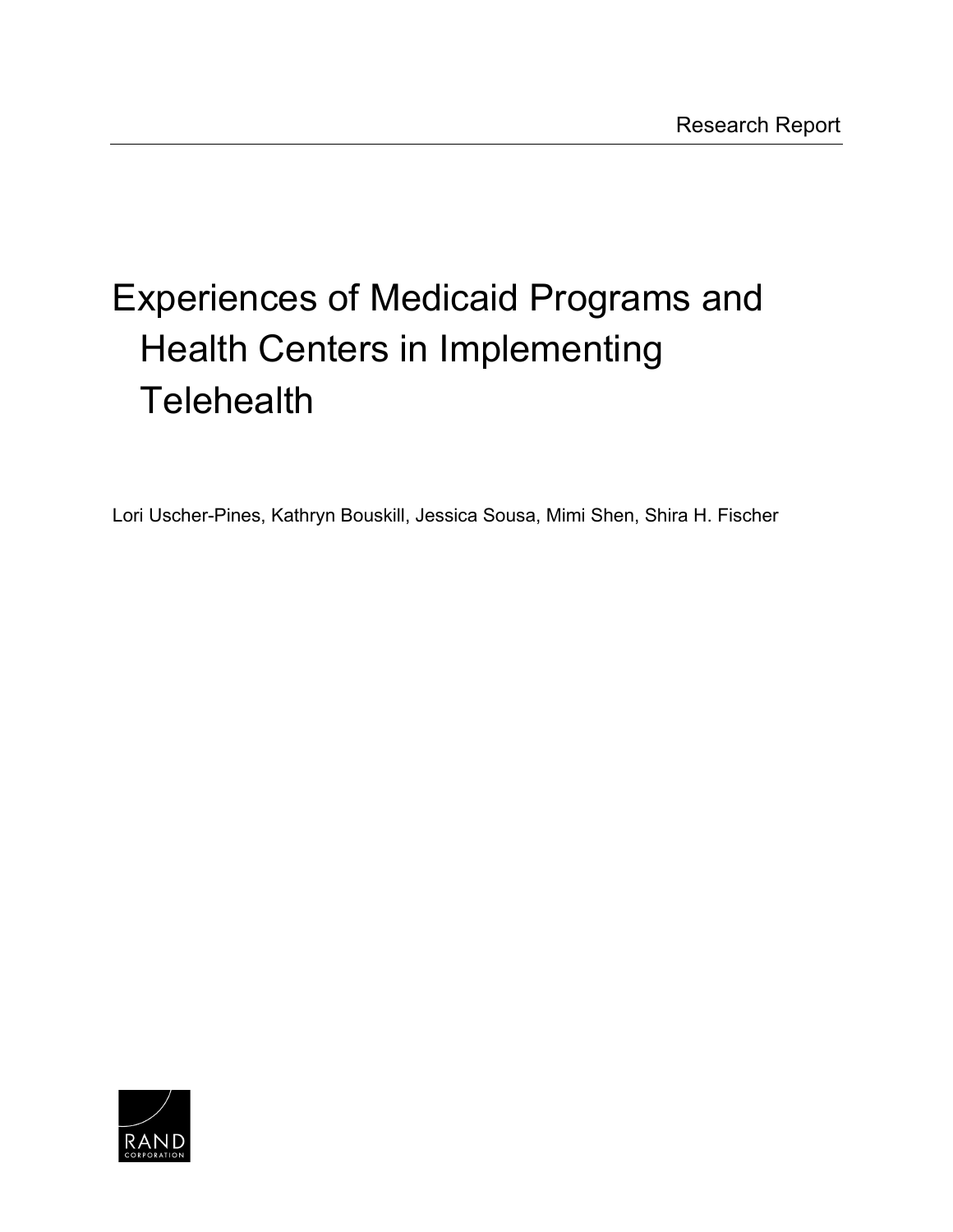For more information on this publication, visit [www.rand.org/t/RR2564](http://www.rand.org/t/RR2564) 

Published by the RAND Corporation, Santa Monica, Calif. © Copyright 2019 RAND Corporation RAND<sup>®</sup> is a registered trademark.

#### Limited Print and Electronic Distribution Rights

 This document and trademark(s) contained herein are protected by law. This representation of RAND intellectual property is provided for noncommercial use only. Unauthorized posting of this publication online is prohibited. Permission is given to duplicate this document for personal use only, as long as it is unaltered and complete. Permission is required from RAND to reproduce, or reuse in another form, any of its research documents for commercial use. For information on reprint and linking permissions, please visit [www.rand.org/pubs/permissions.](http://www.rand.org/pubs/permissions)

 The RAND Corporation is a research organization that develops solutions to public policy challenges to help make communities throughout the world safer and more secure, healthier and more prosperous. RAND is nonprofit, nonpartisan, and committed to the public interest.

RAND's publications do not necessarily reflect the opinions of its research clients and sponsors.

[www.rand.org](http://www.rand.org)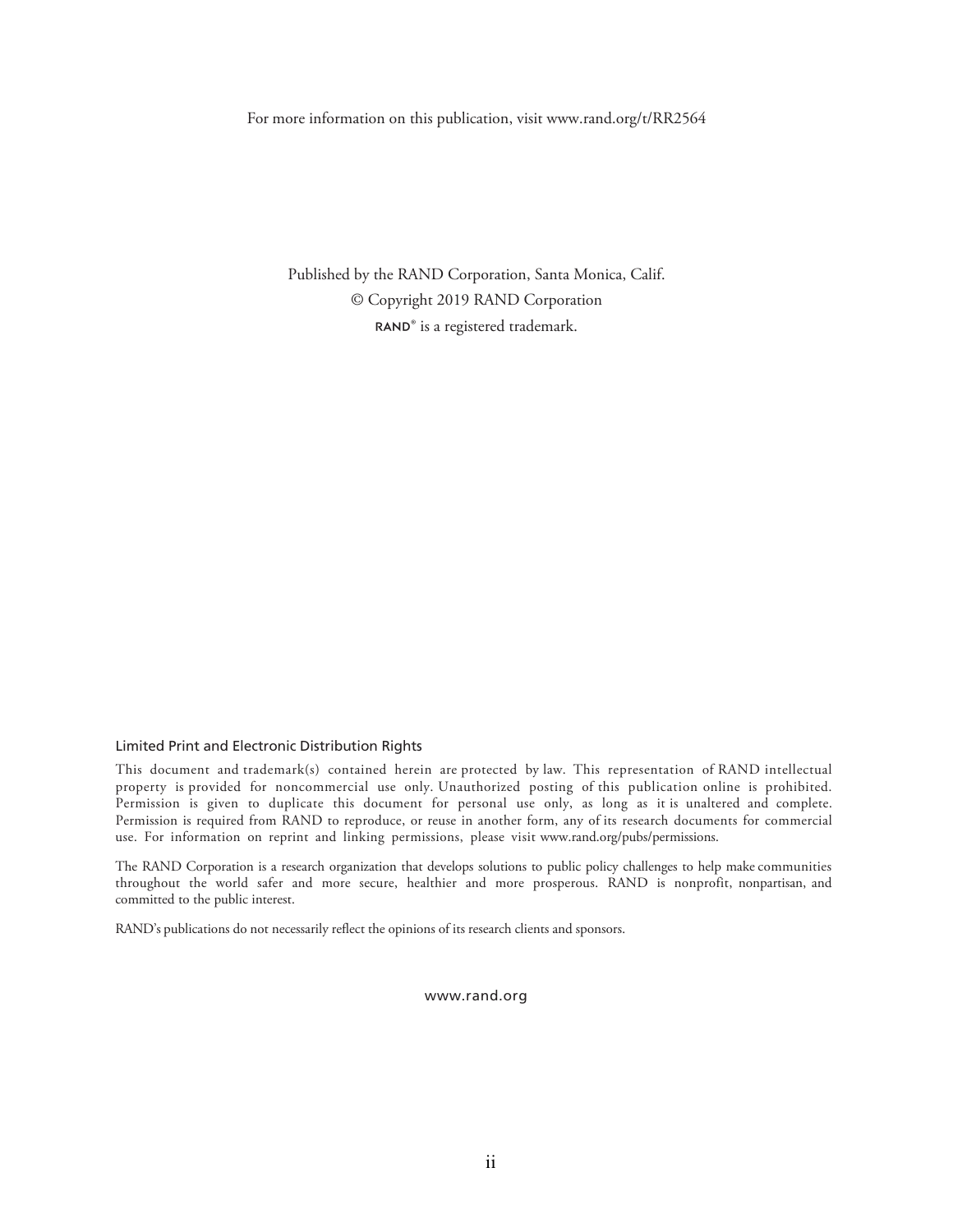## Preface

 Telehealth, the provision of health care from a distance by means of telecommunications health center leadership representing 19 Federally Qualified Health Centers (FQHCs) in those report will be of interest to regulators, policymakers, and safety-net providers interested in technology, can improve the quality of care and access to it in underserved communities by increasing access to providers, reducing wait times, and improving convenience. However, despite its potential, telehealth is underutilized by safety-net providers due to a range of policy, organizational, and logistical barriers. This report describes the results of semistructured discussions with officials representing seven state Medicaid programs and with providers and states. It describes how rural and urban FQHCs use various forms of telehealth and how Medicaid policy influences the delivery of telehealth services to underserved populations. This leveraging telehealth as a tool to increase access to care.

This research was funded by the Office of the Assistant Secretary for Planning and Evaluation and carried out within the Payment, Cost, and Coverage Program in RAND Health Care to explore the experiences of state Medicaid programs and FQHCs in supporting telehealth and delivering telehealth services.

RAND Health Care, a division of the RAND Corporation, promotes healthier societies by improving health care systems in the United States and other countries. We do this by providing health care decisionmakers, practitioners, and consumers with actionable, rigorous, objective evidence to support their most complex decisions. For more information, see [www.rand.org/health-care](http://www.rand.org/health-care), or contact

#### **RAND Health Care Communications**

1776 Main Street P.O. Box 2138 Santa Monica, CA 90407-2138 (310) 393-0411, ext. 7775 RAND Health-Care@rand.org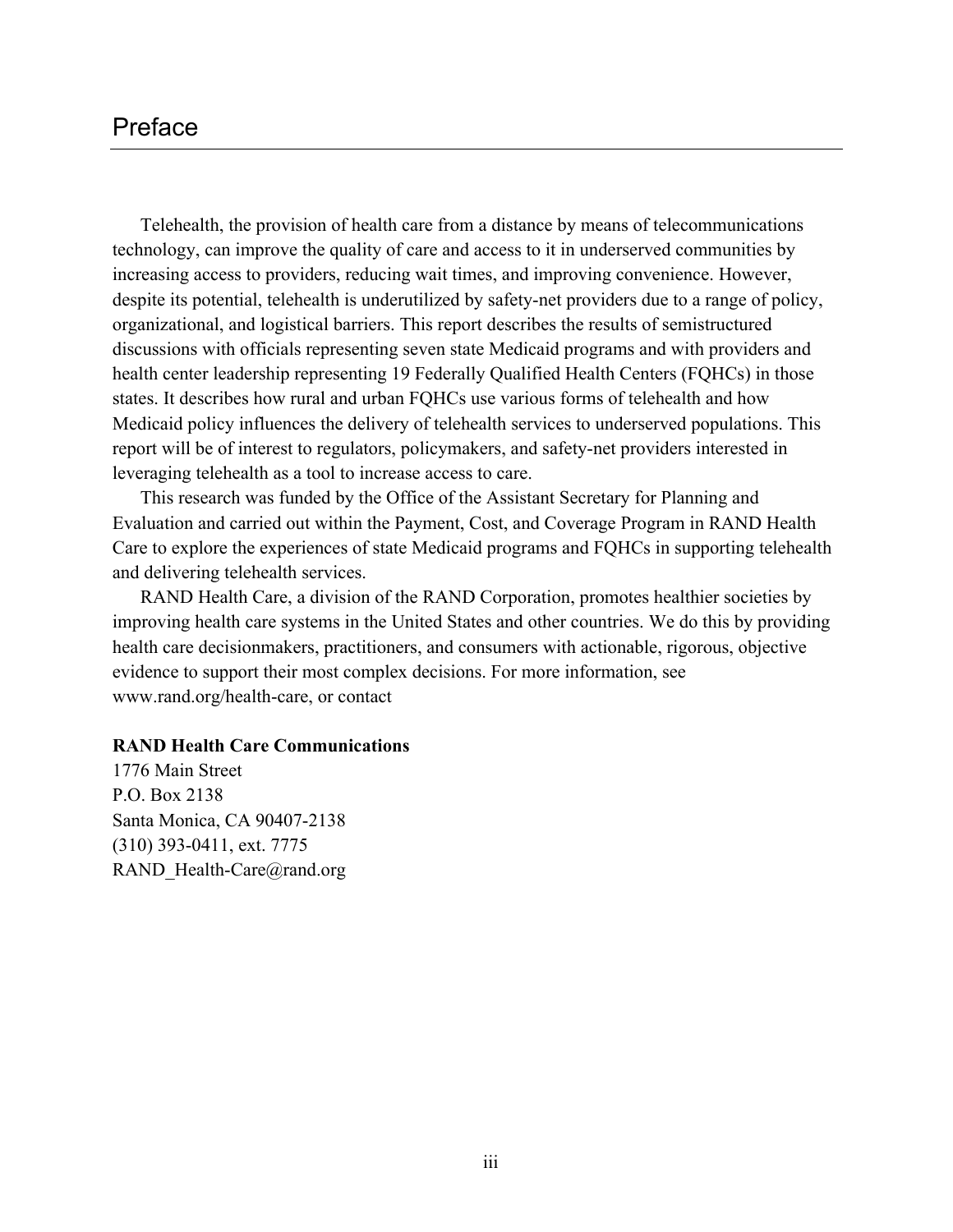## Contents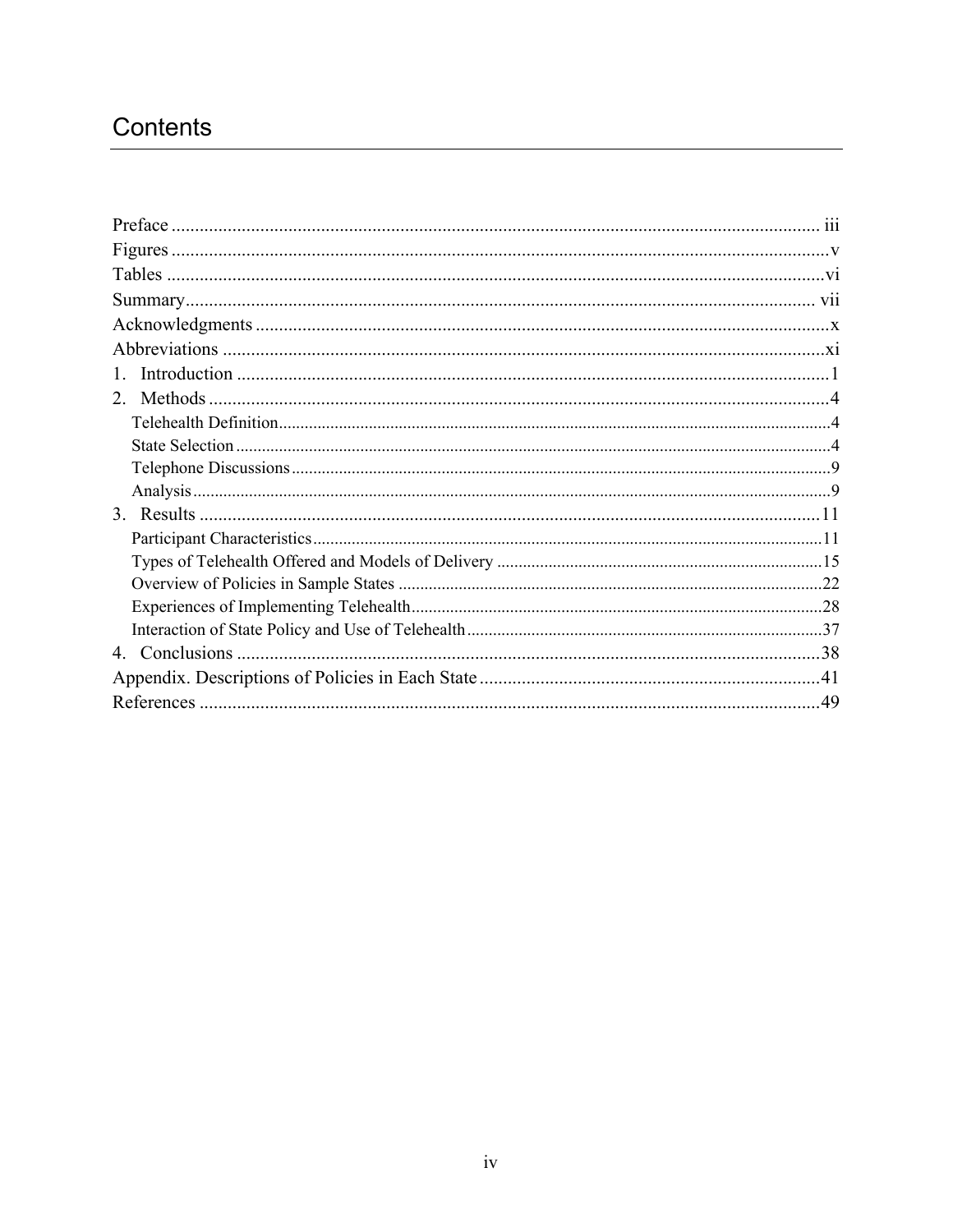## Figures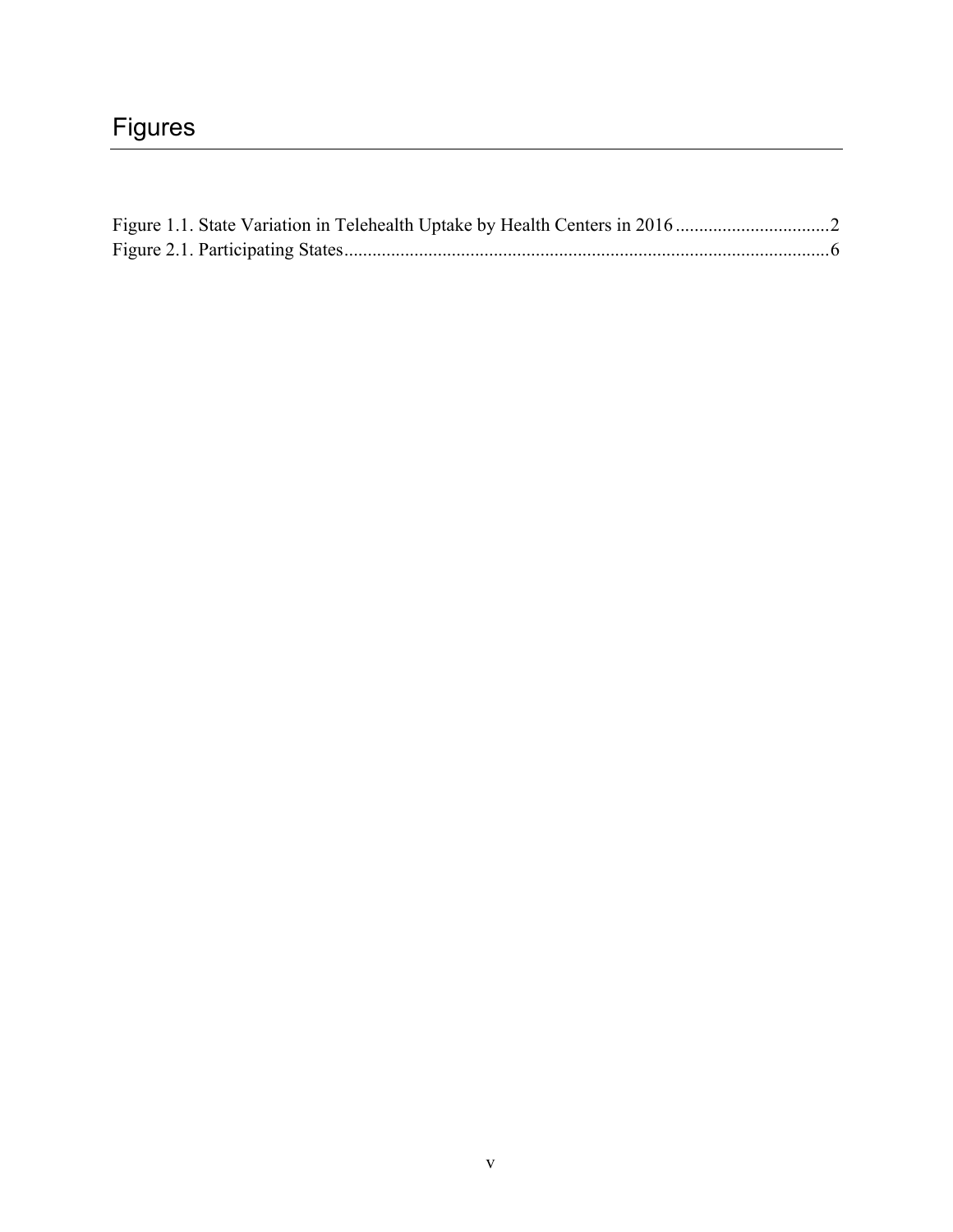## **Tables**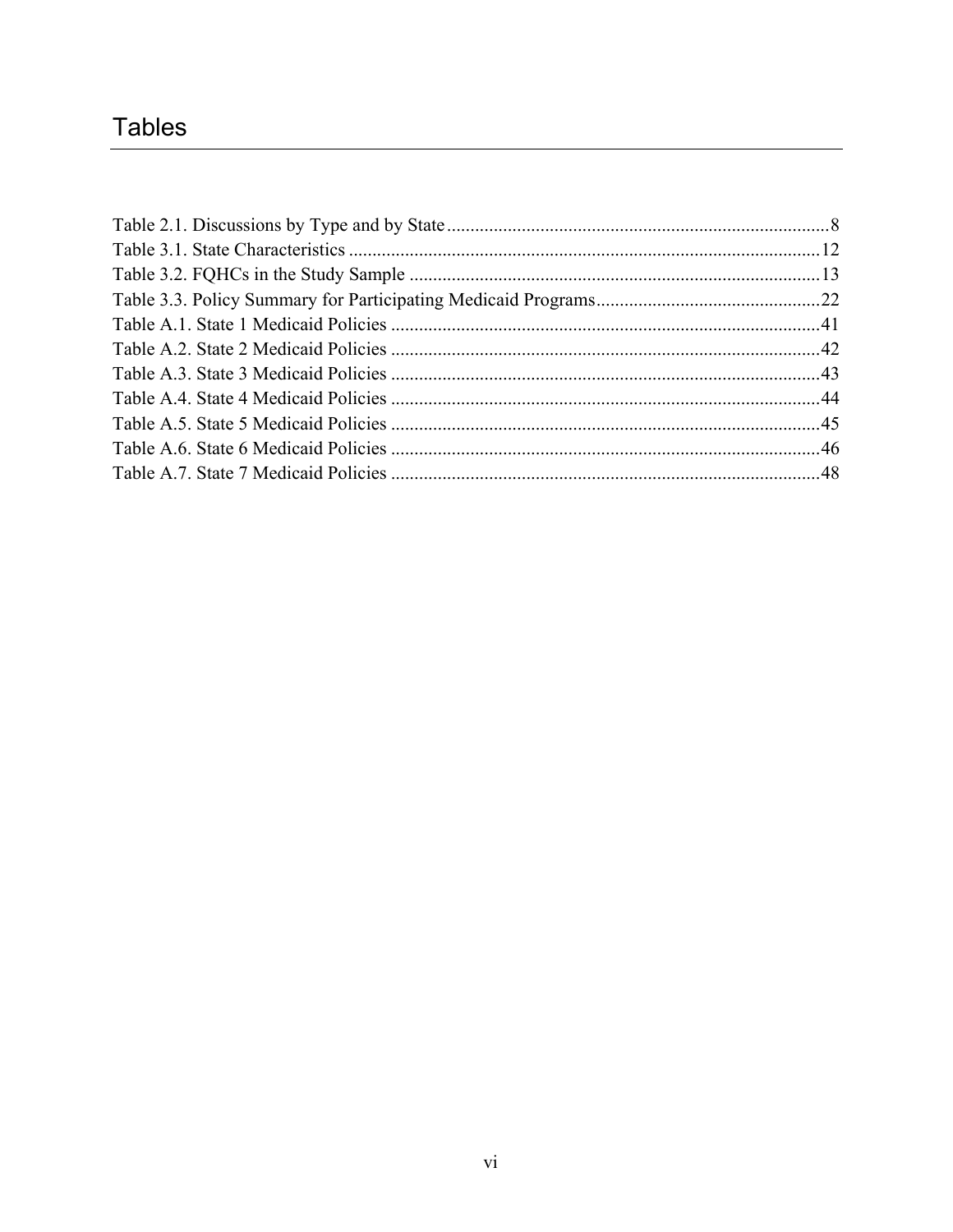## Summary

Telehealth, the provision of health care from a distance by means of telecommunications technology, can improve the quality of care and access to it in underserved communities by increasing access to providers, reducing wait times, and improving convenience. However, despite its potential, telehealth is underutilized by safety-net providers, including Federally Qualified Health Centers (FQHCs), due to a range of policy, organizational, and logistical barriers. Research that facilitates state-to-state learning can inform both Medicaid policy and Medicare policy going forward and provide lessons learned for FQHCs interested in starting or expanding telehealth programs.

 Evaluation (ASPE) commissioned RAND researchers to conduct telephone discussions with To explore the experiences of state Medicaid programs and FQHCs in supporting telehealth and delivering telehealth services, the Office of the Assistant Secretary for Planning and representatives of seven state Medicaid programs and 19 urban and rural FQHCs in the same states. Discussions occurred from June to August 2018 and addressed how FQHCs in selected states are using telehealth, how the delivery of telehealth services is structured, barriers and facilitators of telehealth, and how Medicaid policy influences telehealth implementation.

#### Types and Models of Telehealth

 (FQHC as originating site) and serve their own health center network for others (FQHC as Live video telehealth, typically telebehavioral health, was the most prevalent type of telehealth among FQHCs in our sample; however, FQHCs also engaged in store-and-forward telehealth and remote patient monitoring (RPM). A minority of FQHCs in our sample that offered telehealth served as originating sites only; the most common model was a combination model in which FQHCs both contract with external organizations for certain telehealth services originating and distant site).

#### Medicaid Policies

 telehealth, and five provided a transmission and/or facility fee to eligible originating sites. The telehealth policies of the seven state Medicaid programs in our sample varied across numerous dimensions. Four of the seven state Medicaid programs reimbursed for store-andforward telehealth, and two reimbursed for RPM. Four programs had patient informed consent requirements, and three required telepresenters to be present with patients at originating sites. In addition, two programs restricted the types of specialists or services that can be provided by Participants highlighted several weaknesses of Medicaid policies in one or more states, including general lack of clarity on which services were allowed by the Medicaid program, ambiguity around telepresenter requirements, lack of authorization for FQHCs to serve as distant sites in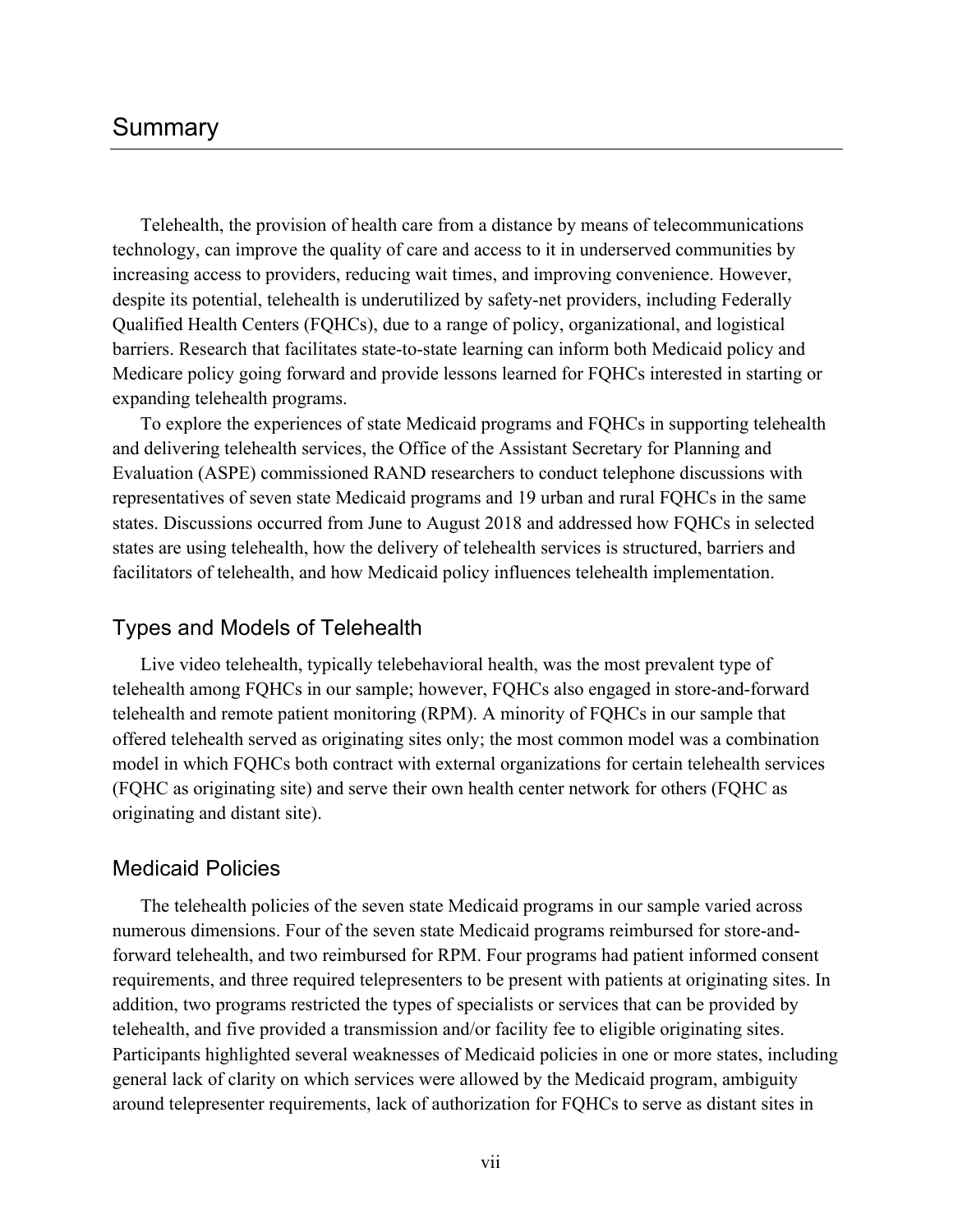the federal Medicare program and in select state Medicaid programs, and insufficient reimbursement.

## Barriers and Facilitators of Telehealth Implementation

 workflow. FQHC stakeholders identified multiple barriers beyond reimbursement, including infrastructure issues (e.g., insufficient broadband), technology costs, telehealth as a cost center, billing challenges, lack of buy-in among FQHC providers, challenges specific to the patient population (e.g., elderly patients, homeless patients), complexities in adjusting clinic workflow, inadequate supply of specialists to provide telehealth services to FQHC patients, complex and time-consuming logistics around credentialing and licensing, and challenges in working with remote providers. Nonetheless, FQHC stakeholders generally believed they could overcome these various barriers to telehealth implementation if reimbursement, and the risk of losing revenue in offering telehealth services, were improved. Stakeholders identified several facilitators that supported telehealth implementation, including grant funding, the presence of a clinic champion, collaboration with payers, and implementation of promising practices related to

## Planned Changes to Telehealth Offerings

 plans to discontinue their telehealth programs or described previous pilot programs that were not FQHC stakeholders described a range of planned changes to expand or modify the implementation of telehealth services. While most FQHCs that offered telehealth planned to expand existing offerings by serving additional sites or increasing volume, offer additional specialties, and/or modify workflow or other aspects of implementation, a handful discussed sustained. These experiences suggest that telehealth is sometimes implemented as a short-term, rather than long-term, strategy (e.g., in response to a specific vacancy).

## **Conclusions**

FQHCs are experimenting with telehealth for a range of conditions, working with different types of remote providers, and confronting different telehealth policies and implementation barriers, depending on their locations and payer mix. While diversity of experiences makes it difficult to generalize about telehealth implementation in the safety net, we identified several common themes and associated considerations for policymakers, payers, and FQHCs.

- Authorizing FQHCs to serve as both originating and distant sites may spur the growth of telehealth in the safety net.
- FQHCs and their partners would benefit from additional clarification of telehealth policies, especially as they relate to FQHCs, and education regarding these policies.
- Telehealth may be most effective if implemented as part of a suite of strategies to address workforce shortages in rural areas.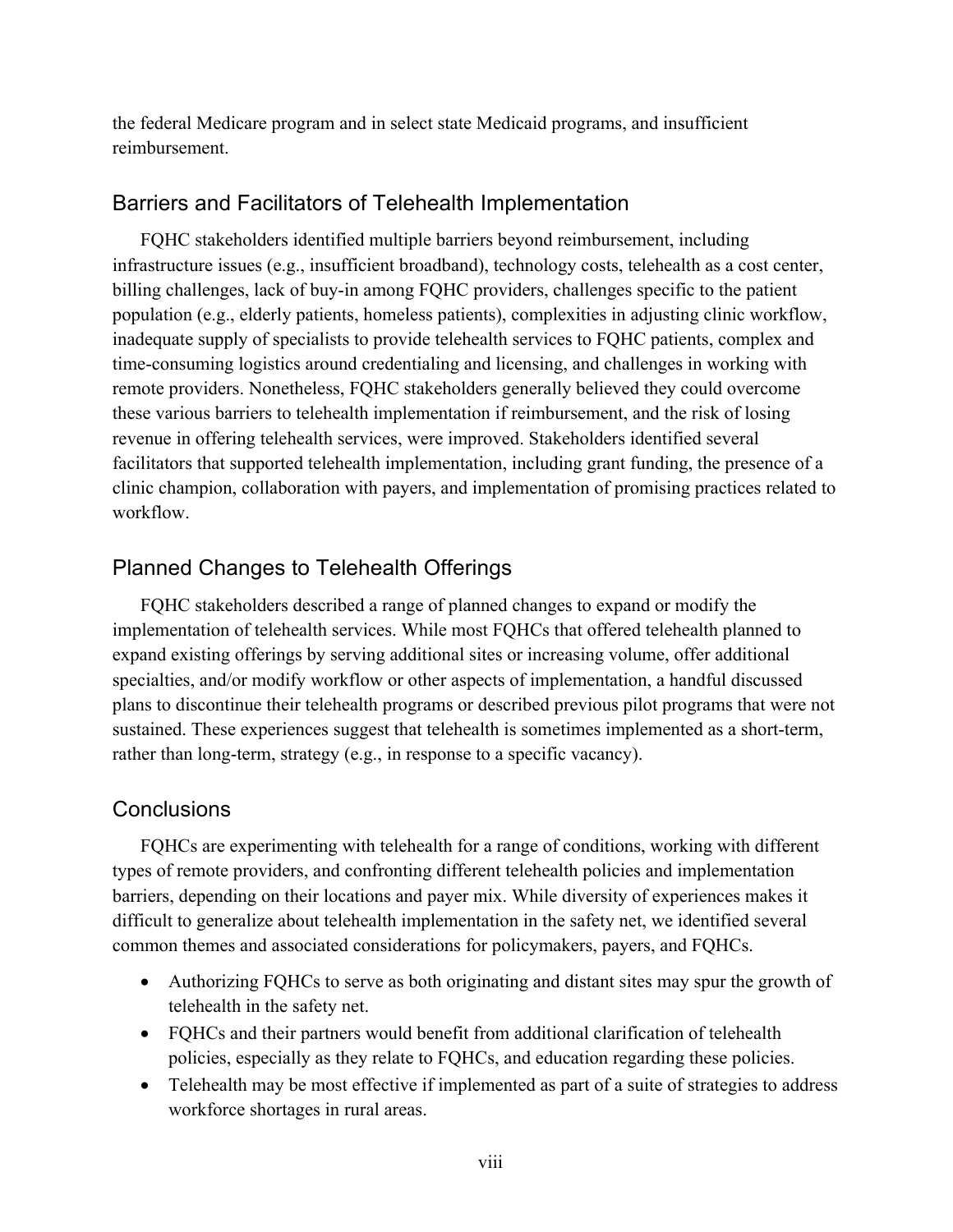- • FQHCs would benefit from case studies of profitable telehealth programs.
- Telehealth services can be implemented as a short-term or long-term solution, but likely program duration is seldom addressed in telehealth policies and practices.
- • Future research should inventory telehealth policies specific to FQHCs and explore relationships between policies and implementation of telehealth by FQHCs.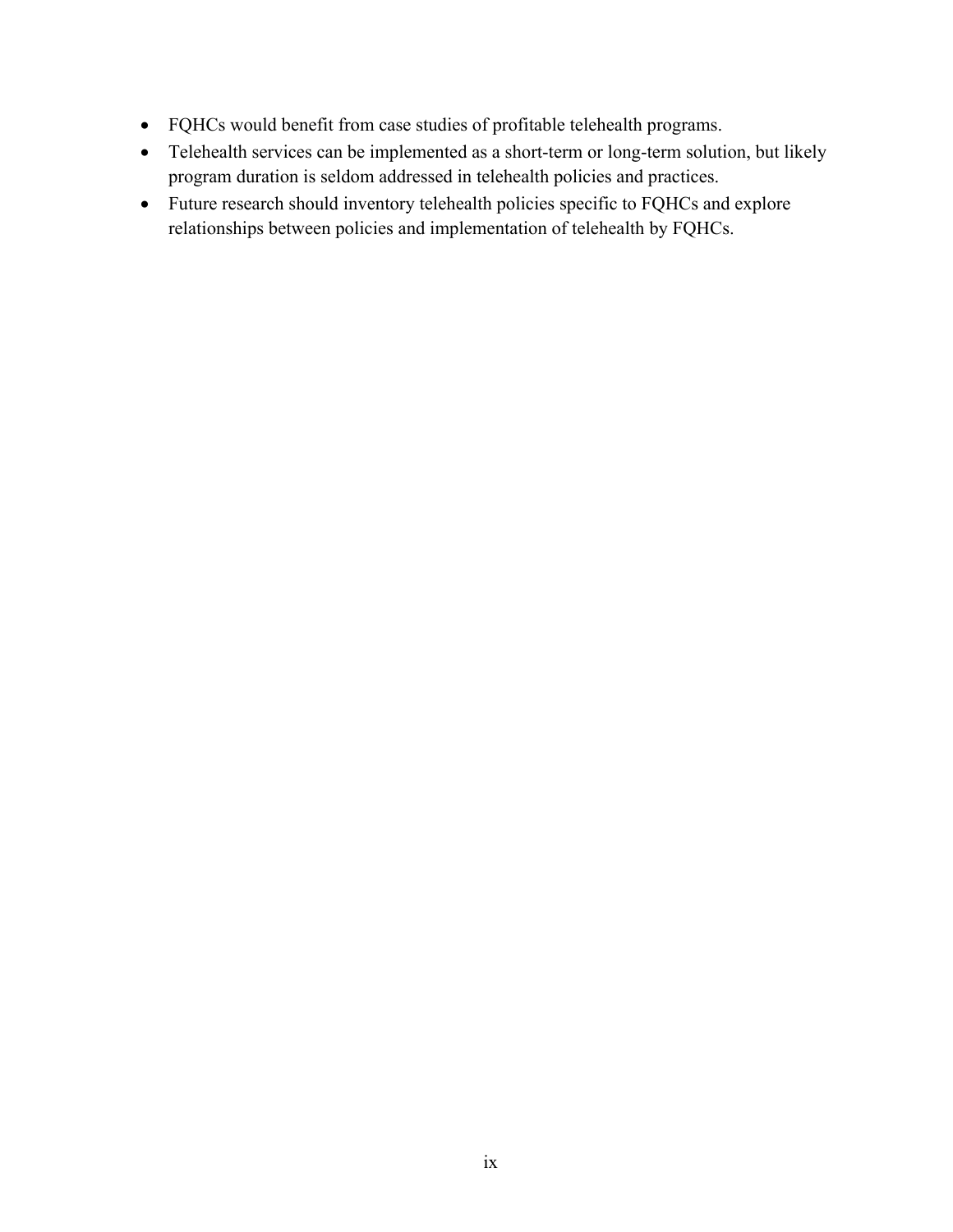## Acknowledgments

We are grateful to the funders of this project at the U.S. Department of Health and Human Services (HHS) Office of the Assistant Secretary for Planning and Evaluation (ASPE). We thank Caroline Taplin for her support. We also thank our external quality assurance reviewer, Karen Rheuban (University of Virginia).

Among our colleagues at the RAND Corporation, we are grateful to Justin Timbie for his role as Senior Adviser on the project, and to our RAND internal quality assurance reviewers, Melony Sorbero, Peter Hussey, and Paul Koegel. We thank the following individuals for their contributions to project deliverables, coordination, planning, and logistics: Ashley Krantz, Spencer Case, and Ateev Mehrotra.

 sharing both their successes and their challenges and providing insights that can help other FQHCs implement telehealth. The findings reported here are possible only because of their We extend our sincerest gratitude to the dozens of individuals who participated in the 26 discussions that served as the primary data source for this report. We are indebted to them for participation.

This research was conducted under contract with ASPE, an office within HHS. The project was conducted with ASPE input; however, the material contained in this report is the responsibility of the study team alone and does not necessarily reflect the views of the sponsoring agency.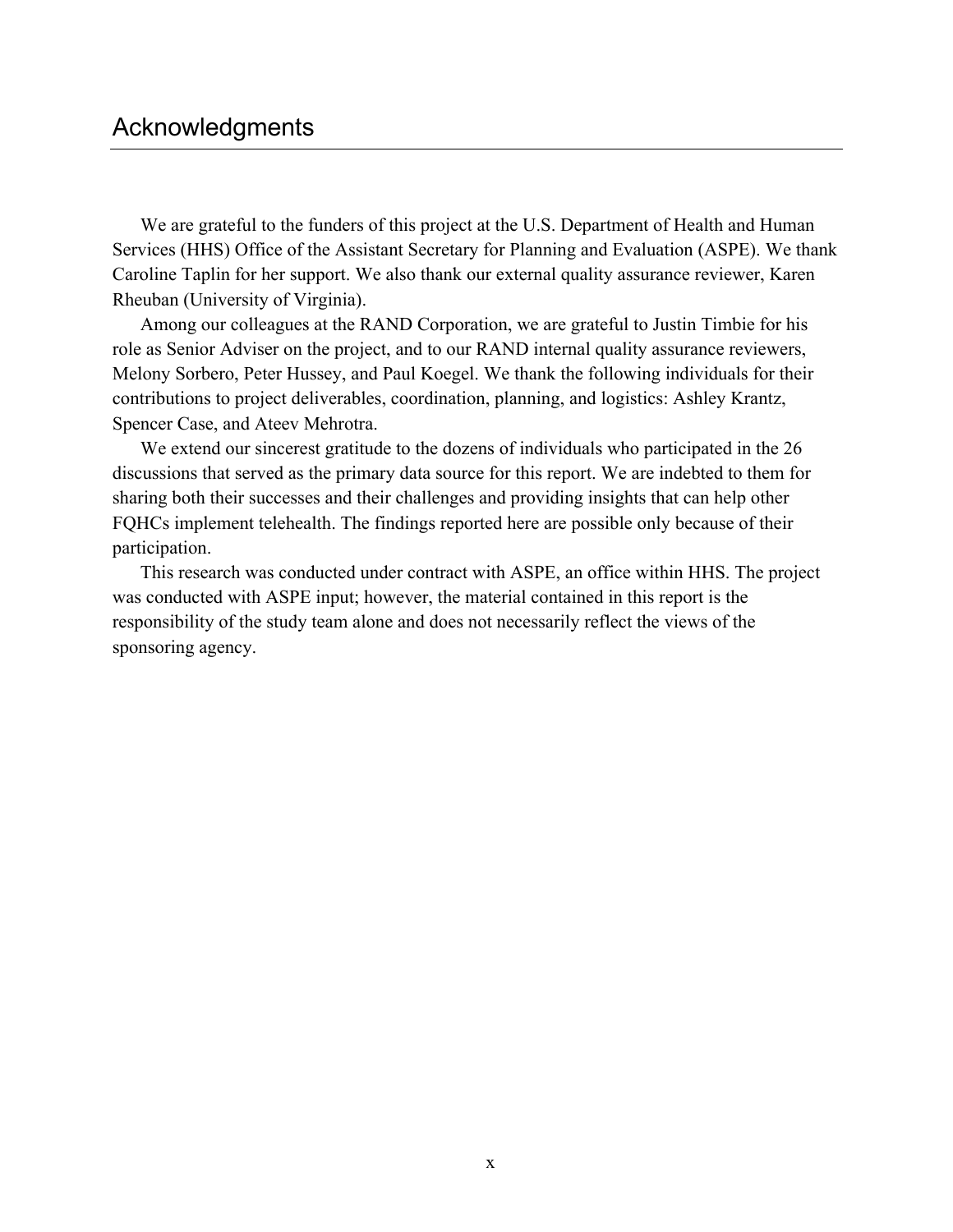## Abbreviations

| American Telemedicine Association                             |
|---------------------------------------------------------------|
| Office of the Assistant Secretary for Planning and Evaluation |
| Children's Health Insurance Program                           |
| electronic consultation                                       |
| <b>Extension for Community Healthcare Outcomes</b>            |
| electronic health record                                      |
| <b>Enhanced Nurse Licensure Compact</b>                       |
| fee-for-service                                               |
| Federally Qualified Health Center                             |
| Hepatitis C virus                                             |
| <b>Health Resources and Services Administration</b>           |
| Interstate Medical Licensure Compact                          |
| Medicaid and CHIP Payment and Access Commission               |
| managed care organization                                     |
| Physical Therapy Licensure Compact                            |
| remote patient monitoring                                     |
| Uniform Data System                                           |
|                                                               |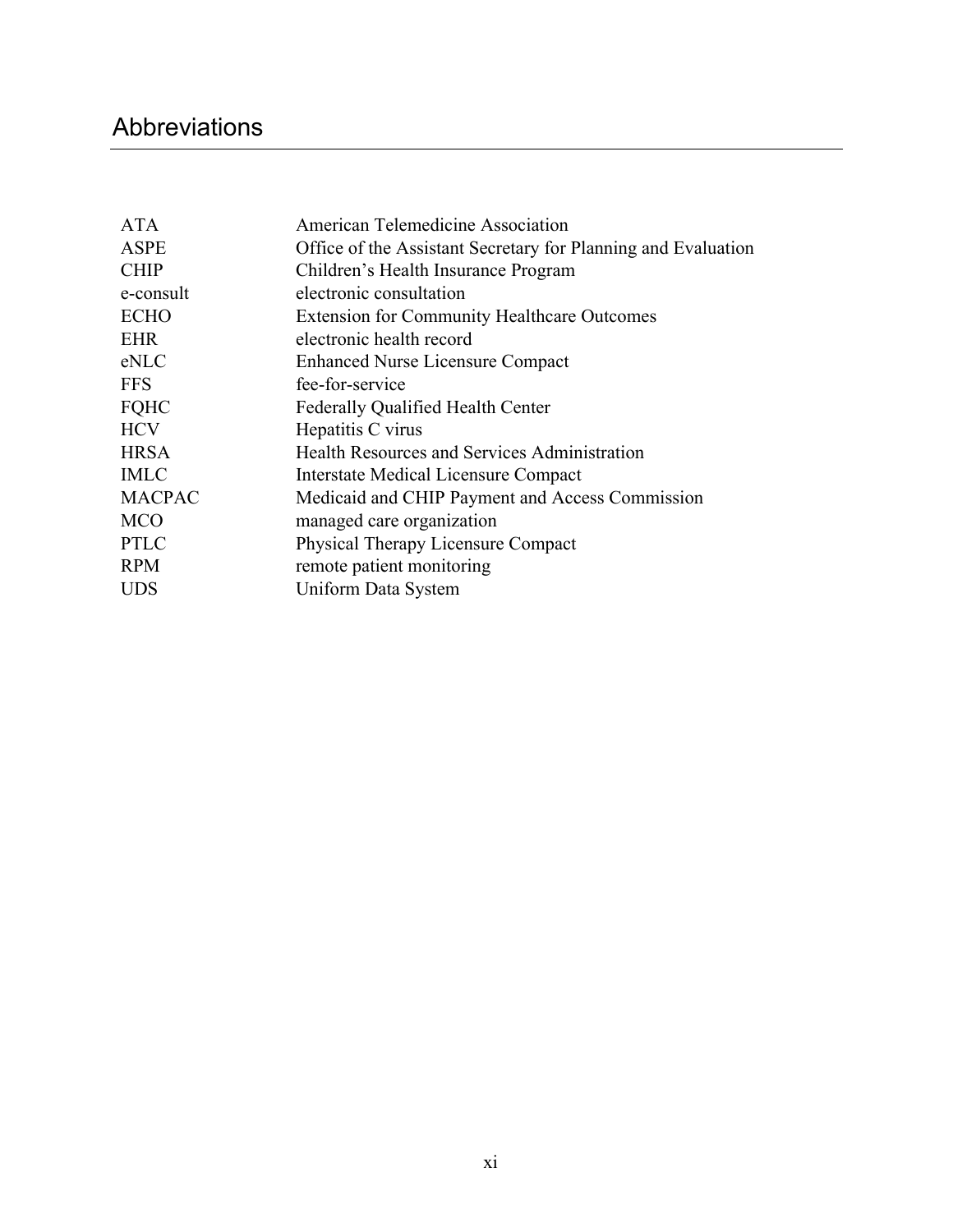## 1. Introduction

 Telehealth, the provision of health care services at a distance by means of telecommunications technology, has long been recognized as a tool that can improve the quality of care and access to it. Telehealth can bring medical care into communities with limited access to providers or facilities, reduce wait times, and improve convenience. However, despite its potential, telehealth is underutilized by safety-net providers due to a range of policy, organizational, and logistical barriers.

 In the United States, community health centers, including Federally Qualified Health Centers approximately 28 million people, 49 percent of whom are covered by Medicaid (National difficulties obtaining appointments with specialists (Mehrotra et al., 2016). difficulties obtaining appointments with specialists (Mehrotra et al., 2016). In 2016, the Health Resources and Services Administration (HRSA) reported that 40 percent (FQHCs) funded under Section 330 of the Public Health Service Act, provide care to Association of Community Health Centers, 2018b). Forty-four percent of FQHCs are in rural communities, many of which face challenges in addressing the needs of vulnerable populations due to workforce shortages (National Association of Community Health Centers, 2018b). FQHCs in both urban and rural areas, however, can benefit from new delivery models and innovations that expand access to care—given patient challenges with transportation and

 proportion of FQHCs offering telehealth by state is shown in Figure 1.1. of community health centers nationally offered some type of telehealth, with greater use of telehealth in rural areas (HRSA, 2016a). Although the proportion of FQHCs with telehealth programs varies significantly by state (Center for Connected Health Policy, 2017), evidence suggests that telehealth use is likely growing among FQHCs. Given this trend, more work must be done to ensure that telehealth can maximize its potential to increase access for the underserved while, at the same time, preventing overuse and controlling costs. Variation in the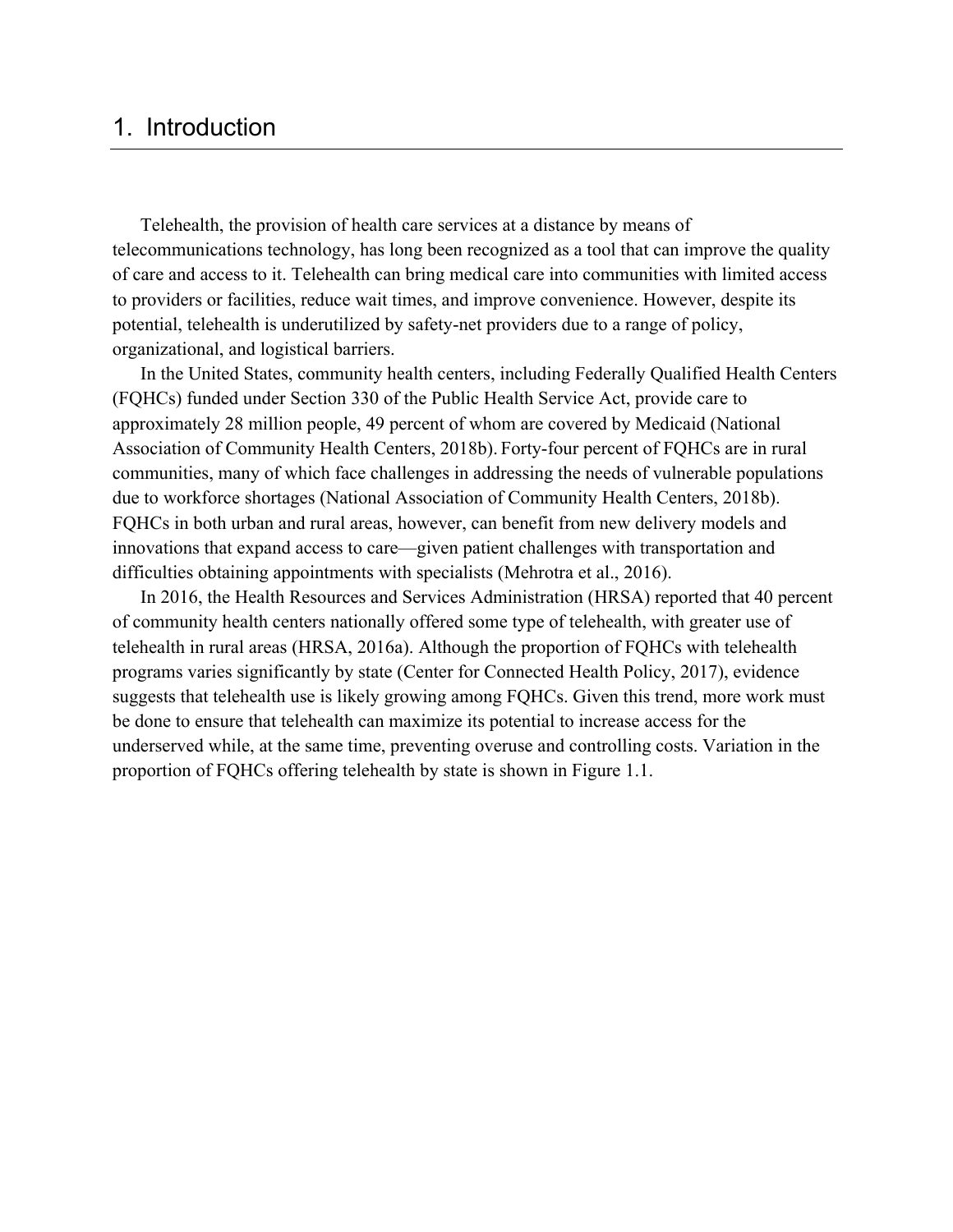

**Figure 1.1. State Variation in Telehealth Uptake by Health Centers in 2016**

SOURCE: U.S. Census Bureau, 2012, and HRSA, 2016b.

 the policies of state Medicaid programs and licensing boards, as well as by regulations governing encounters in which patients present to a health care facility in a rural community (i.e., in a less than 1 percent of rural Medicare beneficiaries received a telehealth visit (Mehrotra et al.,  $2016$ ). The implementation of telehealth by FQHCs, including decisions to offer telehealth and how to structure telehealth programs, is influenced by policy at both the federal and state levels. At the federal level, Medicare policies and the Ryan Haight Act, which regulates prescribing of controlled substances, are important. At the state level, telehealth implementation is affected by commercial payers. To date, Medicare fee-for-service (FFS) has taken a conservative approach to the coverage of telehealth services, limiting telehealth reimbursement to select live video nonmetro county or in a Health Professional Shortage Area located in a rural census tract). This approach has been shown to be highly effective in reaching patients with the greatest access barriers; however, it has also had the effect of keeping telehealth utilization rates low. In 2013, 2016). 2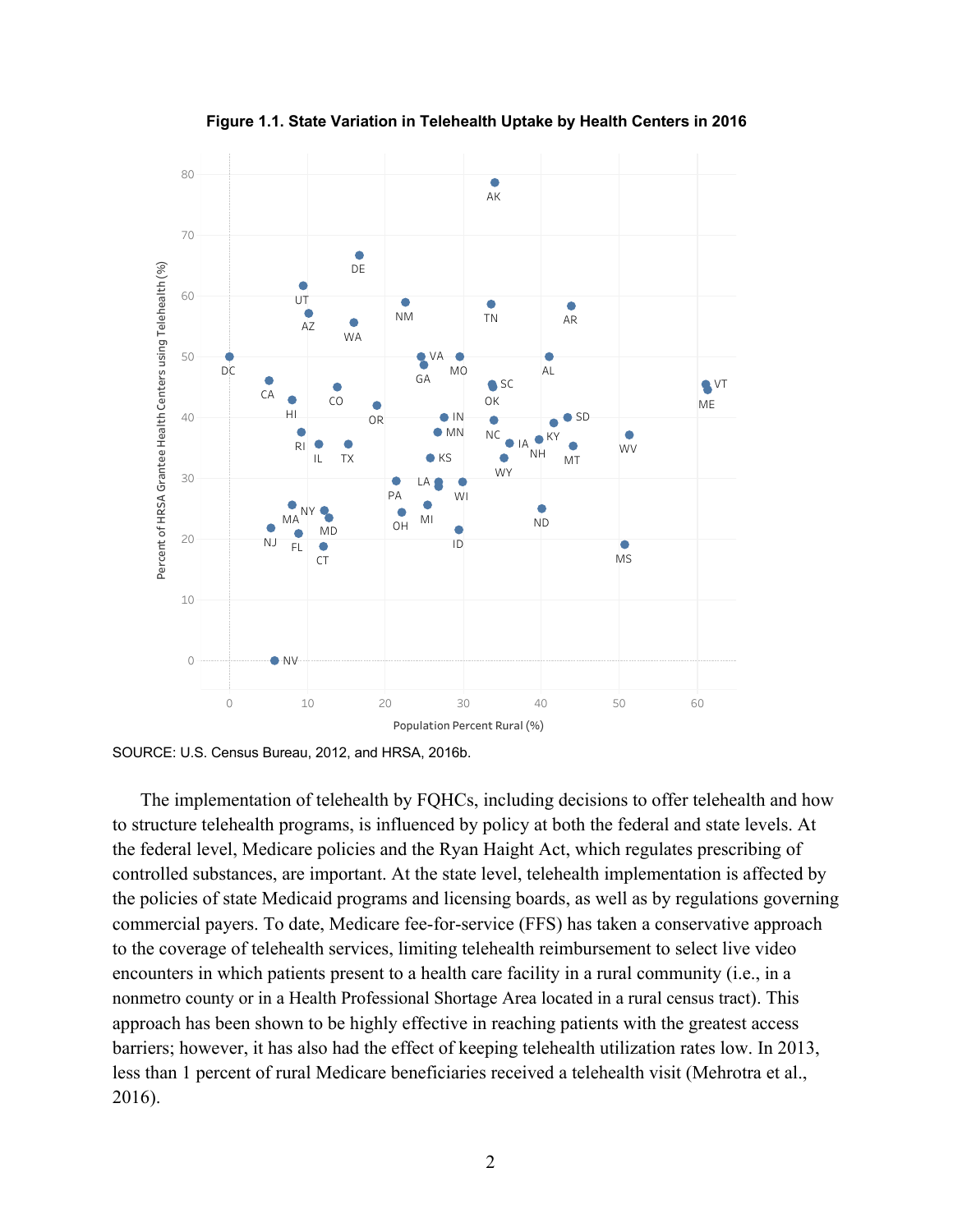Policy reported that, in 2018, 49 states and Washington, D.C., provided reimbursement for some provided to urban residents (Center for Connected Health Policy, 2017). State Medicaid policies, in contrast, are less restrictive. The Centers for Connected Health form of live video visits in Medicaid FFS. Yet, many telehealth policies varied by state, including the definition of telehealth, services covered (e.g., store-and-forward telehealth, remote patient monitoring [RPM]), allowable originating sites, and whether telehealth services can be

 integrating telehealth into established workflows, lack of a clinic champion, lack of broadband, 2014). It is clear that both Medicare (which accounts for only a small share of FQHC spending state insights can also help other states, providers, health plans, and researchers gain a more lessons learned for health centers interested in starting or expanding telehealth programs. Numerous barriers to establishing and maintaining telehealth programs in outpatient settings have been identified in prior research. These barriers include low and inconsistent reimbursement across payers, lack of provider acceptance, lack of interoperability, challenges and credentialing and licensing processes (Antoniotti, Drude, and Rowe, 2017; Center for Connected Health Policy, 2017; Institute of Medicine, 2012; Center for Connected Health Policy, undated; Moore et al., 2016; Wilson et al., 2017; Tracy et al., 2008; Nelson et al., 2016; Uscher-Pines et al., 2016; Uscher-Pines, Rudin, and Mehrotra, 2017; Uscher-Pines and Kahn, but influences other payers' payment policies) and state Medicaid policy have a profound influence on use of telehealth by FQHCs in the United States, yet there is limited research on how state Medicaid programs and their varied policies on telehealth have served to encourage innovation and its judicious use. As described in the 2018 Medicaid and CHIP Payment and Access Commission (MACPAC) Report to Congress on Medicaid and the Children's Health Insurance Program (CHIP), states seeking to implement or expand coverage of telehealth would benefit from additional research on the use of telehealth for the Medicaid population. Shared robust understanding of the impact of telehealth (MACPAC, 2018).<sup>20</sup> Research that facilitates state-to-state learning can inform both Medicaid and Medicare policy going forward and provide

The purpose of this project was to explore the experiences of Medicaid programs in supporting telehealth and the experience of FQHCs in delivering telehealth services in seven states. We aimed to describe how FQHCs in selected states are using telehealth, how the delivery of telehealth services is structured, and how Medicaid policy influences implementation of telehealth. The results presented here will be of interest to regulators, policymakers, and safetynet providers interested in leveraging telehealth as a tool to increase access to care.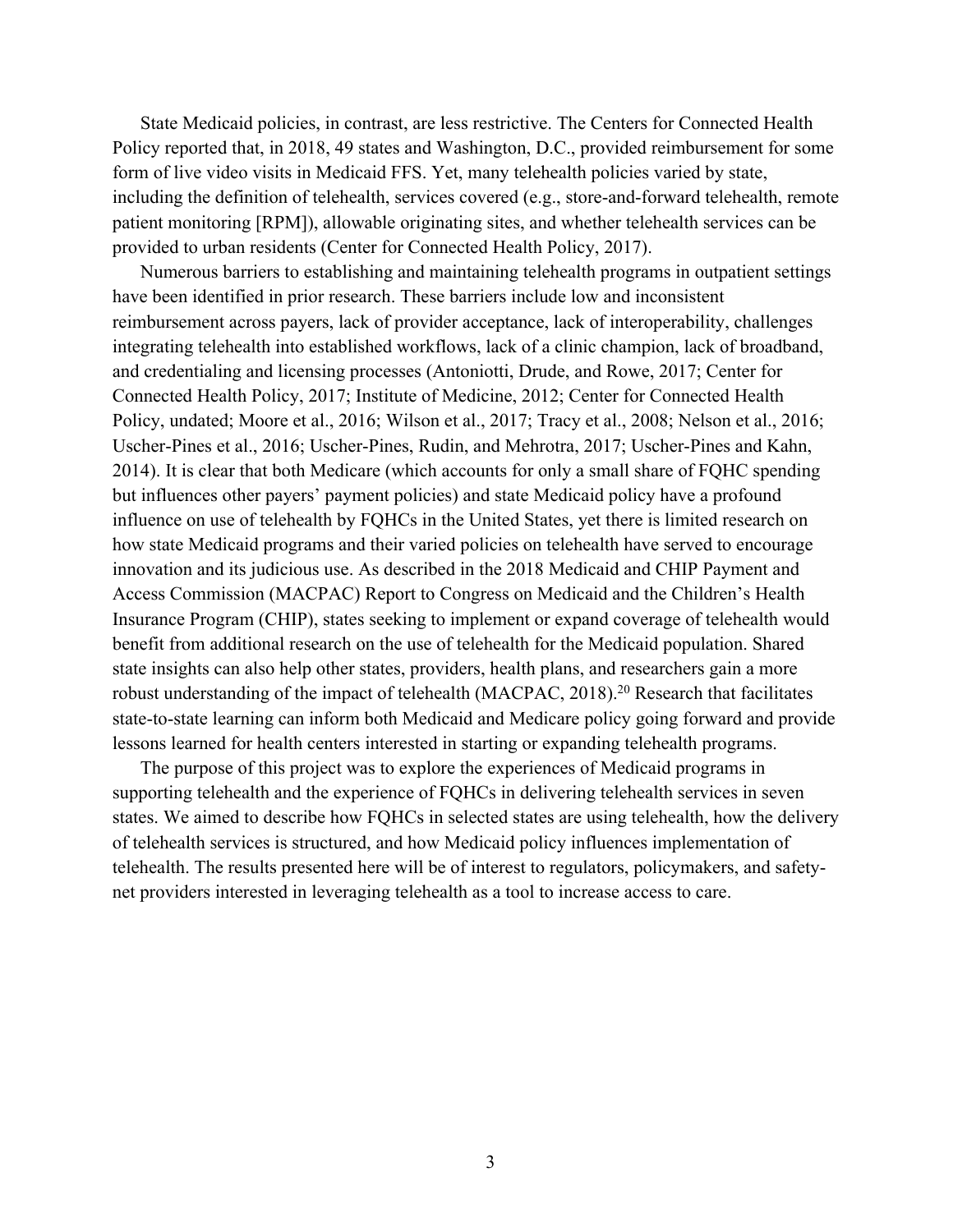## 2. Methods

To explore the experiences of Medicaid programs and FQHCs in implementing telehealth, we conducted a qualitative study from June to August 2018. We conducted 26 semistructured discussions with state Medicaid officials and FQHC leaders and providers in seven states with diverse telehealth policies.

#### Telehealth Definition

 Although the definition of telehealth varies by state, for the purposes of this research we Modalities that we considered in scope included the following: (1) synchronous live video which patient data are stored and analyzed by a provider in a different location at a different time; and (3) RPM in which technology enables monitoring of patients outside of health care focused on provider-to-patient telehealth, in which a remotely located provider is directly engaged in the diagnosis and treatment of a patient by means of telecommunications technology. telehealth between a patient and provider; (2) asynchronous store-and-forward telehealth in settings (e.g., in the home).

 remotely located specialists, and Project ECHO links primary care providers to specialists via video for mentoring purposes. Many of the FQHCs we interviewed used these other services. care to patients via telehealth and the state Medicaid policies that address this type of telehealth. There are a number of telehealth-related services that FQHCs may engage in that we did not consider in scope. We excluded telephone visits, for example, because many state Medicaid programs exclude audio-only visits from their definitions of telehealth. Furthermore, we excluded electronic consultations (e-consults) and Project ECHO (Extension for Community Healthcare Outcomes) because these services are provider-to-provider telehealth services, rather than provider-to-patient services. E-consults allow primary care providers to seek advice from While we briefly describe those experiences in this report, our focus is on the direct provision of

#### State Selection

 (ASPE), RAND researchers elected to use a combination of typical and extreme case sampling to select seven states for inclusion in the study. In selecting states, we also sought to obtain unusual "outlier" cases of the phenomenon of interest. Extreme case sampling typically occurs in After consultation with the Office of the Assistant Secretary for Planning and Evaluation variation on U.S. region, population size, proportion of residents in rural communities, and proportion of Medicaid beneficiaries in managed care. The goal of typical case sampling is to identify and understand the key aspects of a phenomenon as they manifest under ordinary circumstances. On the other hand, the goal of extreme case sampling is to select for highly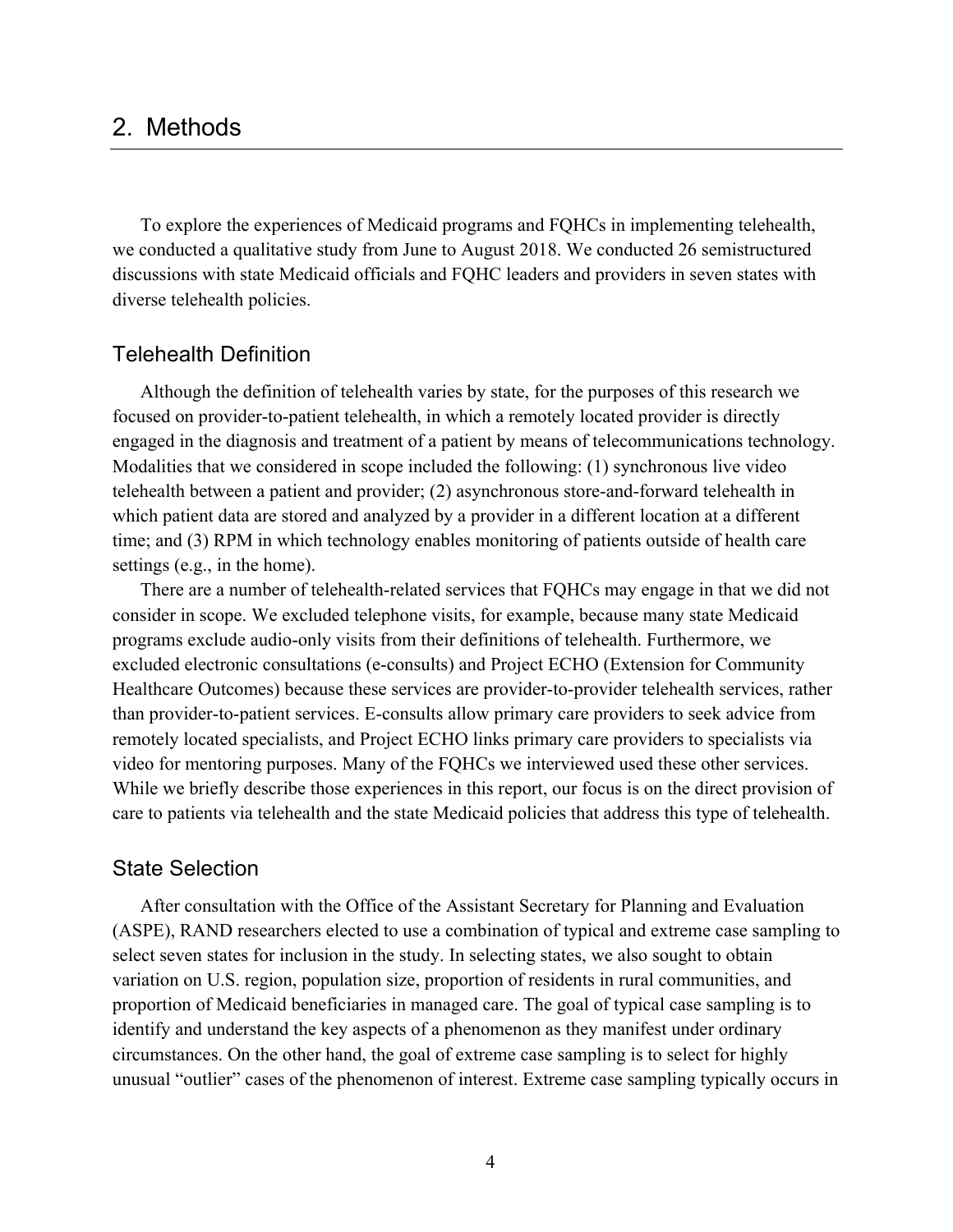conjunction with other sampling strategies, such as typical case sampling, to develop richer, more in-depth understanding.

 define a "typical" case, the large majority of states earn an American Telemedicine Association (ATA) composite grade of B ( $n = 34$ ),<sup>1</sup> cover telehealth in urban areas ( $n = 48$ ), cover telebehavioral health services ( $n = 49$ ), cover two-way video telehealth ( $n = 48$ ), and allow patients' homes as originating sites (i.e., sites where the patient is located;  $n = 40$ ) (Medicare Payment Advisory Commission, 2018).<sup>2</sup> Although no two states are exactly alike with respect to Medicaid policy and it is difficult to

 Mississippi, Virginia, and New Mexico) to learn more about how uncommon policies (either state with the lowest reported use of telehealth by health centers (19 percent). We selected Mississippi, Virginia, and New Mexico because they all have uncharacteristically favorable policy environments. Mississippi and Virginia, for example, received an A for their ATA grade and cover both store-and-forward telehealth and RPM. New Mexico has true parity for both FFS to participate declined, and we recruited until we secured participation from the seven Medicaid Given that there are a handful of common features and quite a few examples of unique, outlier cases, we chose to sample for typical and unique cases. We first selected three states (Oregon, Pennsylvania, and Iowa) that earned an ATA composite score of B, given this was the most common grade, covered live video visits, covered telebehaviorial health, allowed patients' homes as originating sites, and did not include geographic restrictions. These states represent typical cases for our purposes. In addition, we selected four extreme cases (Connecticut, supportive or restrictive of telehealth) ultimately affect FQHC experiences with and utilization of telehealth. We selected Connecticut for potential inclusion because its ATA grade recently improved from an F to a B due to the passage of reforms ensuring parity coverage, and it is the and Medicaid managed care. It should be noted that one state Medicaid program that we invited programs listed here.

 Figure 2.1 shows the state Medicaid programs that participated in the study. Complete descriptions of each program's telehealth policies are included in the appendix.

 $\overline{a}$ 

<sup>&</sup>lt;sup>1</sup> The ATA assigns a composite grade  $(A, B, C, or F)$  to each state based on its telehealth policies. Each composite grade is determined based on 13 indicators related to telemedicine coverage and reimbursement. The 13 indicators include measures for telemedicine parity laws and Medicaid coverage for telemedicine. Most of the indicators (10 of 13) capture Medicaid-related policies, including categories such as allowed settings and conditions, eligible technologies and providers, and geographic restrictions. The purpose of the grading, first reported in 2014, is to facilitate comparisons of telehealth policy across states. In the most recent report from 2017, nine states received composite grades of A, 34 states received Bs, and eight received Cs (ATA, 2017).

<sup>&</sup>lt;sup>2</sup> There is much less consistency around coverage of RPM ( $n = 22$ ), coverage of store-and-forward telehealth ( $n =$ 13), and complete parity between telehealth and in-person services  $(n = 9)$ .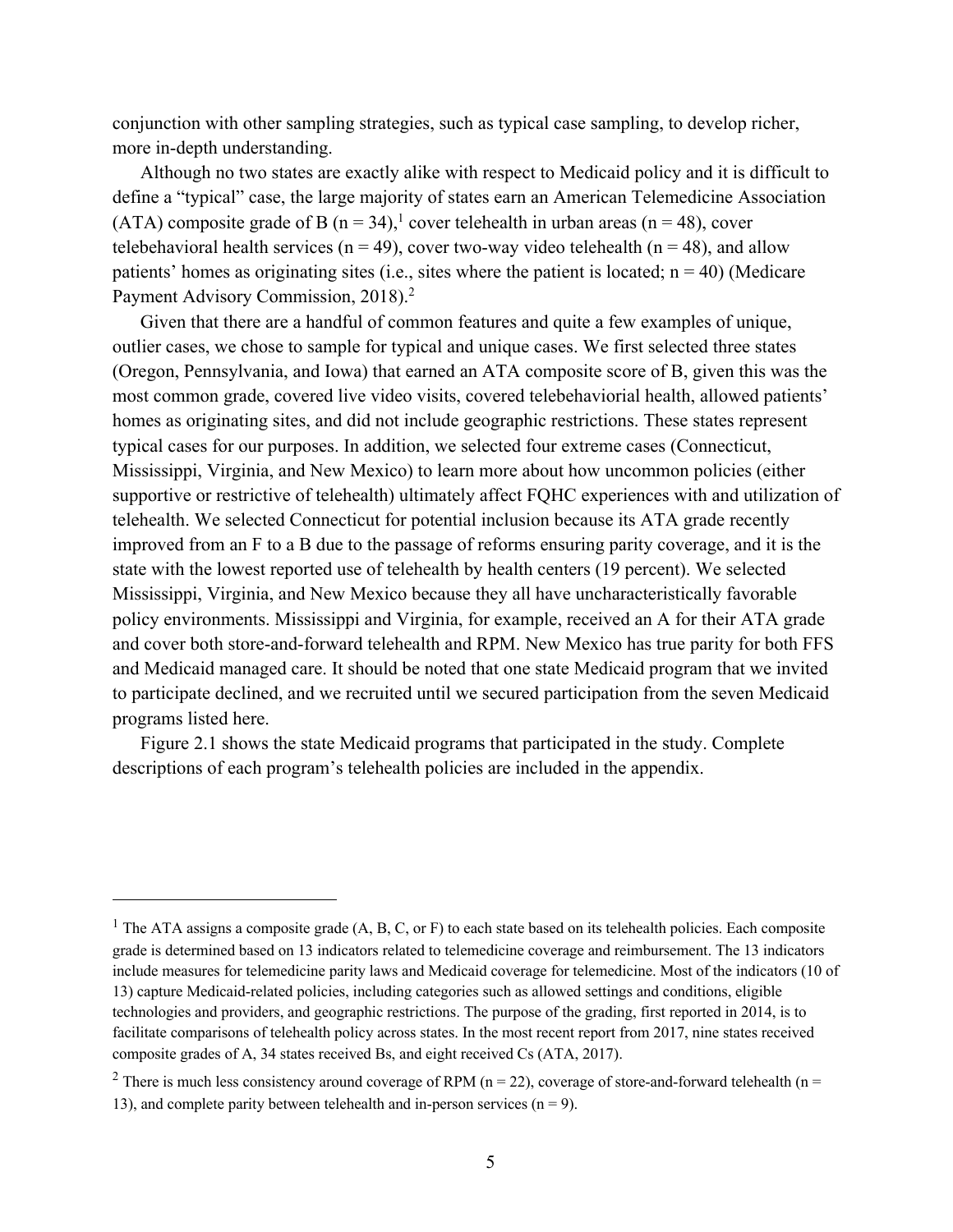#### **Figure 2.1. Participating States**



 FQHCs; states shaded in blue represent "typical" policy environments, while red shading indicates "extreme" states. NOTE: For each of the indicated states, RAND researchers engaged at least one Medicaid official and two or three

 Within each state, RAND researchers first identified one or more state Medicaid officials to (e.g., name, payer mix, location, use of telehealth) and points of contact. We also contacted individuals  $(n = 9)$  associated with community health center associations, primary care participate in a telephone discussion with the study team. Medicaid officials with telehealth expertise were identified through each state's Medicaid director. Once we secured the participation of the state Medicaid program, we began recruiting representatives of two or three FQHCs within each state. We used maximum diversity sampling to select FQHCs, sampling for variation within each state on location (urban versus rural) and use of telehealth (adopter versus nonadopter). To select FQHCs, we used 2016 Uniform Data System (UDS) data from HRSA (HRSA, 2018; HRSA, 2016c). This publicly available data source includes FQHC characteristics associations, and telehealth organizations in the target states to request the contact information of individuals at FQHCs with established telehealth programs.

 dimensions of interest. We reached out to a total of 52 FQHCs across all seven states in the sample, with a final participation rate of 37 percent. Representatives of state Medicaid programs that participated in discussions included department directors, division directors, department To ensure representation of both rural and urban health centers and adopters and nonadopters of telehealth within each state, we recruited in stepwise fashion. We began by contacting one urban and two rural health centers in each state, including at least one nonadopter. We continued to recruit until we secured the participation of up to three FQHCs per state that varied along the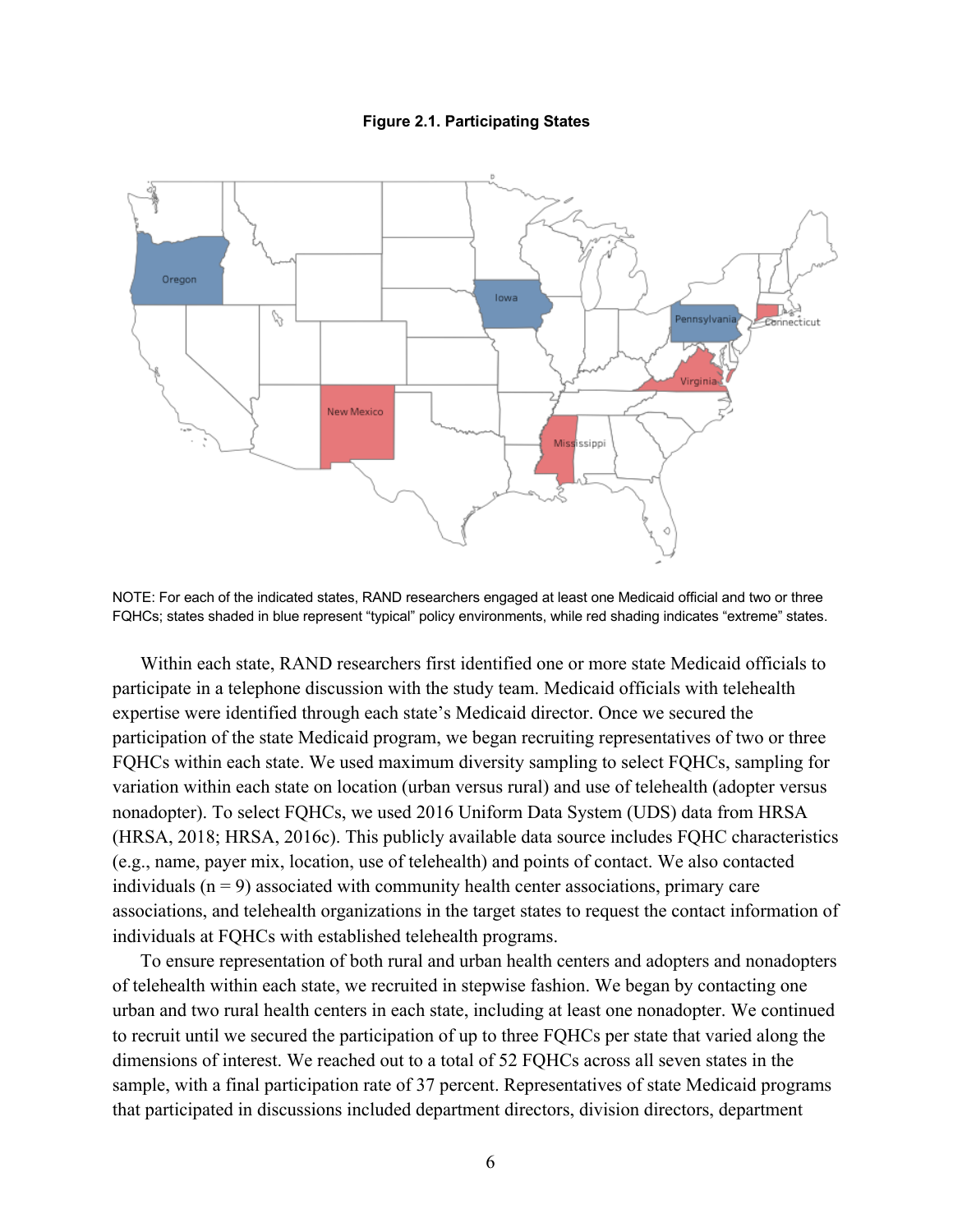medical directors, chief medical officers, psychiatry/behavioral health directors, nurse medical directors, department medical officers, unit supervisors, program specialists, policy analysts, and program managers. Representatives of FQHCs included chief executive officers, chief information officers, chief operating officers, billing managers, telehealth administrators, practitioners, practice managers, and project directors. A total of 43 representatives from state Medicaid programs and FQHCs participated in telephone discussions.

Table 2.1 shows the full list of participating programs and FQHCs by state.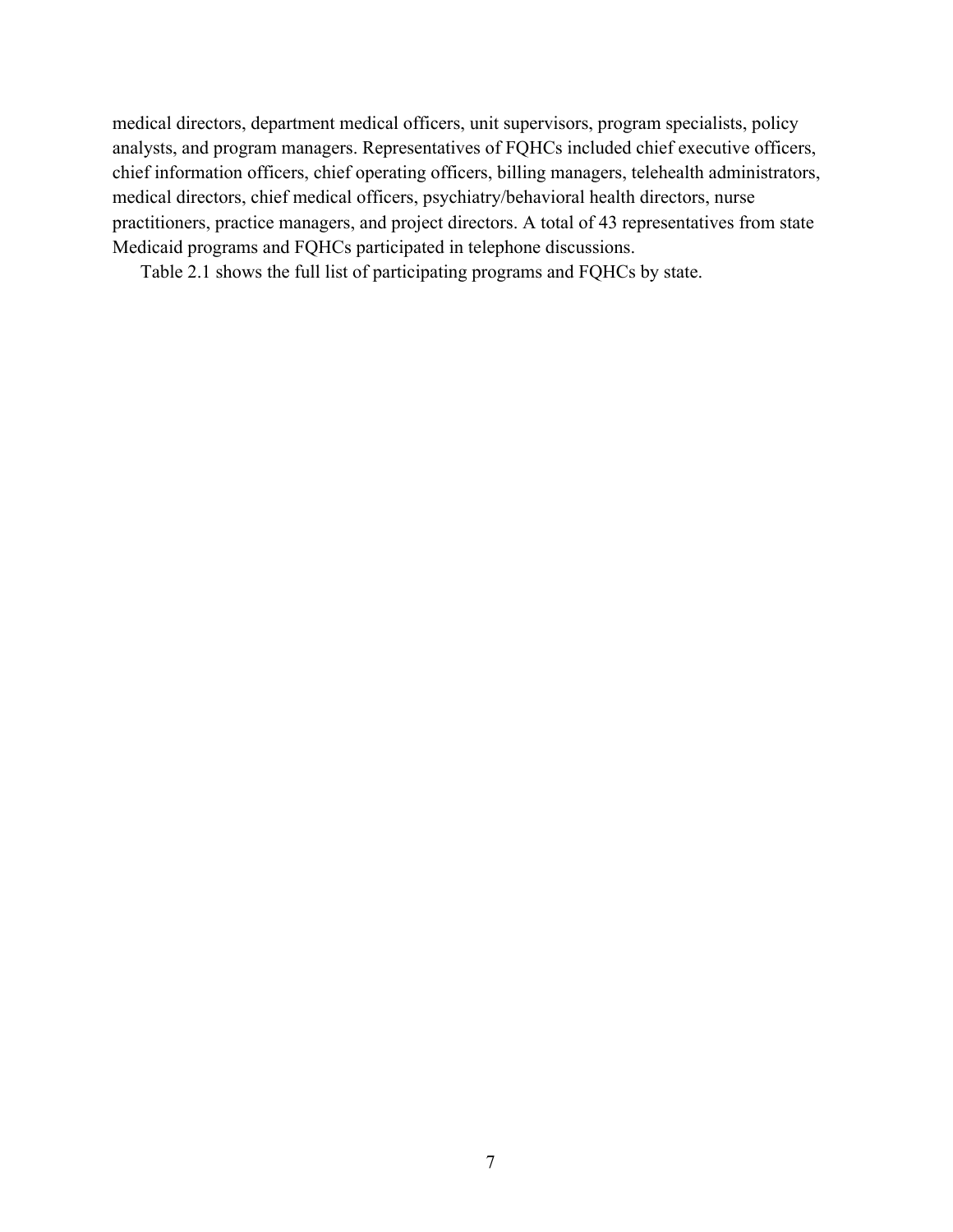|                |             | <b>Health</b>  | <b>Health Center</b><br><b>Reported Use of</b> |                     |
|----------------|-------------|----------------|------------------------------------------------|---------------------|
| <b>State</b>   |             | <b>Center</b>  | <b>Telehealth</b>                              | <b>Number of</b>    |
| <b>Number</b>  | <b>Type</b> | <b>Setting</b> | (2016)                                         | <b>Participants</b> |
| 1              | <b>FQHC</b> | Rural          | No                                             | 1                   |
| 1              | <b>FQHC</b> | Urban          | Yes                                            | 1                   |
| 1              | Medicaid    | N/A            | N/A                                            | 3                   |
| $\overline{2}$ | <b>FQHC</b> | Urban          | Yes                                            | $\mathbf{1}$        |
| $\overline{2}$ | <b>FQHC</b> | Rural          | Yes                                            | 3                   |
| $\overline{2}$ | <b>FQHC</b> | Rural          | Yes                                            | $\mathbf{1}$        |
| 2              | Medicaid    | N/A            | N/A                                            | 2                   |
| 3              | <b>FQHC</b> | Urban          | No                                             | 1                   |
| 3              | <b>FQHC</b> | Rural          | Yes                                            | $\overline{2}$      |
| 3              | <b>FQHC</b> | Rural          | Yes                                            | 1                   |
| 3              | Medicaid    | N/A            | N/A                                            | $\overline{2}$      |
| 4              | <b>FQHC</b> | Rural          | Yes                                            | $\overline{2}$      |
| 4              | <b>FQHC</b> | Rural          | Yes                                            | $\overline{4}$      |
| 4              | <b>FQHC</b> | Urban          | No                                             | $\overline{2}$      |
| 4              | Medicaid    | N/A            | N/A                                            | 1                   |
| 5              | <b>FQHC</b> | Rural          | Yes                                            | 1                   |
| 5              | <b>FQHC</b> | Rural          | No                                             | 1                   |
| 5              | <b>FQHC</b> | Urban          | Yes                                            | 4                   |
| 5              | Medicaid    | N/A            | N/A                                            | $\overline{2}$      |
| 6              | <b>FQHC</b> | Rural          | Yes                                            | $\overline{2}$      |
| 6              | <b>FQHC</b> | Rural          | Yes                                            | 1                   |
| 6              | <b>FQHC</b> | Urban          | No                                             | 1                   |
| 6              | Medicaid    | N/A            | N/A                                            | $\mathbf 1$         |
| 7              | <b>FQHC</b> | Urban          | No                                             | $\mathbf{1}$        |
| $\overline{7}$ | <b>FQHC</b> | Rural          | Yes                                            | 1                   |
| $\overline{7}$ | Medicaid    | N/A            | N/A                                            | $\mathbf 1$         |

### **Table 2.1. Discussions by Type and by State**

SOURCE: HRSA, 2016b.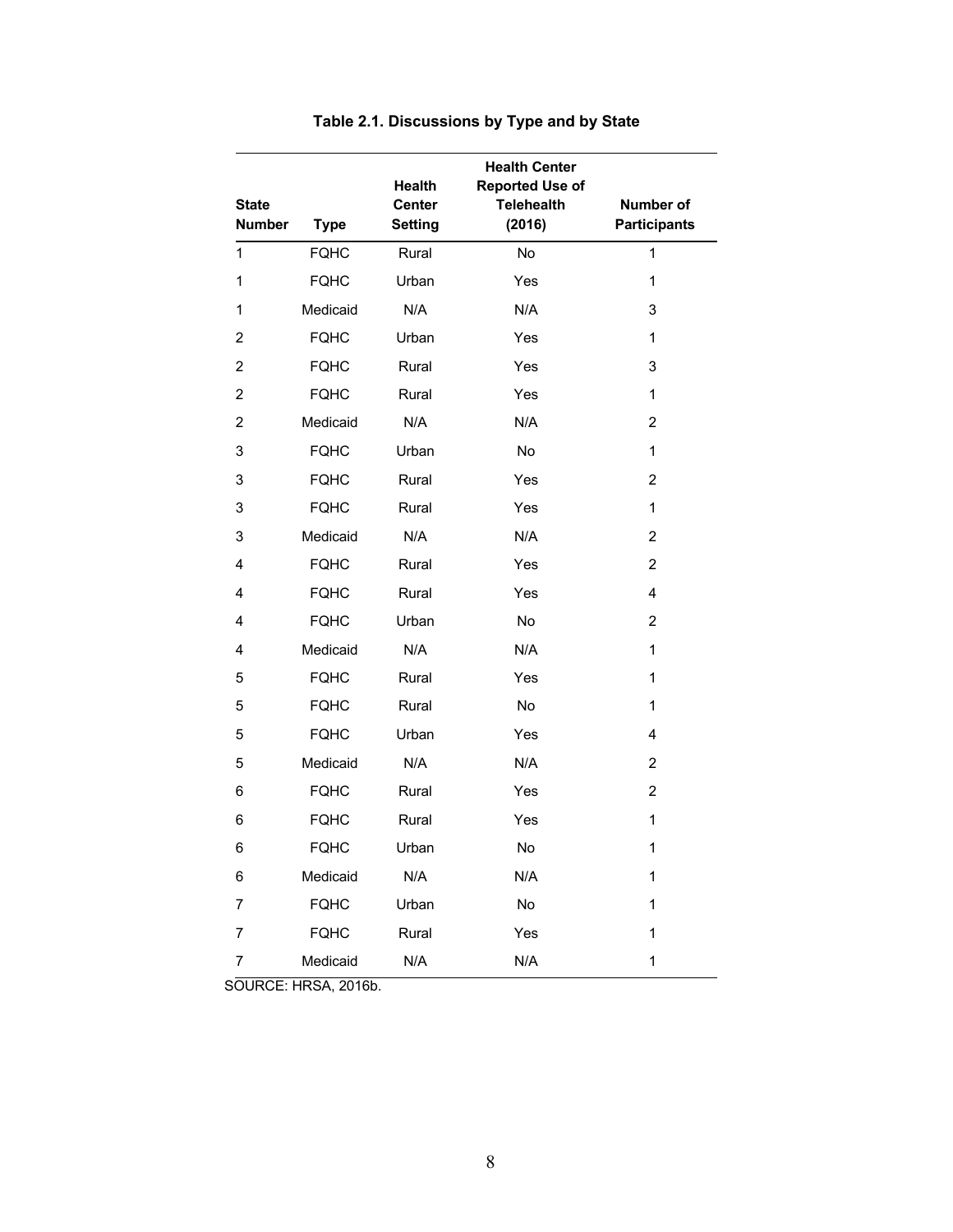### Telephone Discussions

 State Medicaid officials and FQHC representatives were invited to participate in a 60-minute telephone discussion with the study team. Discussions followed a semistructured protocol, center and patient outcomes; and plans for the future. customized depending on the type of participant (Medicaid program, FQHC telehealth adopter, or FQHC telehealth nonadopter). Topics for Medicaid staff included state policy on telehealth, quantity and type of telehealth occurring in the state, goals and motivation behind specific telehealth policies, and lessons learned regarding the regulation of telehealth. Topics for health centers included current use of telehealth; history of telehealth use; goals for the telehealth program; impression of state policies regarding telehealth, particularly Medicaid policies; perceived barriers and facilitators to telehealth; sources of funding; impact of telehealth on health

Two RAND staff members trained in qualitative research conducted each discussion, with one facilitating and the other taking notes to inform the development of the codebook.<sup>3</sup> Discussions were recorded and transcribed. All discussions were completed between June and August 2018. RAND's institutional review board approved this project, determining that it was exempt.

#### Analysis

 $\overline{a}$ 

 questions covered within the discussion protocols, as well as novel topics that emerged. The program, barriers to telehealth implementation) and included detailed code descriptions, as well team member was assigned an additional five to eight transcripts to code. To ensure consistent application of codes, 50 percent of transcripts were double-coded, and discrepancies were team held regular meetings to resolve any discrepancies and to address questions in the Discussion transcriptions were uploaded into Dedoose (Dedoose, 2016), a cloud-based qualitative analysis program that facilitates team-based coding and data analysis. Transcripts were then coded based on a codebook created by the research team. We employed an inductive and deductive approach to the development of the codebook, which accounted for key research codebook denoted the domains of interest to this evaluation (e.g., goals of the telehealth as examples of within- and out-of-scope concepts. The project director, a subject-matter expert in telehealth and qualitative data analysis, coded the first set of five interviews and conducted a coding training for three additional team members involved in coding. Following training, each discussed and resolved by consensus. The project director also provided feedback to individual team members in cases where she observed systemic differences in coding practices. The coding application of codes.

Upon completion of coding, the team reviewed the coded excerpts for key themes. Themes were identified through well-established techniques, including repetition (e.g., if a theme was expressed more than three times) and comparing both within and across states for similarities and

 $3$  In two cases, only one staff member participated.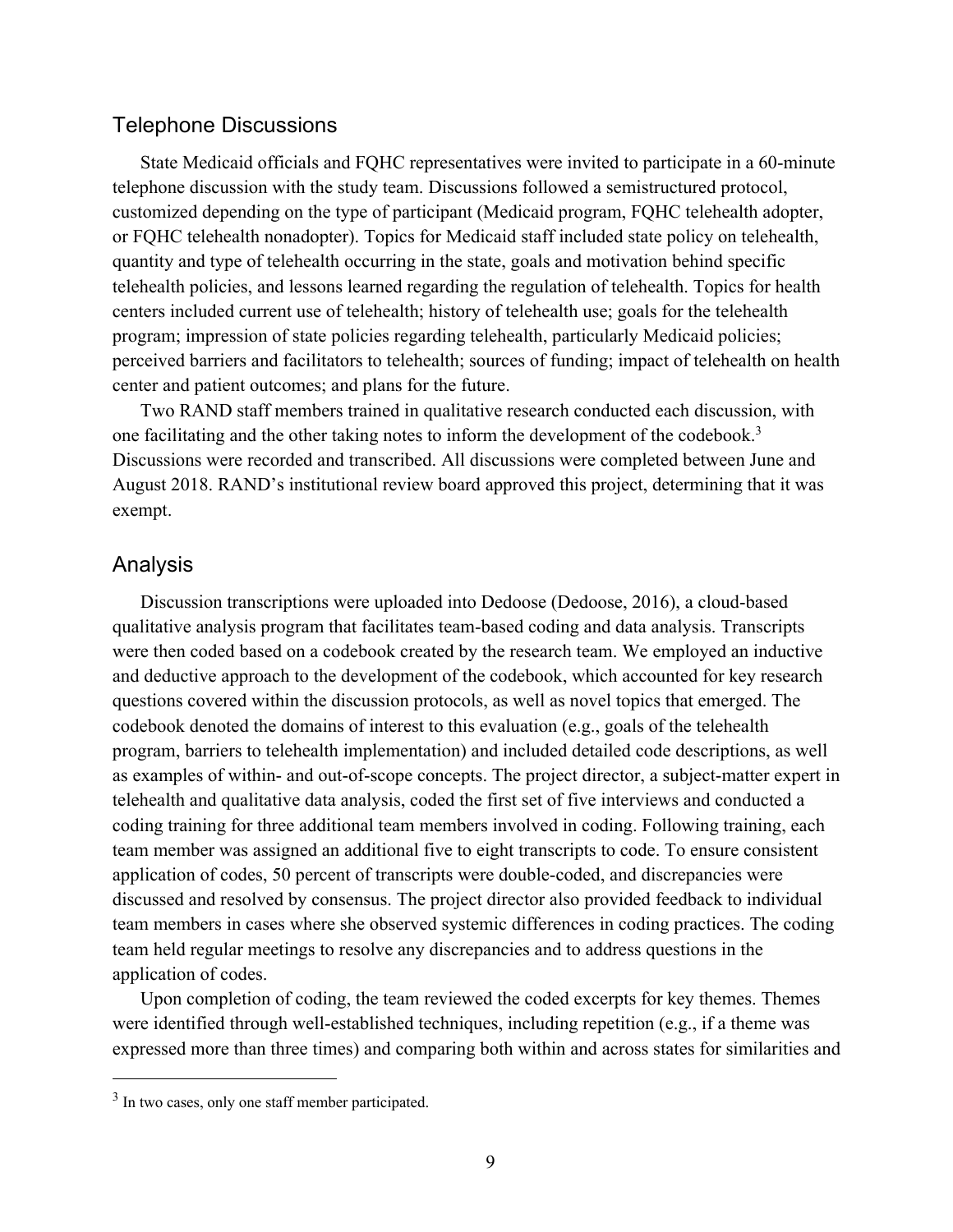differences (Ryan and Bernard, 2003). In addition, we searched for themes (e.g., facilitators of telehealth adopters versus nonadopters and FQHCs versus Medicaid officials). The themes that emerged from these conversations are described in this report, accompanied by illustrative and barriers to telehealth use) that were common to multiple types of stakeholders (e.g., quotes.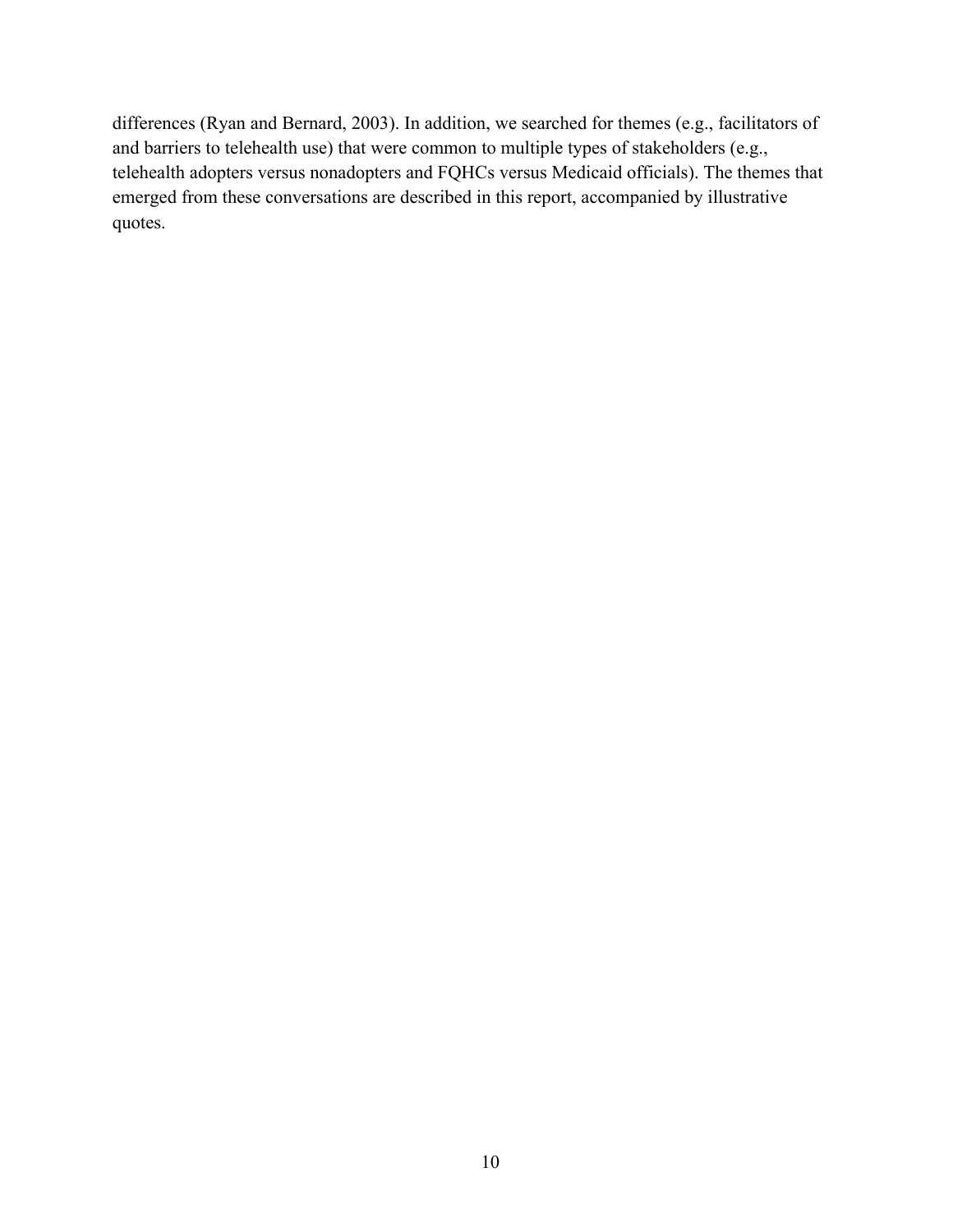## 3. Results

 In the sections that follow, we first describe the state Medicaid programs and FQHCs that delivery models we identified. Next, we describe state Medicaid programs' policies on telehealth implementation. Lastly, we present findings on the relationship between telehealth policy and the participated in the study. We then describe the range of telehealth services, modalities, and and the experiences of FQHCs in implementing telehealth, including barriers and facilitators to decisions of FQHCs to offer telehealth services.

#### Participant Characteristics

#### *Study States and Medicaid Programs*

 discussions. Among states in the sample, reported use of telehealth by health centers ranged from 19 percent to 59 percent, and the proportion of residents from rural areas ranged from 12 percent to 56 percent (U.S. Census Bureau, 2012). The total number of Medicaid and CHIP enrollees in managed care ranged from 0 percent to 92 percent (Henry J. Kaiser Family Foundation, 2018a). Representatives of Medicaid programs in seven states participated in semistructured study states ranged from approximately 600,000 to 2.8 million (Centers for Medicare and Medicaid Services, 2018). The proportion of Medicaid beneficiaries enrolled in any type of Six of the seven states participated in one or more compacts for multistate licensure.

#### *FQHCs*

 Representatives of 19 FQHCs participated in semistructured discussions. Twelve (63 percent) participating FQHCs were located in rural communities. Although HRSA UDS data indicated that six (32 percent) of the FQHCs in our sample were not offering telehealth services as of 2016, interviews confirmed that eight (42 percent) were not currently offering telehealth services. Two FQHCs designated as adopters by UDS in 2016 were classified as nonadopters in met our definition of telehealth. Table 3.1 displays characteristics of states, and Table 3.2 our sample because they had ended their telehealth programs or were not offering services that displays characteristics of specific FQHCs in the sample.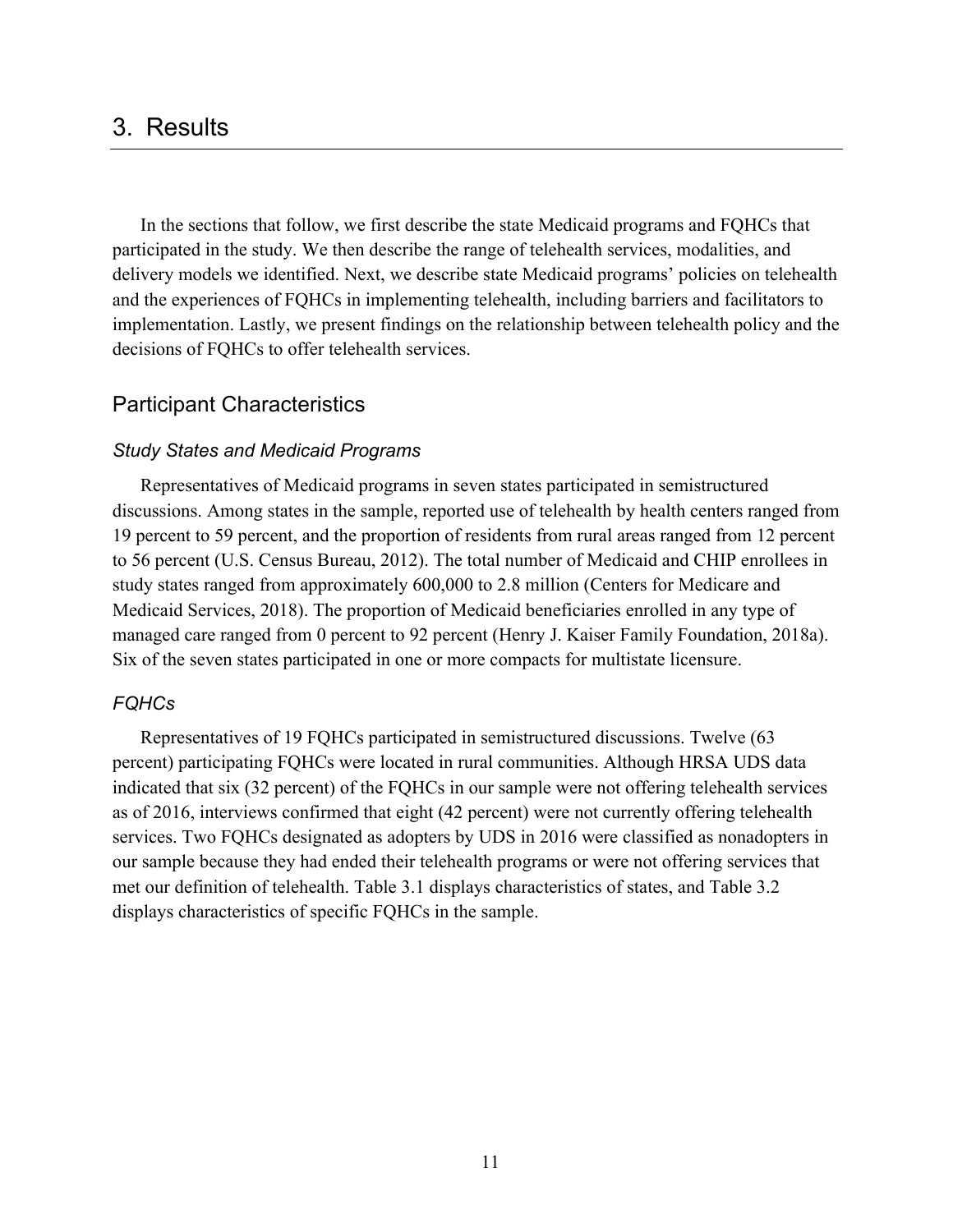|  |  | <b>Table 3.1. State Characteristics</b> |
|--|--|-----------------------------------------|
|--|--|-----------------------------------------|

| <b>State</b><br>No. | <b>Region</b> <sup>b</sup> | <b>Any Licensure</b><br>Compact <sup>c</sup> | <b>ATA</b><br><b>Composite</b><br>Grade <sup>d</sup> | <b>Medicaid</b><br><b>Expansion</b> <sup>e</sup> | <b>Total Number Enrollees in</b><br>of Medicaid & Any Type of<br><b>CHIP</b><br><b>Enrollees<sup>a</sup></b> | Percentage,<br><b>Medicaid &amp;</b><br><b>CHIP</b><br>Managed<br>Care <sup>f</sup> | Percentage,<br><b>Population</b><br>Rural <sup>g</sup> | Percentage,<br><b>HRSA Grantee</b><br><b>Health Centers</b><br><b>Using Telehealth</b><br>$(2016)^h$ |
|---------------------|----------------------------|----------------------------------------------|------------------------------------------------------|--------------------------------------------------|--------------------------------------------------------------------------------------------------------------|-------------------------------------------------------------------------------------|--------------------------------------------------------|------------------------------------------------------------------------------------------------------|
| 1                   | Northeast                  | <b>No</b>                                    | $\sf B$                                              | Adopted                                          | 900,000                                                                                                      | $\mathbf 0$                                                                         | 12                                                     | 19                                                                                                   |
| 2                   | Midwest                    | Yes (IMLC,<br>eNLC, PTLC)                    | $\sf B$                                              | Adopted                                          | 600,000                                                                                                      | 90                                                                                  | 36                                                     | 36                                                                                                   |
| 3                   | South                      | Yes (IMLC,<br>eNLC, PTLC)                    | A                                                    | Not Adopted                                      | 700,000                                                                                                      | 69                                                                                  | 51                                                     | 19                                                                                                   |
| 4                   | West                       | Yes (eNLC)                                   | A                                                    | Adopted                                          | 900,000                                                                                                      | 77                                                                                  | 23                                                     | 59                                                                                                   |
| 5                   | Northeast                  | Yes (IMLC;<br>delayed<br>implementation)     | B                                                    | Adopted                                          | 2,800,000                                                                                                    | 92                                                                                  | 21                                                     | 30                                                                                                   |
| 6                   | South                      | Yes (eNLC)                                   | A                                                    | Not Adopted                                      | 1,100,000                                                                                                    | 68                                                                                  | 25                                                     | 50                                                                                                   |
| 7                   | West                       | Yes (PTLC)                                   | B                                                    | Adopted                                          | 1,100,000                                                                                                    | 81                                                                                  | 19                                                     | 42                                                                                                   |

<sup>a</sup> Rounded to the nearest 100,000 (Centers for Medicare and Medicaid Services, 2018).

b U.S. Census Bureau, 2017.

<sup>c</sup> Licensure compacts allow health care services to be delivered across state lines without requiring providers to obtain a separate license in each state. The Interstate Medical Licensure Compact (IMLC) allows allopathic and osteopathic physicians to practice medicine across state lines (IMLC, 2018), and the Enhanced Nurse Licensure Compact (eNLC) permits similar multisite practice by registered nurses and licensed practical nurses (National Council of State Boards of Nursing, 2018a). Similar compacts include the Advanced Practice Registered Nurse Compact for advanced practice registered nurses (National Council of State Boards of Nursing, 2018b), the Psychology Interjurisdictional Compact for licensed psychologists (Association of State and Provincial Psychology Boards, 2018), and the Physical Therapy Licensure Compact (PTLC) for physical therapists (Infinx Healthcare, 2018). d ATA, 2017.

e Henry J. Kaiser Family Foundation, 2018b.

f Henry J. Kaiser Family Foundation, 2018a.

g U.S. Census Bureau, 2012.

h HRSA, 2016b.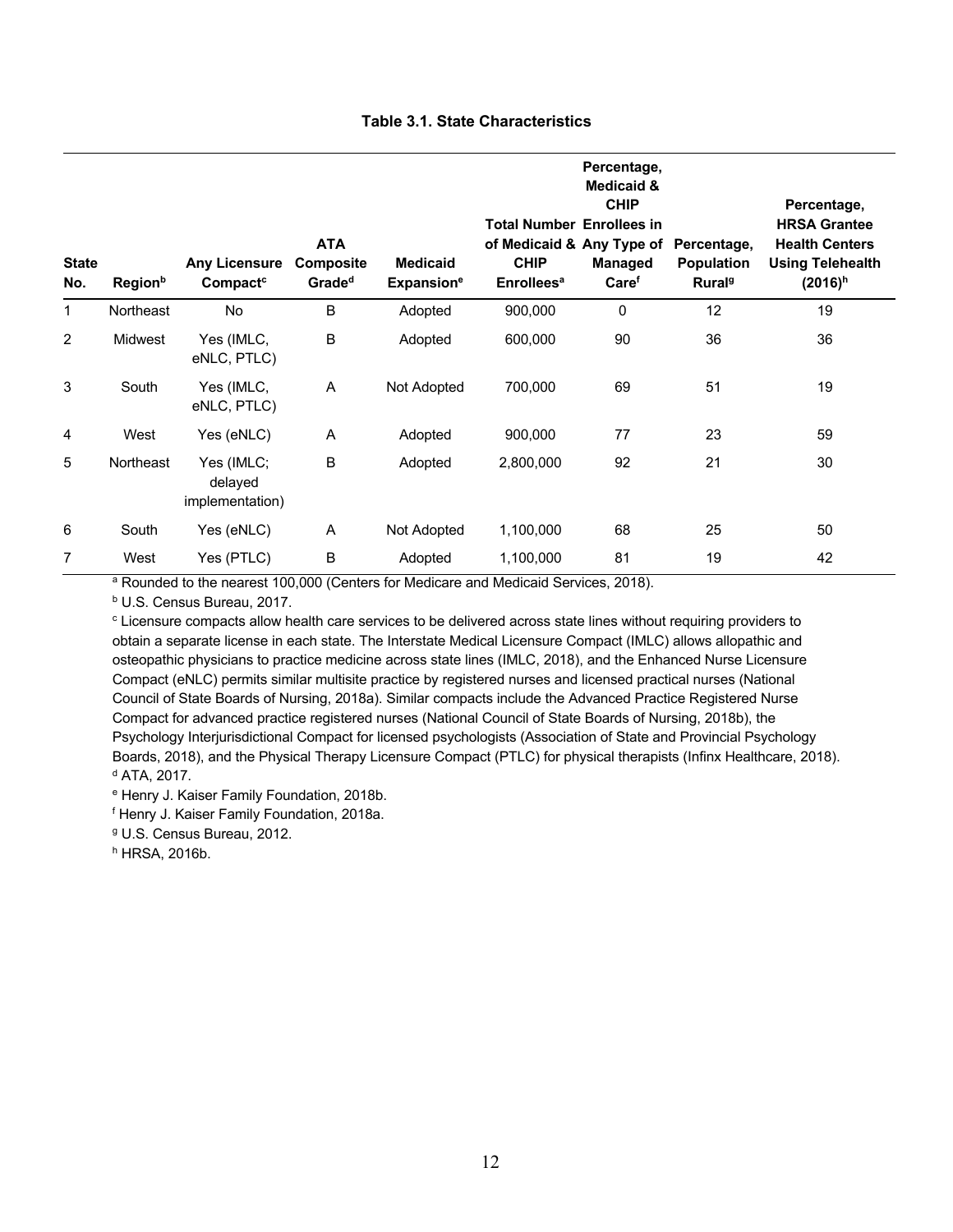| <b>State</b><br>No. | Region <sup>d</sup> | Location <sup>e</sup> | <b>Unique</b><br><b>Patients</b><br>Served/<br>Yearf | Payer Mixf                                                         | Race/<br>Ethnicityf                                             | No. of<br><b>Sites</b> | Telehealth<br>Use <sup>a</sup> | <b>Types of Telehealth</b><br><b>Offered</b>                                                                                        |
|---------------------|---------------------|-----------------------|------------------------------------------------------|--------------------------------------------------------------------|-----------------------------------------------------------------|------------------------|--------------------------------|-------------------------------------------------------------------------------------------------------------------------------------|
| $\mathbf{1}$        | Northeast           | Rural                 | 6,817                                                | 60% Medicaid,<br>9% Medicare,<br>18% uninsured,<br>13% other       | 78% White,<br>7% Black,<br>15% Latino,<br>0% Other <sup>b</sup> | $\overline{c}$         | No                             |                                                                                                                                     |
| 1                   | Northeast           | Urban                 | 17,251                                               | 55% Medicaid,<br>7% Medicare,<br>24% uninsured,<br>14% Other       | 26% White,<br>47% Black,<br>73% Latino,<br>10% Other            | 12                     | No                             |                                                                                                                                     |
| $\overline{c}$      | Midwest             | Rural                 | 16,149                                               | 36% Medicaid,<br>6% Medicare,<br>33% uninsured.<br>25% other       | 80% White,<br>5% Black,<br>12% Latino,<br>3% Other              | 5 <sup>b</sup>         | Yes                            | Live video:<br>telepsychiatry, <sup>9</sup><br>telebehavioral health <sup>h</sup>                                                   |
| $\overline{c}$      | Midwest             | Rural                 | 16,221                                               | 52% Medicaid,<br>10% Medicare,<br>11% uninsured,<br>28% other      | 74% White,<br>8% Black,<br>13% Latino,<br>5% Other              | 3                      | Yes                            | Live video: telebehavioral<br>health                                                                                                |
| $\overline{c}$      | Midwest             | Urban                 | 36,898                                               | 37% Medicaid,<br>10% Medicare,<br>35% uninsured,<br>18% other      | 43% White,<br>11% Black,<br>36% Latino,<br>10% Other            | 15 <sup>c</sup>        | No                             |                                                                                                                                     |
| 3                   | South               | Rural                 | 13,752                                               | 35% Medicaid,<br>14% Medicare,<br>22% uninsured,<br>30% Other      | 7% White,<br>92% Black,<br>1% Latino,<br>0% Other               | 7                      | Yes                            | Live video:<br>telepsychiatry, school-<br>based telehealth for<br>telepsychiatry                                                    |
| 3                   | South               | Rural                 | 46,183                                               | 33% Medicaid,<br>33% sliding<br>scale, 15%<br>private<br>insurance | 40% White,<br>54% Black,<br>8% Latino,<br>3% Other              | 25                     | Yes                            | Live video: telenutrition,<br>telebehavioral health, tele-<br>primary care<br>Store-and-forward:<br>electrocardiogram<br><b>RPM</b> |
| 3                   | South               | Urban                 | 29,480                                               | 27% Medicaid,<br>8% Medicare,<br>51% uninsured,<br>14% Other       | 53% White,<br>40% Black,<br>9% Latino,<br>3% Other              | 24                     | No                             |                                                                                                                                     |
| 4                   | West                | Rural                 | 71,892                                               | 45% Medicaid,<br>16% Medicare,<br>15% uninsured,<br>5% other       | 39% White,<br>2% Black,<br>44% Latino,<br>19% Other             | $54 - 55$              | Yes                            | Live video:<br>telepsychiatry,<br>telebehavioral health                                                                             |

### **Table 3.2. FQHCs in the Study Sample**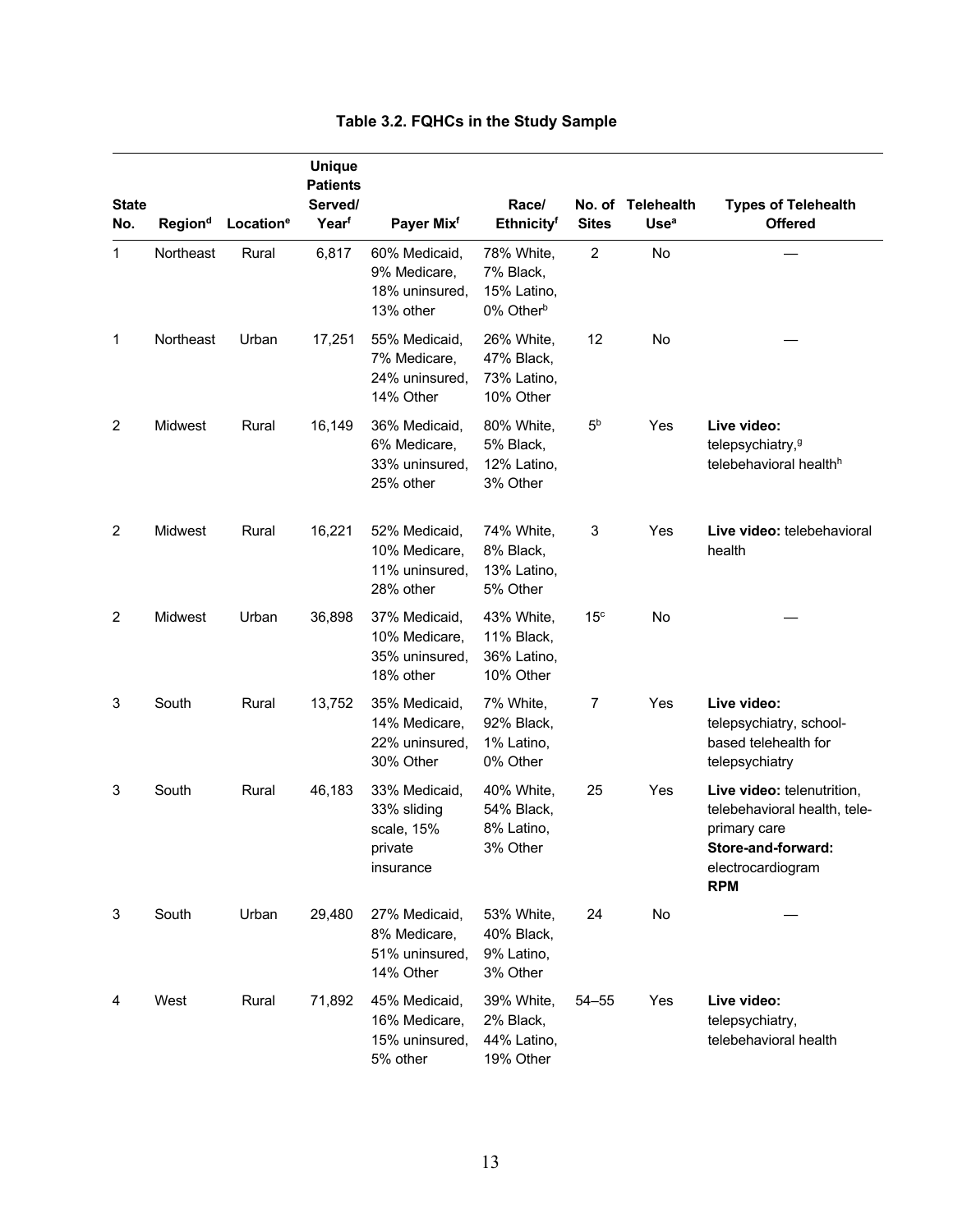| <b>State</b><br>No. | Region <sup>d</sup> | Location <sup>e</sup> | <b>Unique</b><br><b>Patients</b><br>Served/<br>Yearf | Payer Mixf                                                    | Race/<br><b>Ethnicityf</b>                           | <b>Sites</b>   | No. of Telehealth<br>Use <sup>a</sup> | <b>Types of Telehealth</b><br><b>Offered</b>                                                                                                                                                      |
|---------------------|---------------------|-----------------------|------------------------------------------------------|---------------------------------------------------------------|------------------------------------------------------|----------------|---------------------------------------|---------------------------------------------------------------------------------------------------------------------------------------------------------------------------------------------------|
| $\overline{4}$      | West                | Rural                 | 15,799                                               | 37% Medicaid,<br>21% Medicare,<br>9% uninsured,<br>33% other  | 37% White,<br>1% Black,<br>61% Latino,<br>2% Other   | 22             | Yes                                   | Live video: telepsychiatry                                                                                                                                                                        |
| 4                   | West                | Urban                 | 4,420                                                | 43% Medicaid,<br>6% Medicare,<br>51% uninsured,<br>0% other   | 30% White,<br>12% Black,<br>48% Latino,<br>17% Other | 1              | No                                    |                                                                                                                                                                                                   |
| 5                   | Northeast           | Rural                 | 37,227                                               | 30% Medicaid,<br>23% Medicare,<br>3% uninsured,<br>44% other  | 94% White,<br>1% Black,<br>4% Latino,<br>1% Other    | 8 <sup>b</sup> | Yes                                   | Live video: telenutrition<br>counseling for patients<br>with diabetes,<br>teleexercise,<br>telebehavioral health,<br>telehealth anticoagulation<br>clinic; teleamputation clinic                  |
| 5                   | Northeast           | Rural                 | 3,413                                                | 45% Medicaid,<br>12% self-pay                                 | 97% White,<br>1% Black,<br>1% Latino,<br>0% Other    | 4              | No                                    |                                                                                                                                                                                                   |
| 5                   | Northeast           | Urban                 | 20,325                                               | 55% Medicaid,<br>8% Medicare,<br>28% uninsured,<br>8% other   | 11% White,<br>77% Black,<br>27% Latino,<br>7% Other  | 6              | Yes                                   | Live video: teletriage for<br>homeless shelter<br>residents with urgent<br>health care needs                                                                                                      |
| 6                   | South               | Rural                 | 6,672                                                | 16% Medicaid,<br>25% Medicare,<br>21% uninsured,<br>38% other | 96% White,<br>2% Black,<br>1% Latino,<br>1% Other    | 1              | Yes                                   | Live video:<br>telepsychiatry,<br>teleendocrinology,<br>telehealth Hepatitis C<br>virus, telepain<br>management, school-<br>based telehealth for sick<br>visits and chronic illness<br>management |
| 6                   | South               | Rural                 | 19,698                                               | 19% Medicaid,<br>34% Medicare,<br>21% uninsured,<br>26% other | 99% White,<br>1% Black,<br>0% Latino,<br>0% Other    | 11             | Yes                                   | Live video:<br>telepsychiatry,<br>telebehavioral health                                                                                                                                           |
| 6                   | South               | Urban                 | 8,710                                                | 30% Medicaid,<br>12% Medicare,<br>40% uninsured,<br>18% other | 45% White,<br>36% Black,<br>15% Latino,<br>8% Other  | 3              | No                                    |                                                                                                                                                                                                   |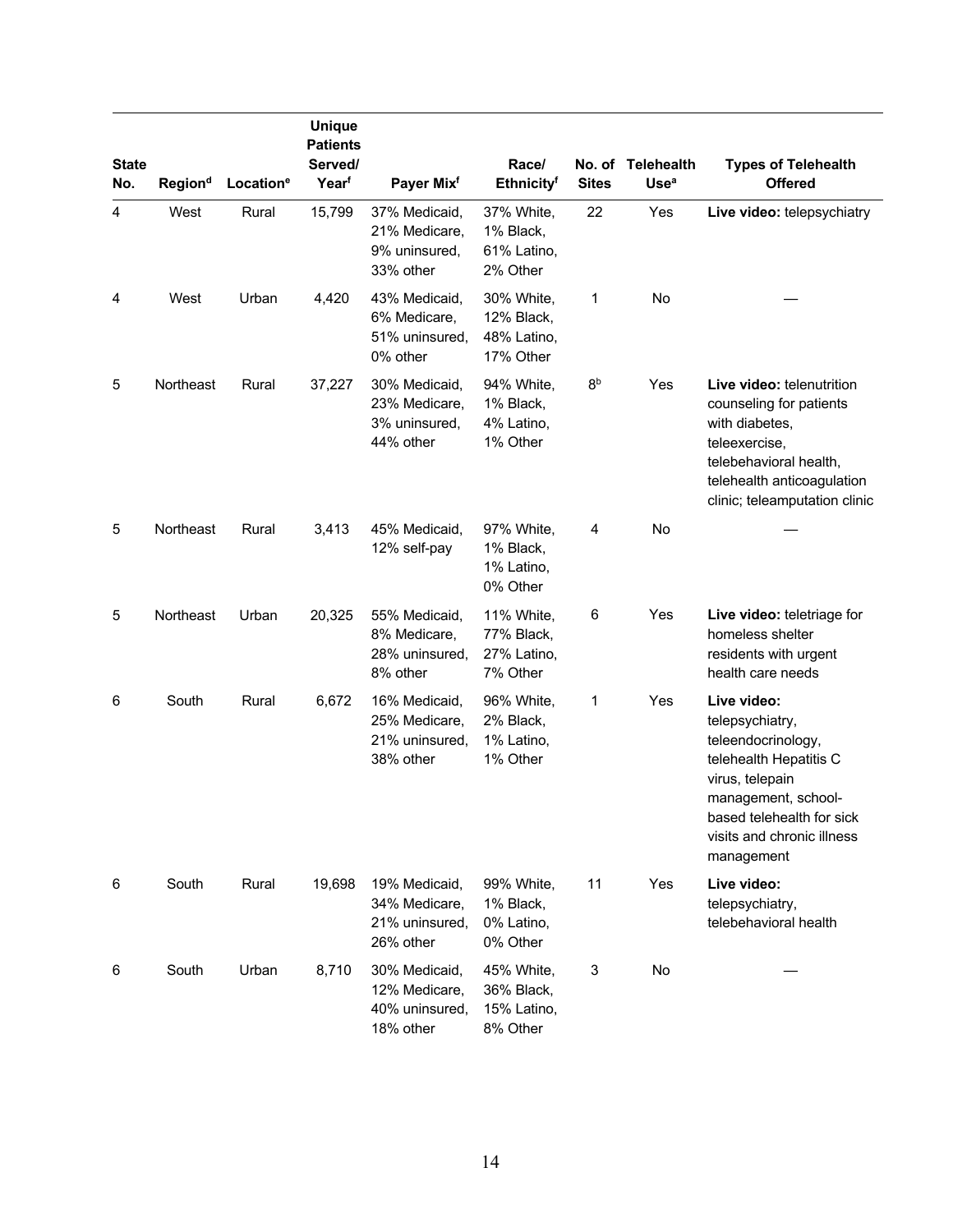| <b>State</b><br>No. | Region <sup>d</sup> | Location <sup>e</sup> | <b>Unique</b><br><b>Patients</b><br>Served/<br>Yearf | Payer Mix <sup>f</sup>                                       | Race/<br><b>Ethnicityf</b>                         | No. of<br><b>Sites</b> | Telehealth<br>Use <sup>a</sup> | <b>Types of Telehealth</b><br><b>Offered</b>                                    |
|---------------------|---------------------|-----------------------|------------------------------------------------------|--------------------------------------------------------------|----------------------------------------------------|------------------------|--------------------------------|---------------------------------------------------------------------------------|
| 7                   | West                | Rural                 | 3.359                                                | 28% Medicaid.<br>30% Medicare.<br>7% uninsured.<br>36% other | 97% White.<br>0% Black, 2%<br>Latino, 1%<br>Other  | 4                      | Yes                            | Live video:<br>telepsychiatry, telestroke,<br>telerheumatology,<br>teleoncology |
| 7                   | West                | Urban                 | 44.074                                               | 60% Medicaid.<br>6% Medicare.<br>26% uninsured.<br>8% other  | 34% White.<br>2% Black,<br>61% Latino,<br>2% Other | 14 <sup>b</sup>        | No.                            |                                                                                 |

a Unlike the UDS data reported in Table 3.1, the health center use of telehealth variable in this table reflects information collected during semistructured interviews.

 b "Other" is inclusive of Asian, American Indian/Alaska Native, Native Hawaiian/Other Pacific Islander, and more than one race.

<sup>c</sup> Information available on clinic website, which is excluded from the reference list to protect FQHC anonymity.

d U.S. Census Bureau, 2017.

e HRSA, 2016d.

 $<sup>f</sup>$  HRSA, 2016b.</sup>

<sup>g</sup> Telepsychiatry is defined as any telehealth visit between a patient and psychiatrist, including for evaluation, diagnosis, and medication management.

 $^{\text{h}}$  Telebehavioral health is defined as any telehealth services delivered by behavioral health professionals including psychiatrists, social workers, psychologists, etc.

## Types of Telehealth Offered and Models of Delivery

#### *Live Video, Store-and-Forward, and Remote Patient Monitoring*

 a state Medicaid official, "I do know that probably about 90 percent of our telemedicine is for Group visits, by contrast, were mentioned by only one FQHC representative. Among the three forms of telehealth considered in scope for this project, synchronous, live video telehealth was the most prevalent. Both state Medicaid officials and FQHC representatives further mentioned that telebehavioral health services (e.g., telepsychiatry, teletherapy, tele– substance abuse disorder treatment) eclipsed other types of live video telehealth. As described by our behavioral health because we have a huge gap there." While telebehavioral health was used by a large majority of FQHCs in our sample, they also offered live video telehealth for a variety of other specialties. Multiple FQHCs provided and/or received telehealth services for nutrition counseling, endocrinology, pain management, Hepatitis C virus (HCV) treatment, and primary care (for school-based clinics). It should be noted that the vast majority of live video visits discussed by FQHC representatives occurred between one or more specialists and one patient.

Although asynchronous, store-and-forward telehealth was less common than live video telehealth, a handful of FQHC representatives reported offering teledermatology and/or diabetic retinopathy screening. One state official also commented about the experiences of FQHCs with teleradiology in her state. Finally, while several Medicaid officials reported use of RPM in their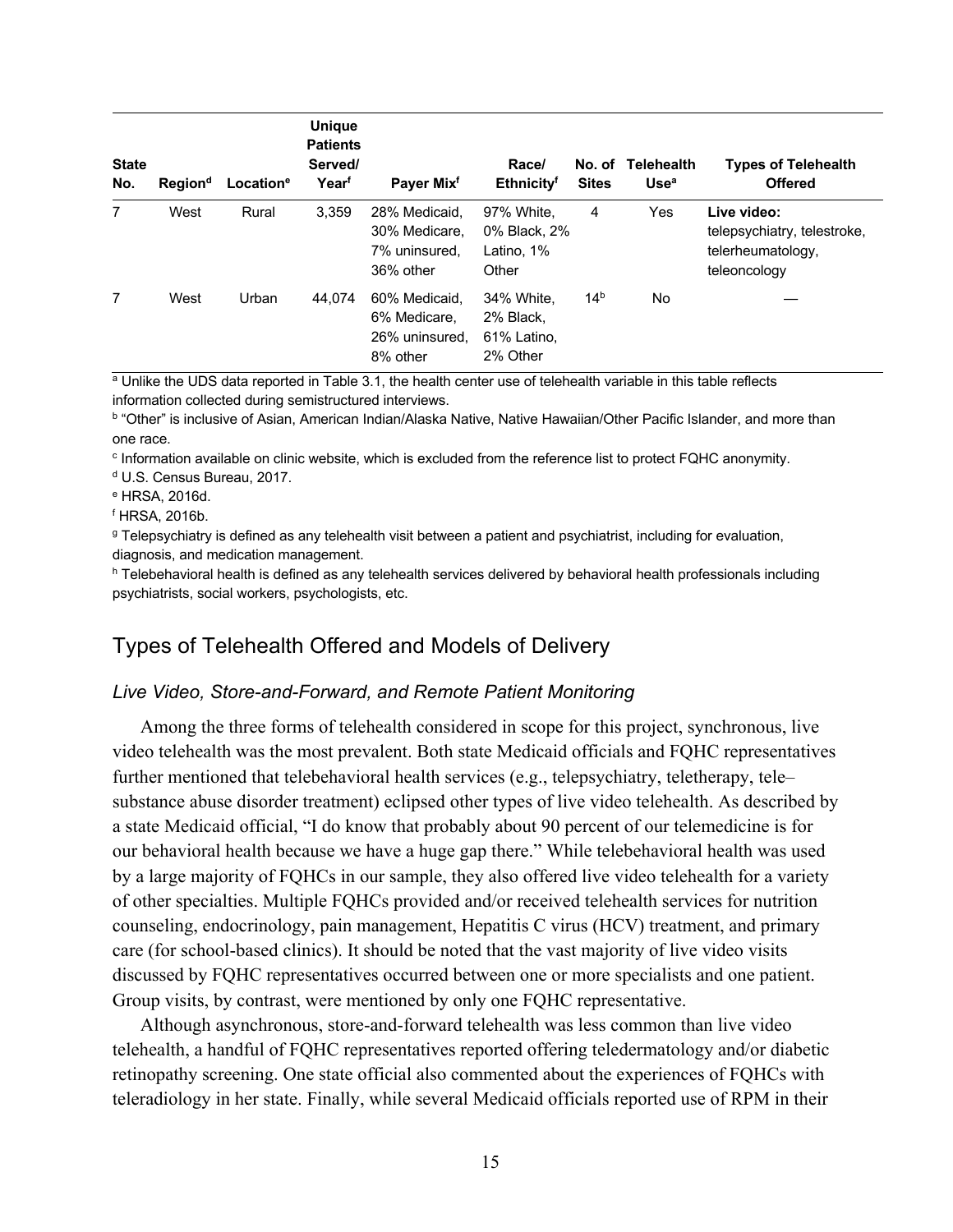states, only one FQHC in our sample discussed implementation of RPM. According to a state [do RPM]." A representative from a rural FQHC in the South described that RPM program as a referral program with an academic medical center: referral program with an academic medical center:<br>We would refer our diabetic and hypertensive patients to them . . . ; candidates that are official, "We are seeing a lot more telehealth monitoring, especially with chronic congestive heart failure, so they don't have to come in and or have a nurse visit them every day. . . . they also do this for Type II diabetes. I'd say at least four of our Medicaid managed care programs

 eligible would be enrolled and [the academic medical center staff] would be able to monitor them from home. Then they would coordinate visits where patients may need to come into the clinic or they may be in a crisis, and then they could also feed all this information back to us.

#### *Models of Delivery for Live Video and Store-and-Forward*

 Telehealth policies typically differentiate between originating and distant sites. Originating sites are defined as the location of the patient at the time the telehealth visit occurs. In contrast, the distant site refers to the (remote) location of the provider issuing the telehealth service. The FQHCs that offered telehealth services in our sample participated in a number of models to expand access to specialty care, including (1) contracting with an external organization/provider for telehealth services (FQHC as originating site only); (2) using telehealth within the organization (FQHC as originating and distant site); and (3) a combination model (use of both models).

 see FQHC patients in person (e.g., once per month) and may work from home or from a health care setting, either within the same state or out of state. A minority of FQHCs that offered telehealth in our sample served as originating sites only. These FQHCs contracted with a third party (typically an academic medical center, telehealth vendor, or independent specialist). In this model, the FQHC patient presents to the health center where he or she typically receives primary care and is connected to a remotely located specialist via telehealth. In some cases, the third-party specialist that provides telehealth services will also

 from a rural FQHC in the Midwest explained how this model is used for telepsychiatry: A slightly larger proportion of FQHCs in our sample used telehealth within their own organizations only. In this model, multisite FQHCs that employ specialists at certain locations (e.g., behavioral health staff, nutritionists) connect, via telehealth, to underserved locations within the same health center network. In this setup, one clinic within the FQHC serves as the originating site, and another clinic in the same FQHC serves as the distant site. A representative

 On a Tuesday, I might have appointments [where patients are located in a small clinic one hour away] where I'll [video] call up there and see them and interact with the nurse. Then I may have an appointment with a patient I've seen for two years and they want to stick with me as a provider, but they've moved to [a town that is several hours away]. I have a few of those, I'll call down, they can come to the [distant] clinic and I can see them on telepsych to maintain that continuity of care. So that would be an example of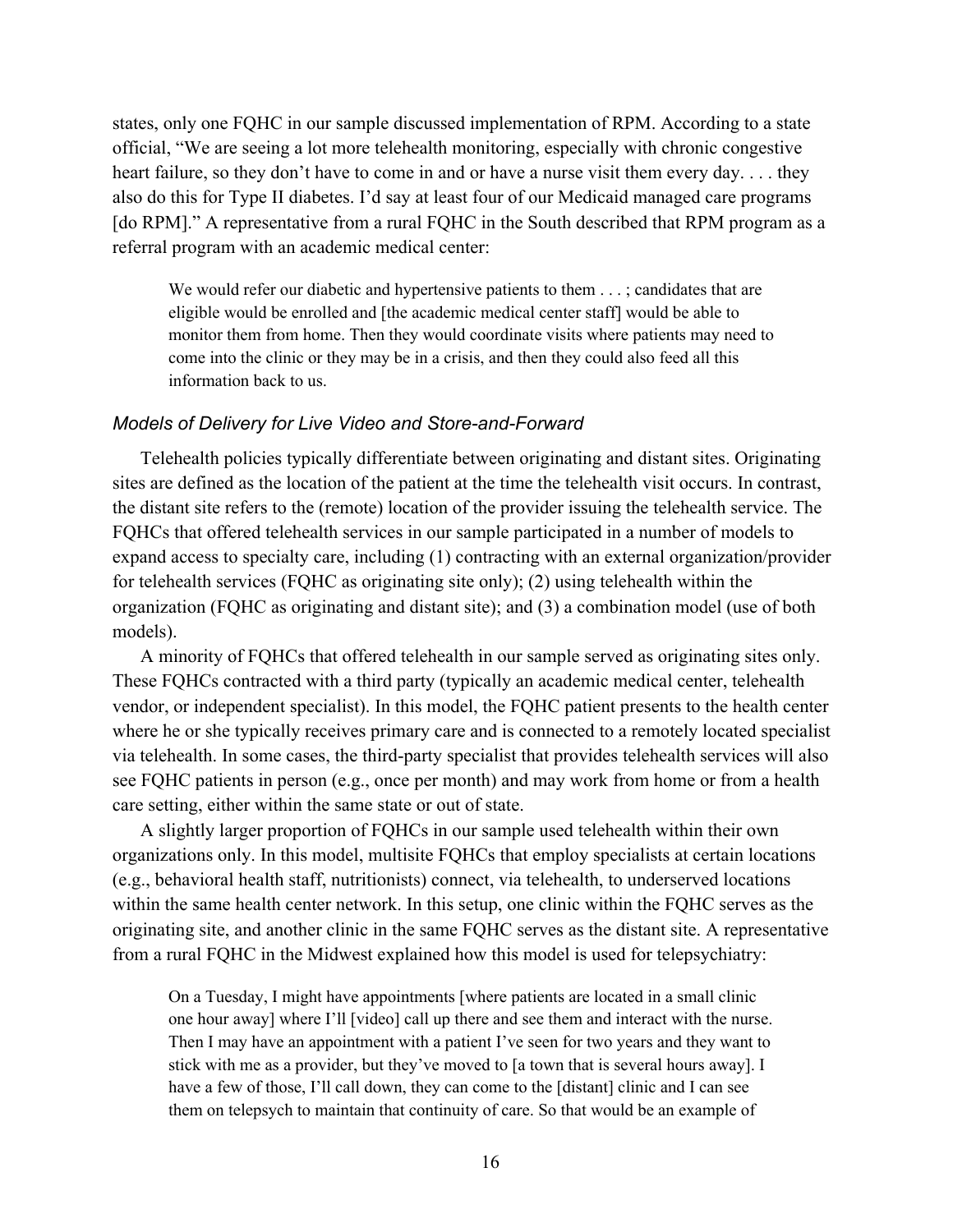why we would do it down at that site. . . . Right now, we're using it just for access between the sites, so we have not expanded [to the point] to bring in an [outside] provider off site.

 contracts with external organizations for certain telehealth services and serves its own network contracted with telehealth vendors and academic medical centers for telepsychiatry (i.e., visits The most common model in our sample was a combination model in which the FQHC both for others. A representative from a rural FQHC in the West explained that the health center with psychiatrists for medication management) but used its own behavioral health staff to provide telepsychotherapy to patients. Furthermore, a representative from a rural FQHC in the South explained that his health center contracted with academic medical centers for diabetic retinopathy screening and pain management services but used its own behavioral health staff (psychologists, social workers, and psychiatric nurse practitioners) to support locations that do not have these services on site. Finally, a representative from a different rural FQHC in the South noted that as the originating site, it contracts with an academic medical center for certain telehealth services (e.g., tele-endocrinology, telepsychiatry). However, the same FQHC was also the distant site for school-based clinics, with health center staff providing primary care services to schools via telehealth. It should be noted that two rural FQHCs in our sample had very complex combination models that involved out-of-state telehealth vendors and individually contracted providers and FQHC staff who worked from home on a part-time or full-time basis.

#### *Telementoring via Project ECHO*

 country. ECHO programs aim to improve the ability and self-efficacy of generalists to handle complex patients and increase patient access to specialty care. ECHO facilitates mentorship and includes live, interactive teaching by the participating specialists based at a "hub" along with an e-consult, a specialist who participates in ECHO does not directly treat a specific patient (and therefore cannot bill consulting services as medical care). The first topic addressed by Project Project ECHO uses videoconferencing to link specialist and generalist providers. The technology-enabled model, which started in 2003 in New Mexico, has since expanded across the case presentations by the learners, who connect from their local clinics or hospitals. In contrast to ECHO was HCV, a liver infection that can be cured when treated appropriately but often goes untreated due to lack of knowledge of infection or limited access to care. As of 2018, Project ECHO reports more than 220 hubs covering more than 100 conditions in 31 countries (Howe, Hamblin, and Moran, 2017). The most frequently covered conditions include behavioral health, substance use disorders, chronic pain management, autism spectrum disorders, cancer care, palliative care, HIV/AIDS, and diabetes.

 Many of the FQHC representatives we engaged were familiar with ECHO and with other provider-to-provider telehealth services. Participants frequently discussed e-consults along with ECHO, with differing levels of enthusiasm for these programs. As explained by a representative from a rural FQHC in the West that offered telehealth services, "Project ECHO by design does not provide direct services. They provide consultation services to our on-site providers or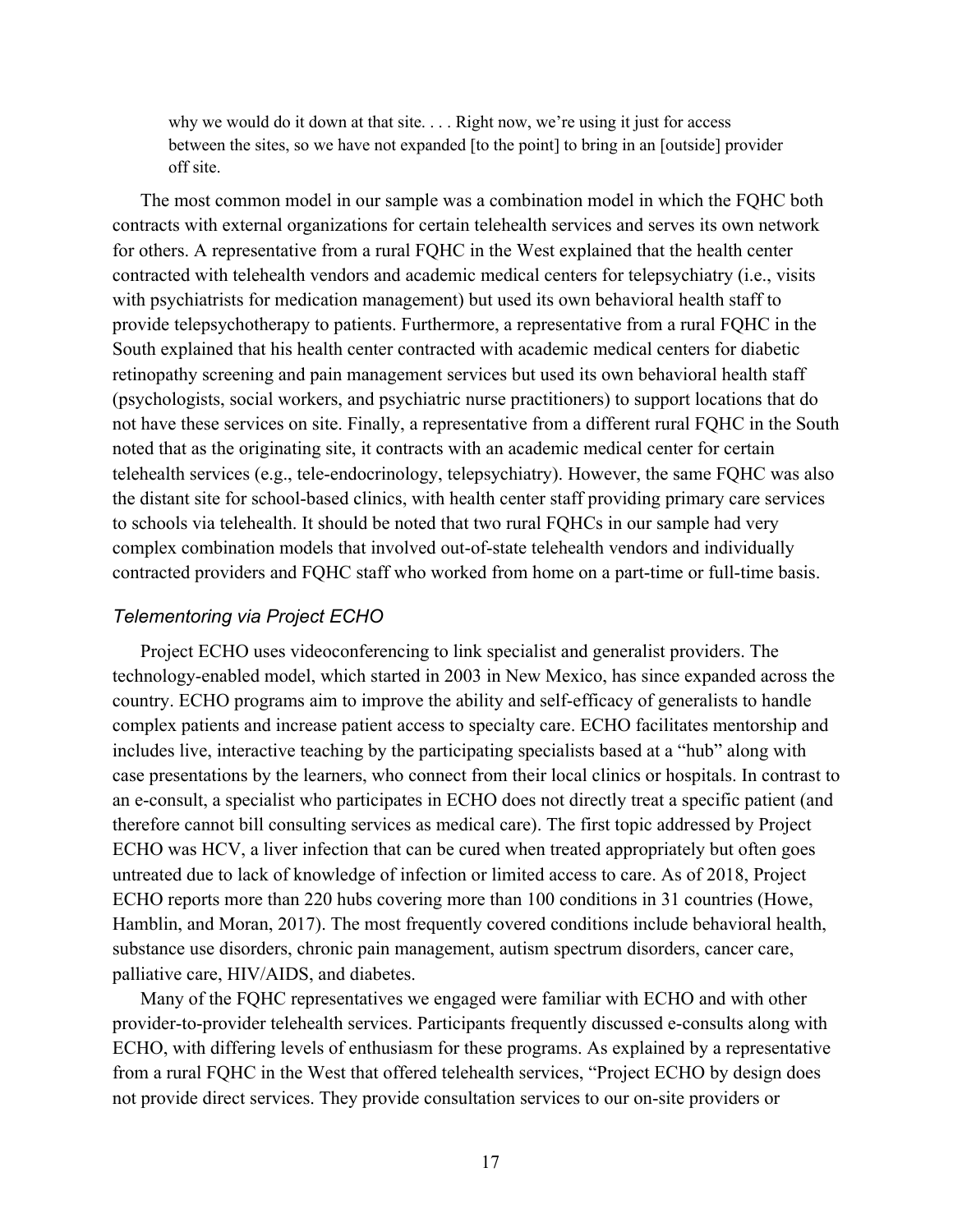sometimes to our telepsychiatry providers. But they don't provide direct services to our patients."

 programs operating in their states. One state official, furthermore, reported that the state's Medicaid program provided funding to support Project ECHO. Specifically, this state has a requires its four managed care organizations (MCOs) to contract with a large university in the Hamblin, and Moran, 2017). A handful of FQHC representatives discussed participating in ECHO programs around telepsychiatry, medication assisted therapy for substance abuse disorder, pain management, and/or HCV. At the state level, two state Medicaid officials discussed the specific ECHO Medicaid waiver for a Section 1115 Research & Demonstration Project, through which it state to provide Project ECHO support. The support is capitated on a per-member, per-month basis, shared across all participating MCOs and adjusted based on monthly enrollment (Howe,

 supplement telehealth. According to a representative of a rural FQHC in the West that offered reimbursement. As explained by a representative of an urban FQHC in the Midwest that had not adopted telehealth*,* "Telehealth . . . requires payment from providers for providing those has observed its benefits. He spoke about ECHO's "force multiplier effect":<br>It's a bit of a different philosophy. When you do ECHO, you're treating a cadre of Although the rate of participation in ECHO was similar for adopters and nonadopters of telehealth in our sample, adopters tended to view ECHO as a tool to train providers and telehealth, "The real goal is patient access and service. [One-way telehealth can help with that] is to increase local provider skills to allow them to care for patients, and so one model for that is the ECHO model." On the other hand, nonadopters viewed provider-to-patient telehealth as more complex than provider education via ECHO for various reasons, including challenges with services." This same representative commented that his FQHC does participate in ECHO, and he

 is going to challenge a Hepatitis C or HIV treatment course. Having those levels of expertise available [within the FQHC] may have some advantages over sending patients patients. There's a dangerous triad of HIV, Hepatitis C, and mental health issues—often in the same person. We need to be experts in taking care of these health problems without sending people to multiple health centers. Obviously, substance abuse and mental health around to multiple health centers.

 from an urban FQHC from the West that did not offer telehealth services noted that while ECHO could increase access to specialty care, it may also decrease access to primary care in cases stays in primary care . . . it means that some other primary care visit didn't get a chance to happen;  $\dots$  it's a zero-sum game." happen; . . . it's a zero-sum game."<br>A second concern about ECHO was its costs in terms of time and resources. A representative Several FQHC representatives noted barriers to the implementation of ECHO programs. One concern was that ECHO may not actually increase access to all types of care. A representative where an FQHC is operating at maximum capacity. He explained, "Every time a specialist visit

 from an urban FQHC in the Midwest that participated in ECHO but did not offer telehealth pointed out that competing demands for staff time was a key barrier to ECHO implementation.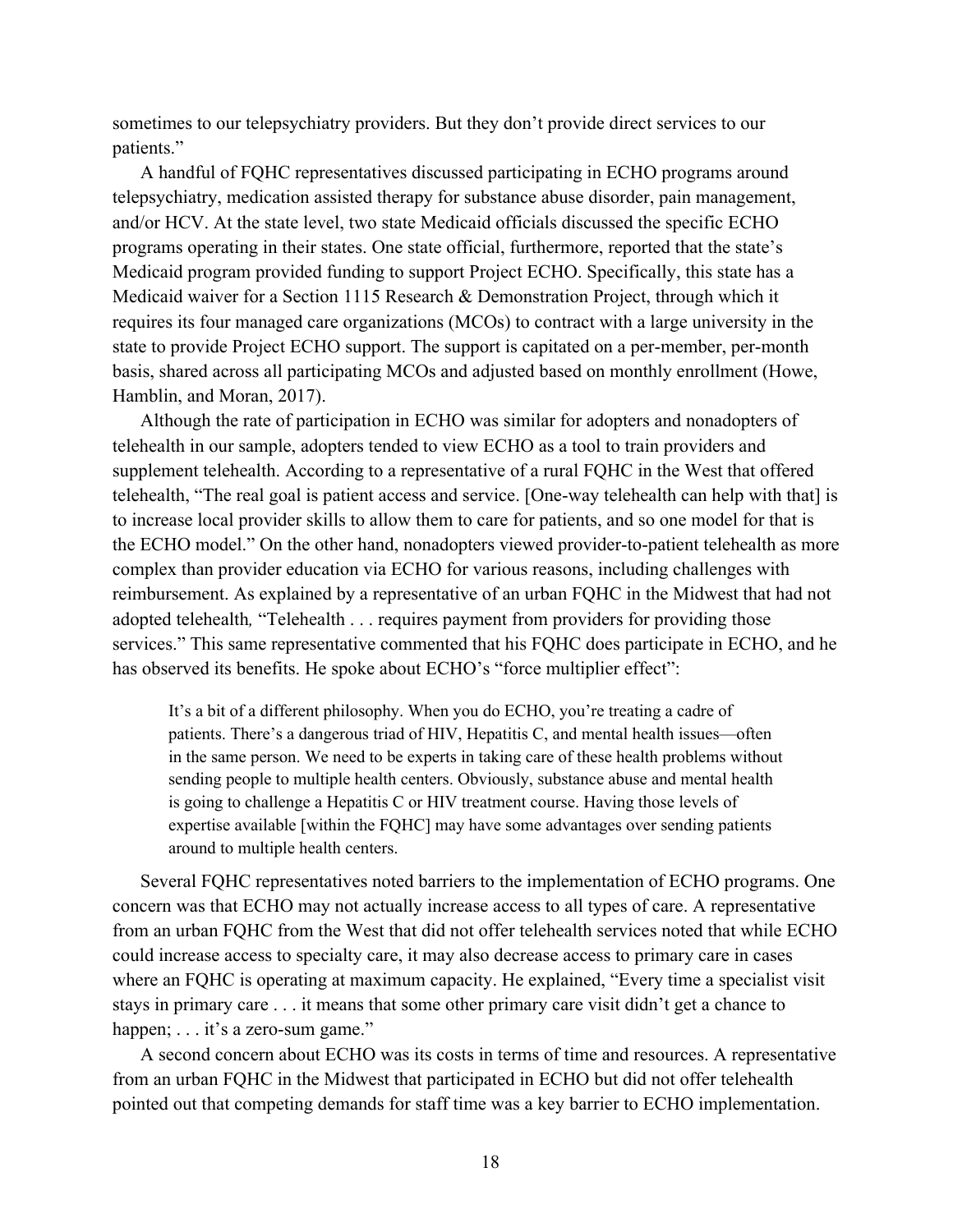external funding was awarded, and this extra funding "made all the difference in the world." The FQHC representative also noted the amount of "legwork" necessary to implement ECHO. He The representative said that his health center had to identify staff and time for ECHO until explained that the primary care doctor must "make sure that [necessary details about] the case gets to hub in a timely fashion" to ensure that all participants are prepared for the next interactive session.

#### *E-Consult*

 health record (EHR) or web-based platform" (Vimalananda et al., 2015). The goal of e-consults Physicians regularly consult with their colleagues in formal as well as informal ways. When a generalist formally reaches out to a specialist for assistance with a case, the consulting specialist can provide advice and help patients avoid the cost and time of a referral to specialty care. E-consults use technology to achieve the same ends and have been described as "asynchronous, consultative, provider-to-provider communications within a shared electronic is to improve access to specialty expertise for patients and providers without the need for a faceto-face visit (Vimalananda et al., 2015). To date, e-consult programs have been implemented both in the United States and abroad, including in academic medical centers, private health care settings, and within the Veterans Health Administration (National Association of Community Health Centers, 2018a). Reimbursement for e-consults vary by state. In one of the state Medicaid programs in our sample, FQHCs contracted with specialists providing e-consults, and received a supplemental payment from Medicaid. The payment model, however, evolved following the first year of implementation, and the Medicaid program added e-consult codes to the fee schedule so that that specialists providing e-consults could bill Medicaid directly.

 participating in e-consults. Furthermore, several additional FQHC representatives (all topic areas. One state Medicaid representative explained, "With our e-consult policy we've not Only a handful of FQHC representatives in our sample mentioned that they were nonadopters of telehealth) expressed interest in implementing e-consults in the future. Unlike with Project ECHO which focuses on particular conditions, e-consults covered a wide range of really limited it much by specialty. We've had a few basic limitations. I think we've not allowed for neurosurgery and things like that where essentially hands-on is necessary, but it's been pretty broad otherwise." Nonetheless, he mentioned that e-consults have had a larger role in improving care in his state for certain specialties, including dermatology, cardiology, orthopedics, neurology, and nephrology.

 FQHC in the West that did not offer telehealth but had a pilot e-consult program in place Stakeholders identified several benefits of e-consult programs. A representative of an urban mentioned that potential advantages included improved convenience for providers and patients and potential cost savings because of avoided specialty visits. As she explained, "They [remote specialists] are answering them [questions of primary care providers] in less than four hours. So rather than waiting weeks for a face-to-face appointment, or calling up a harassed university faculty, we get a good considered answer that can then further advance the patient's care and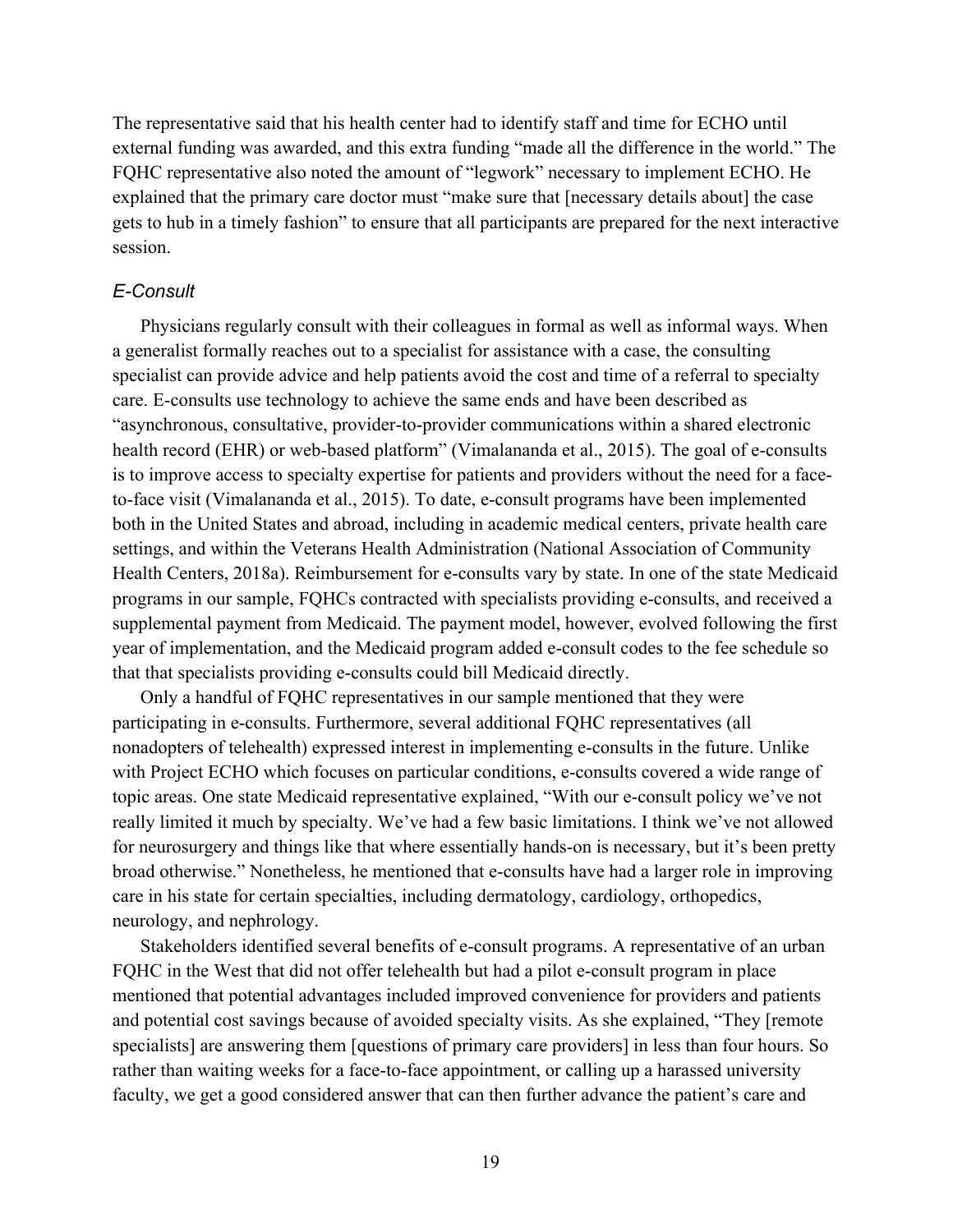give them some next steps to do." According to a representative of an urban FQHC in the who needs to see the cardiologist face to face, there's not 50,000 unnecessary [in-person] Northeast, benefits include speed of response, addressing no-show rates, lower costs, and the potential to improve efficiency. He explained, "So that when I have a real, real serious person consults that are clogging the system."

 that a shared electronic record system "is helpful but not mandatory." She pointed out that "having the same [EHR system] can pose its own challenges because many primary care providers are inundated with information out of their EHR." One stakeholder discussed facilitators of e-consult programs. A state Medicaid official noted

 program. In addition, a state Medicaid official explained, "I think the barrier to the broader use of e-consults is the [insufficient] payment to the consultant, and we're working very hard to raise Limited reimbursement was the only barrier to broader use of e-consults that multiple respondents identified. A representative from a rural FQHC in the Northeast mentioned that his health center waited for reimbursement from Medicaid to be in place before it launched its that."

#### *Telephone*

State Medicaid programs have different approaches to telephone visits. In some cases, telephone visits are formally excluded from the state's definition of telehealth. Even when the definition is broad enough to include telephone visits, the Medicaid program may or may not reimburse for telephone visits, and restrictions may be in place. Only one Medicaid program in our sample explicitly provided reimbursement for telephone visits; however, the state official explained that the intent of the policy was to facilitate teleconsultation. He explained, "If the primary care provider was working with a case in a part of the state that they didn't have immediate access to a specialist that they needed, that [telephone] would be a way of connecting with the specialist."

 representative argued that, while a video visit may be necessary for dermatology, it is not always needed for diabetes or psychiatry. According to the FQHC representative, a capitated payment structure and the fact that clinic staff could schedule visits in ten-minute increments (versus 20 minutes for in-person visits) made telephone visits viable. She explained, "Once we start getting Only one urban FQHC in the West reported formally incorporating telephone visits into the regular workflow. This FQHC used telephone visits in cases where "the exam is not contributing" to the information shared (e.g., when discussing insulin adjustment). The a capitated payment, we said, OK, we can yield that time."

 behavioral health." A representative of a rural FQHC in the West that offered telehealth services explained that video visits were not an option for patients in very remote areas: "That's why I'm Several respondents discussed the desire for more flexibility regarding the use of telephone visits. A Medicaid official in a state program that requires video visits for behavioral health commented, "I think that there are providers who want to be able to bill for telephone-only in talking about telephone visits because Skype or FaceTime visits may or may not work in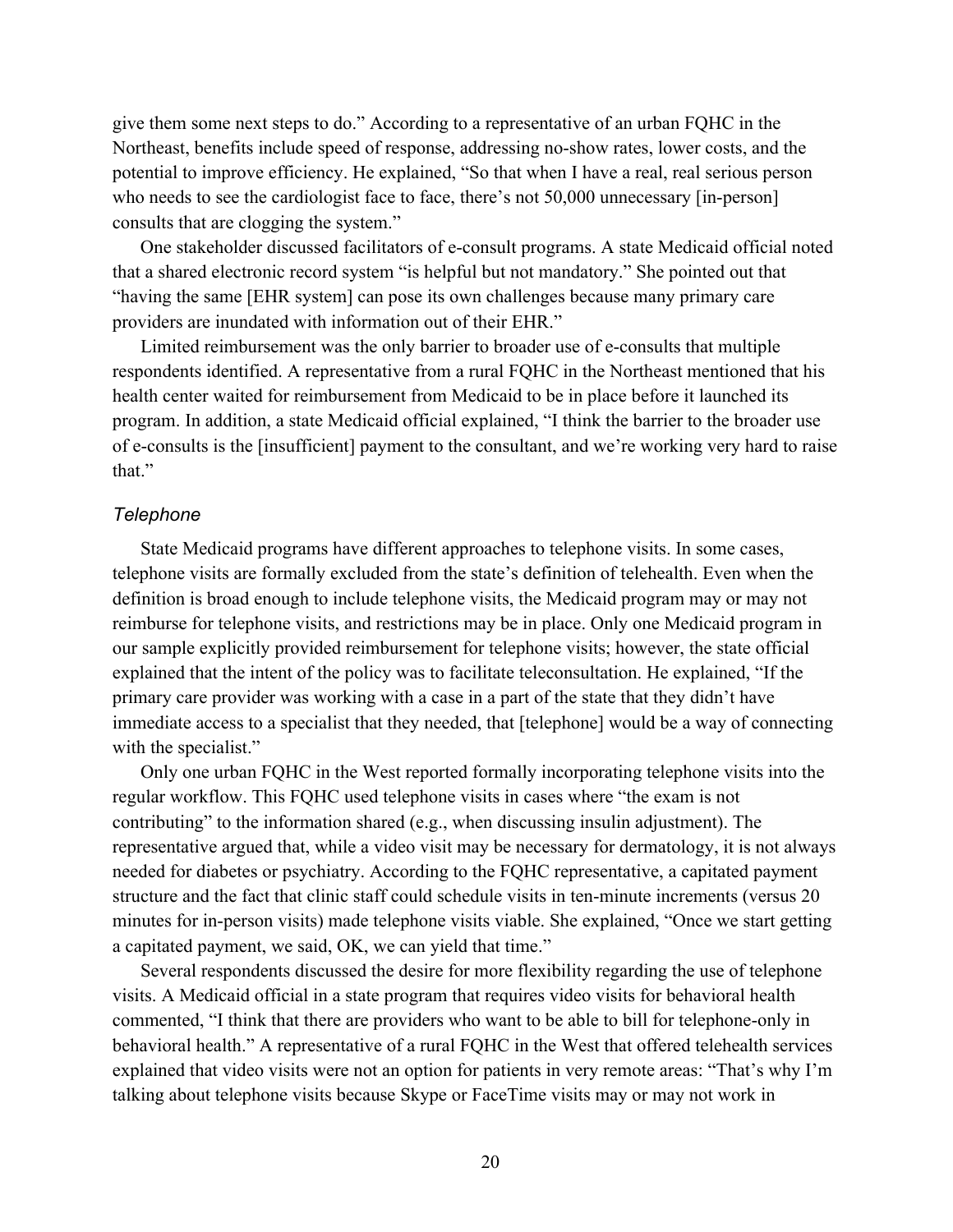[frontier areas of the state]." A representative of an urban FQHC in the West that was not offering telehealth services also noted that patients were very appreciative of telephone visits. She explained, "I can't give you data, but I can tell you that there is a lot of gratitude expressed about being able to do the telephone visits because of transportation."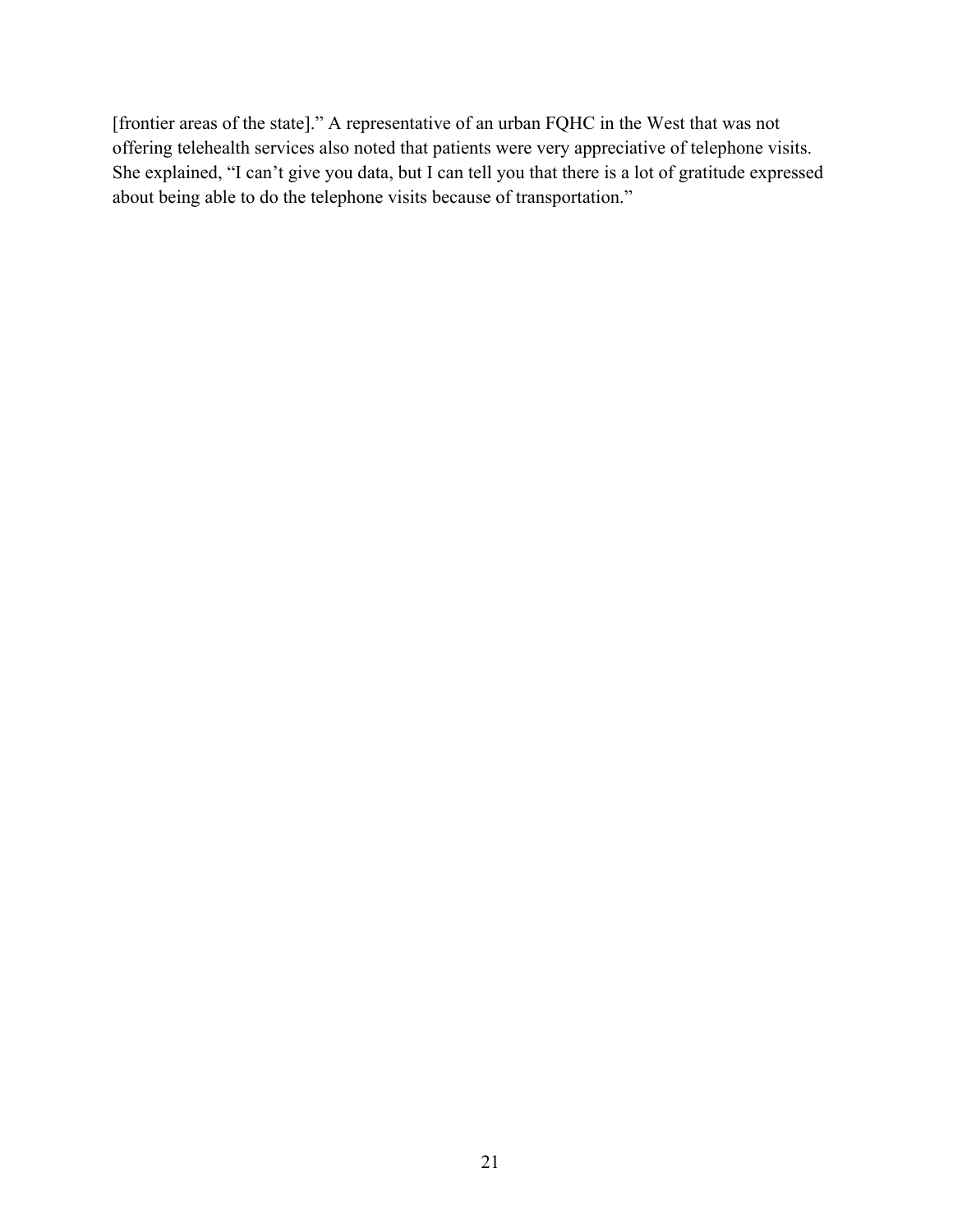### Overview of Policies in Sample States

#### *Policy Summary for Sample States*

 program reported that it did not, in fact, reimburse FQHCs for this modality. This is likely the The telehealth policies of the seven state Medicaid programs in our sample varied across numerous dimensions. We highlight the most relevant sources of variation next. In 2017, four of our sample states earned an ATA composite grade of B, while three earned a grade of A. While all state programs reimbursed for live video telehealth according to their written policies, one case because although several states in the United States, including one in our sample, have enacted laws requiring telemedicine parity in their Medicaid plans, regulations and Medicaid provider manuals do not reflect all of these policy changes (ATA, 2017).

 fee to eligible originating sites. Table 3.3 summarizes the telehealth polices of the participating Medicaid programs. Four of the seven state Medicaid programs reimburse for store-and-forward telehealth, and two reimburse for RPM. Four programs had patient informed consent requirements, and three required telepresenters to be present with patients at originating sites. Telepresenter policies dictate what type of clinic staff person—if any—is required to be present with the patient at the time of the telehealth visit, and whether the telepresenter must be in the room with the patient versus on the premises. In addition, two programs restrict the types of specialists or services that can be provided by telehealth. Finally, five state programs provided a transmission and/or facility

| No.            | <b>ATA</b><br><b>State Composite</b><br>Grade <sup>a</sup> | Reimburse<br>for Live<br>Videob | <b>Reimburse for</b><br>Store and<br>Forward <sup>b</sup> | Reimburse<br>for RPM <sup>b</sup> | Some Form<br>of Consent<br>Required <sup>b</sup> | <b>Transmission or</b><br><b>Facility Fee for</b><br><b>Originating Site</b> | <b>Restrictions</b><br>on Types of<br><b>Providers or</b><br><b>Services</b> <sup>a</sup> | <b>Telepresenter</b><br><b>Required<sup>a</sup></b> |
|----------------|------------------------------------------------------------|---------------------------------|-----------------------------------------------------------|-----------------------------------|--------------------------------------------------|------------------------------------------------------------------------------|-------------------------------------------------------------------------------------------|-----------------------------------------------------|
| 1              | B                                                          | Yes                             | Yes                                                       | No.                               | Yes                                              | No <sup>c</sup>                                                              | No.                                                                                       | <b>No</b>                                           |
| 2              | B                                                          | Yes                             | <b>No</b>                                                 | No.                               | <b>No</b>                                        | No <sup>b</sup>                                                              | No.                                                                                       | Yes                                                 |
| 3              | A                                                          | Yes                             | Yes                                                       | Yes                               | Yes                                              | Yesb                                                                         | No.                                                                                       | Yesb                                                |
| $\overline{4}$ | A                                                          | Yes                             | Yes                                                       | No.                               | <b>No</b>                                        | Yesb                                                                         | No.                                                                                       | <b>No</b>                                           |
| 5              | B                                                          | Yes                             | No                                                        | No.                               | Yes                                              | Yes <sup>d</sup>                                                             | Yes                                                                                       | Yes                                                 |
| 6              | A                                                          | Yes                             | Yes                                                       | Yes                               | Yes                                              | Yesb                                                                         | Yes                                                                                       | No.                                                 |
| 7              | B                                                          | Yes                             | No                                                        | No.                               | No                                               | Yese                                                                         | No.                                                                                       | <b>No</b>                                           |

| Table 3.3. Policy Summary for Participating Medicaid Programs |
|---------------------------------------------------------------|
|---------------------------------------------------------------|

a ATA, 2017.

**b Center for Connected Health Policy, 2017.** 

 $c$  State Medicaid official, email communication with the authors, August 3, 2018.

<sup>d</sup> State Medicaid official, email communication with the authors, August 10, 2018.

<sup>e</sup> State Medicaid official, email communication with the authors, August 22, 2018.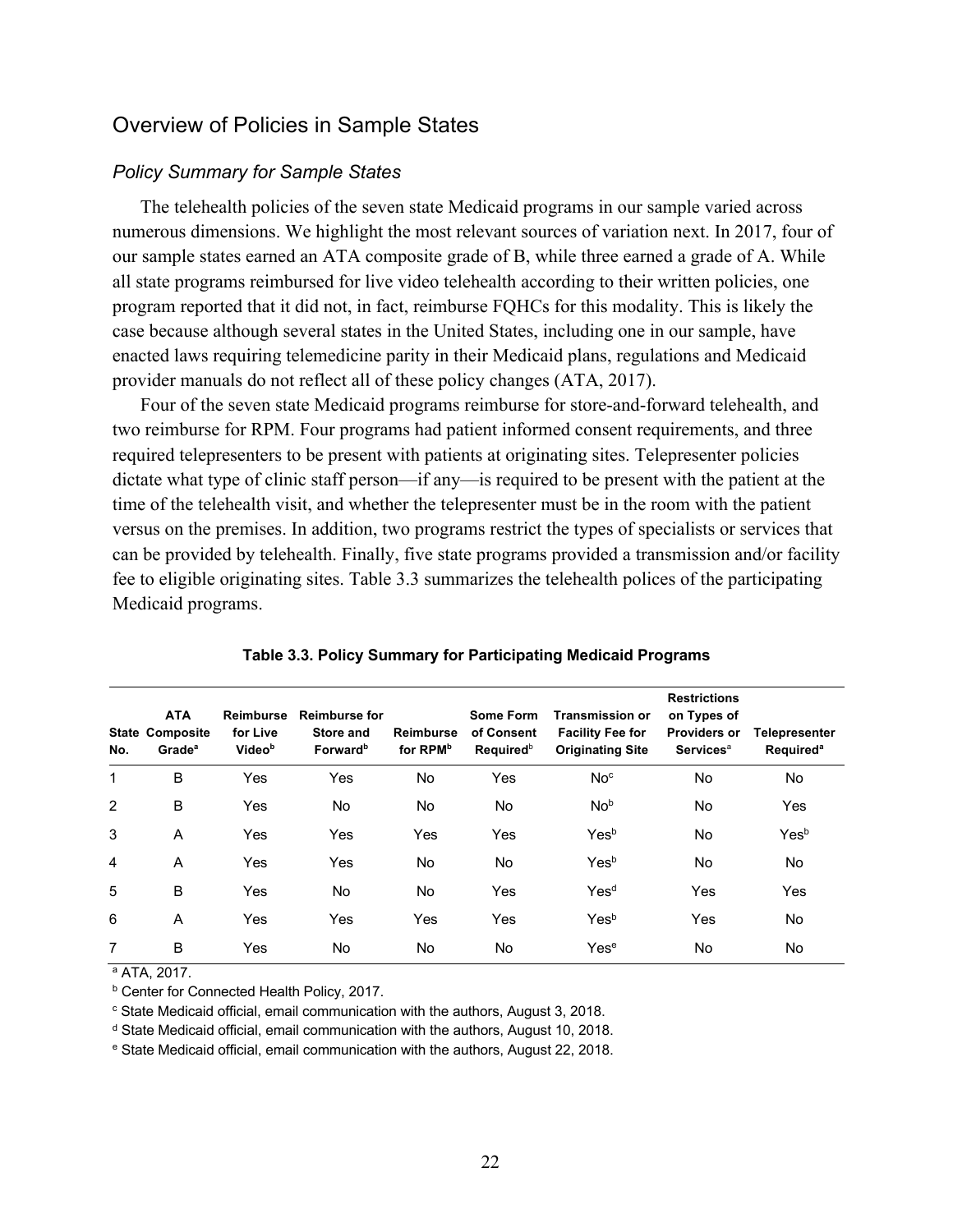According to the representatives of state Medicaid programs in our sample, FFS policies establish the minimum or base service. MCOs, on the other hand, must adhere to these minimums but have the option to be more generous. Furthermore, given that the proportion of Medicaid patients in managed care in our study states was very large, the policies of MCOs largely shaped FQHC experiences. As explained by one state Medicaid official:

 The managed care plans are required to adhere to our state plan and our administrative code meaning that they cover all of the services that the Division of Medicaid covers. But service Medicaid. They are also required to pay no less than what the division fee is for each service. But they can pay more. they are also allowed to provide additional services that are not covered by our fee-for-

 incentivized its MCOs to increase telehealth volume. Each MCO has a delivery system improvement target written into its contract with the state. Since 2013, the MCOs have been by 15 percent per year. If they meet their targets, they receive dedicated funding. A Another state official commented, "The managed care organizations [MCOs] can apply or utilize telemedicine in a host of ways; we have encouraged that. We've said, please don't limit yourself to what they do in FFS because our FFS population is really small, so we would like to see them be innovative in their approach to utilizing telemedicine." While the majority of state Medicaid programs welcomed innovation within managed care, one program actually encouraged to grow their telehealth utilization among members in rural and frontier communities representative of a rural FQHC in the state specifically commented on the important roles of the Medicaid program and MCOs in promoting telehealth,

 The MCOs are working with us specifically this year because it's a renewal year and they want to enhance it [telehealth]. So, the state wants to enhance it, and that's pushing the MCOs to try to work with us on removing barriers. The state is working on how to make it more efficient.

#### *Goals of Telehealth*

State officials described several goals that informed their telehealth policies. A common theme across state programs was the goal of expanding access to care. Several state officials pointed to the need to address provider shortages, especially for specialty care, while a handful of others mentioned the need to improve the timeliness of care. One state official commented that a leading goal was to prevent "decompensation in physical health as a result of long travel time" required for rural residents to see a specialist in person at the academic medical center. Furthermore, another state official emphasized the role that telehealth can play in reaching the most vulnerable patients and reducing disparities in access and quality.

 [The goal is] access, and going that last mile with the hardest to reach, vulnerable populations. Where there are disparities or inequities—and we know we are going to have to be creative to actually move the needle on those . . . Telehealth is a tool that we have to embrace and use.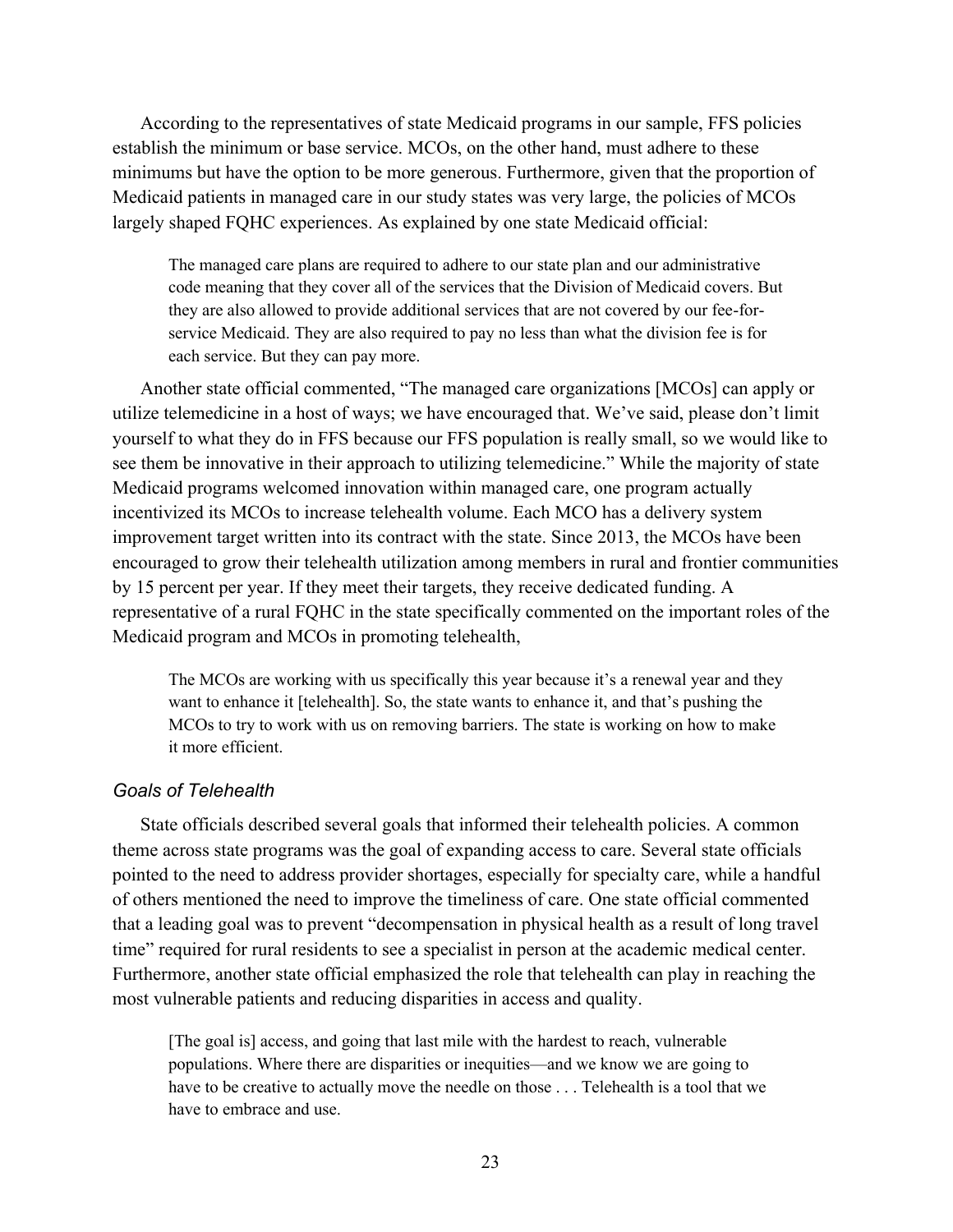improve patient outcomes, for a particular specialty. As a representative from a rural FQHC in FQHC representatives similarly discussed the broad goal of expanding access to care through telehealth; however, they also provided many examples of implementing programs in response to a specific need. In some cases, FQHCs started programs to reduce wait times and, as a result, the Northeast explained, "[With our telehealth program,] we are going to be able to get patients diagnosed quicker, and there is going to be less of that gap in care. If a patient is waiting three, four, or five months for a visit, that is the time frame where things could get progressively worse."

 clinic sites. A representative of a rural FQHC in the West that offered telehealth services In other cases, programs were launched because telehealth was the "only option," largely because of widespread workforce shortages or inability to recruit specialists to serve certain commented,

 Recruitment in our state is a challenge, both for therapists and for nurse practitioner psychiatry and psychiatrists. So, finding people that will go into some of these very small communities, very remote communities, is an ongoing challenge. That was really the impetus to start the program . . . if we didn't . . . some of these sites we would never be able to recruit a provider to provide those services.

 physically present full time." For this FQHC, telehealth is an important, yet second-best, option A representative of a rural FQHC in the Midwest implemented telehealth because it was the "only way we could bring psychiatric services to our patients in the rural part of the state." However, this participant also pointed out that although telehealth has expanded access, the health center's preferred model of care is to hire "actual psychiatric providers to have them be for the delivery of mental health services.

 Representatives from a couple of FQHCs that did not offer telehealth services claimed that we've really not had anybody who wanted to do it. We had, early on, some out-of-state entities there was not an urgent need for such services in their communities (e.g., due to proximity to an academic medical center). As explained by a Medicaid official from a state with a relatively small rural population, "We have not had a pressing need for it [telehealth] and until recently, wanting to bring their program here. But we've not had anybody in state say that they needed it for their patients." A representative from an urban FQHC in that same state explained,

 At least in our urban setting here, and in the shadows of [academic medical center], [we need telehealth] much less because we really do have access for our insured patients. Our uninsured patients, which is nearly a quarter of our population, is a different story, but I don't think telehealth is going to help that, because my problem is getting the people to render the services at a cost that we can afford to cover for people who have no insurance coverage.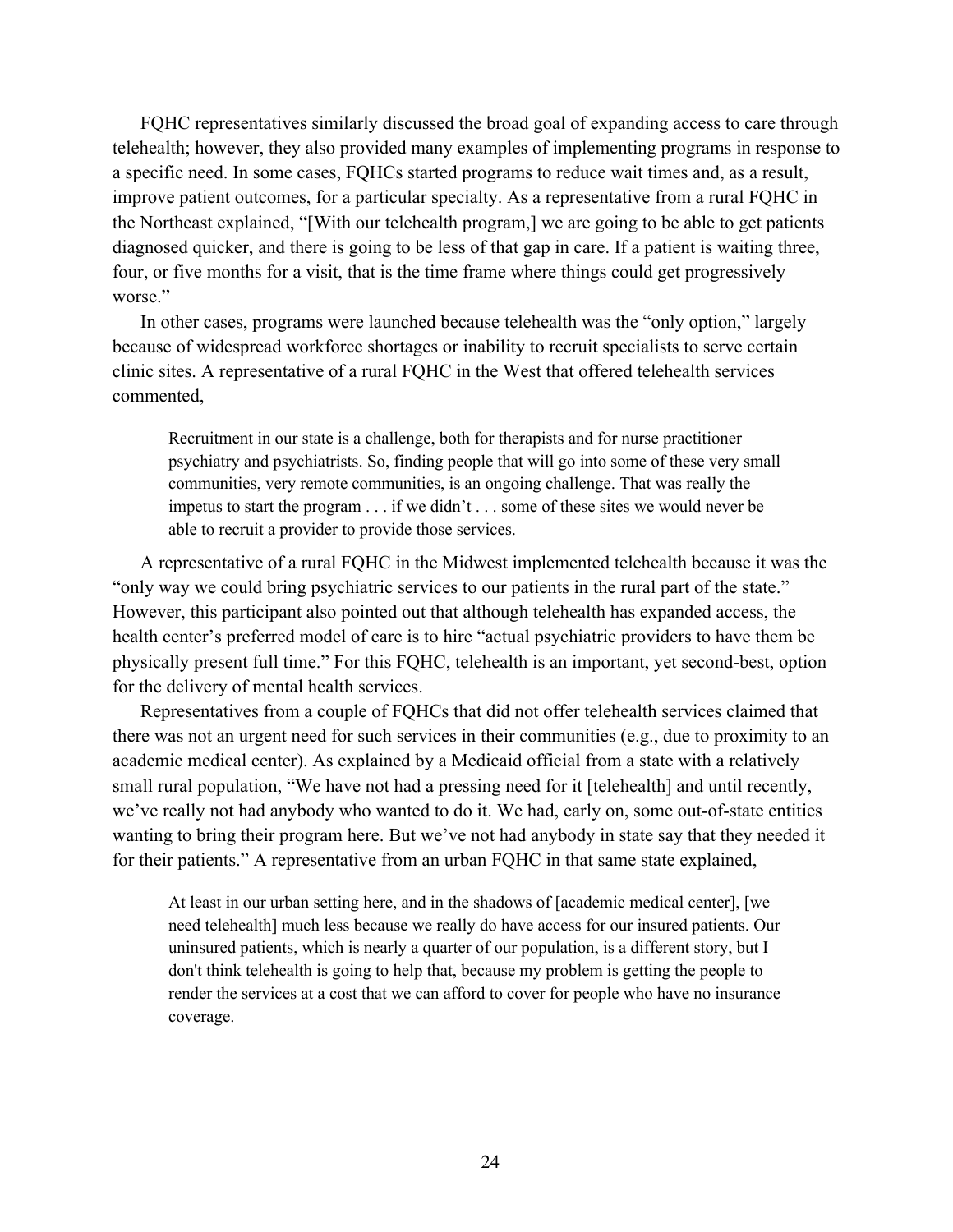#### *Supportive Policies*

coverage and additional reimbursement for the originating site." State Medicaid programs that received an ATA composite grade of A, as well as the FQHCs in those states, more frequently highlighted particular policies that they felt were particularly effective in supporting telehealth and should be replicated elsewhere. One state Medicaid official commented that originating site providers can bill two units (each corresponding to 30 minutes) for time spent by the telepresenter. According to this official, "[The FQHCs are] happy with the

 medicine. She pointed out that it received a Medicaid waiver for a Section 1115 Research & Demonstration Project. Through this project, outpatient counseling services for patients with a health providers to use telehealth for counseling . . . we have received positive feedback for Another state official commented that her program has encouraged innovation in addiction substance use disorder diagnosis can be provided by a certified addiction treatment professional in person or by telehealth. According to the state official, "This allows FQHC and public mental allowing this."

 . . . Here, they can also be reimbursed as distant site providers . . . that is very helpful when we can get them given the shortage of mental health professionals." An official representing a different state also praised her state's policies regarding prescribing psychologists. "We are among only a few states that allow prescribing psychologists

 problematic. "So it [telehealth] is actually quite sustainable under state policy . . . at the state the main obstacle to it." A representative of a rural FQHC in the West that offered telehealth praised his state's Medicaid policies on telehealth in general, clarifying that only Medicare policies were level, I think the policy is facilitated quite well. If Medicaid did not provide for that, I don't think [telehealth] would be a viable option for us. . . . It is the federal policy under Medicare which is

#### *Limiting Policies*

Multiple FQHC stakeholders and state Medicaid programs discussed what they perceived to be the limitations of the current telehealth policies in their states. The most commonly cited criticism was a general lack of clarity on which services were allowed by the Medicaid program. Questions can arise, for example, when the written policy is difficult to interpret or is silent on a particular issue. One state official explained,

 Probably the biggest feature of our policy right now is that we consider it inadequate. That there are many questions that are coming up that are not answered in our written policy. So, this is on our list of things that need to be revised sooner, not later . . . so one of the things that is just not addressed very much at all is the nexus between our telehealth policy and our out-of-state policy. The out-of-state rules really don't address the situation at all where a telehealth provider is out of state but the member is in [our state]. They completely assume that the member is where the provider is. So that is one that comes up all the time and is not adequately covered.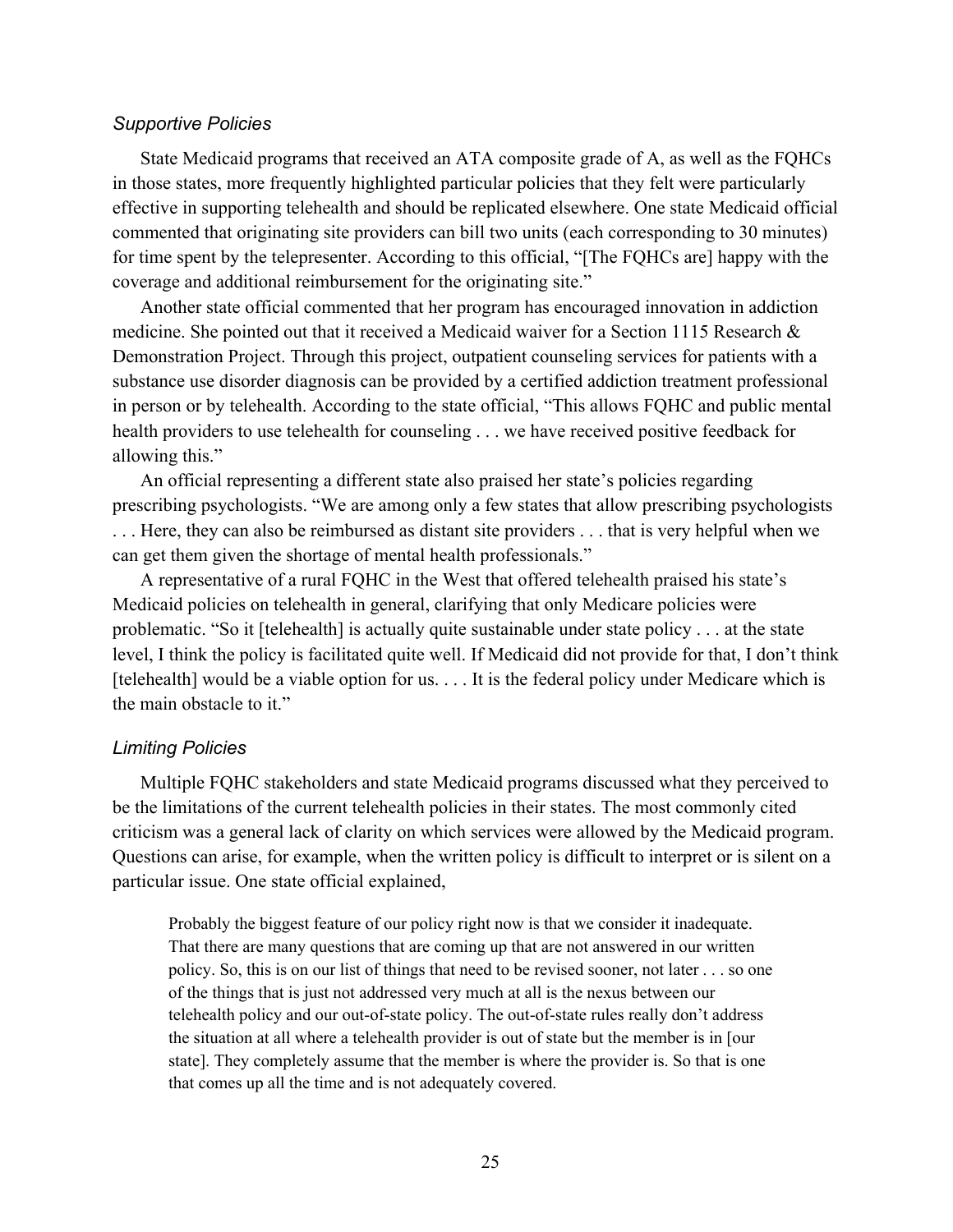A state official from a different state commented that providers were confused by telepresenter requirements. The Medicaid program in this particular state had intended lowerlevel staff to be eligible to serve as telepresenters as long as a physician was also present in the office suite at the time. However, providers in the state were confused about whether or not physicians needed to actively participate in the visit. Finally, one state official pointed out that providers needed more clarity on what the Drug Enforcement Agency allowed with respect to the prescribing of controlled substances via telehealth to support the growth of telepsychiatry.

A representative from a rural FQHC in the Northeast that did not offer telehealth services requested more guidance around state policies:

 The regulations would need to be very specifically broken down. The way these manuals telehealth, that just doesn't cut it. Everything needs to be really well-defined and simple are written is already somewhat confusing and if there's just a line or two about language regarding the difference between providing telehealth and providing [in-person] patient care.

 Another commonly mentioned criticism was that the federal Medicare program, as well as some state Medicaid programs in our sample, did not authorize FQHCs to serve as distant sites. network of clinics; however, it prevented some FQHCs from starting school-based telehealth programs (where FQHC staff would provide primary care or behavioral health services via the reimbursement for FQHC as a distant site." A representative from another rural FQHC with a This restriction did not prevent several FQHCs from providing telehealth within their own telehealth to students in a school setting) and threatened the sustainability of existing (grantfunded) school-based telehealth programs. In addition, several FQHCs in our sample mentioned that this restriction prevented them from using their own specialists (e.g., a psychiatrist employed by the FQHC) to serve various originating sites in the community. A representative from a rural FQHC in the South that offered telehealth commented, "We got a HRSA Grant to support the school telemedicine program. Right now, without that grant there's no way that that program would be financially sustainable with Medicaid not moving forward as they had promised with telehealth program in the same state described a lengthy process in which it tried to get the state Medicaid program to clarify in writing that FQHCs could serve as distant sites; however, it had yet to receive this documentation.

Insufficient reimbursement for FQHCS as originating sites was also a common concern among FQHC representatives in our sample, and the nature of the criticism varied depending on the specifics of the Medicaid policy. Reimbursement concerns focused on lack of Medicaid reimbursement for FQHCs as originating or distant sites in one state, lack of originating site fees in Medicaid in certain states, and inadequate originating site fees in Medicaid in certain states.

 In our sample, the state that did not reimburse FQHCs for any model of telehealth cited lack not to offer telehealth. As she explained, "Other than just the policy [no reimbursement for us as an originating site], we would be ready to go." In addition, a representative from a rural FQHC in of reimbursement as the leading barrier to adoption. A representative from a rural FQHC in this state mentioned that lack of Medicaid reimbursement was the main factor driving the decision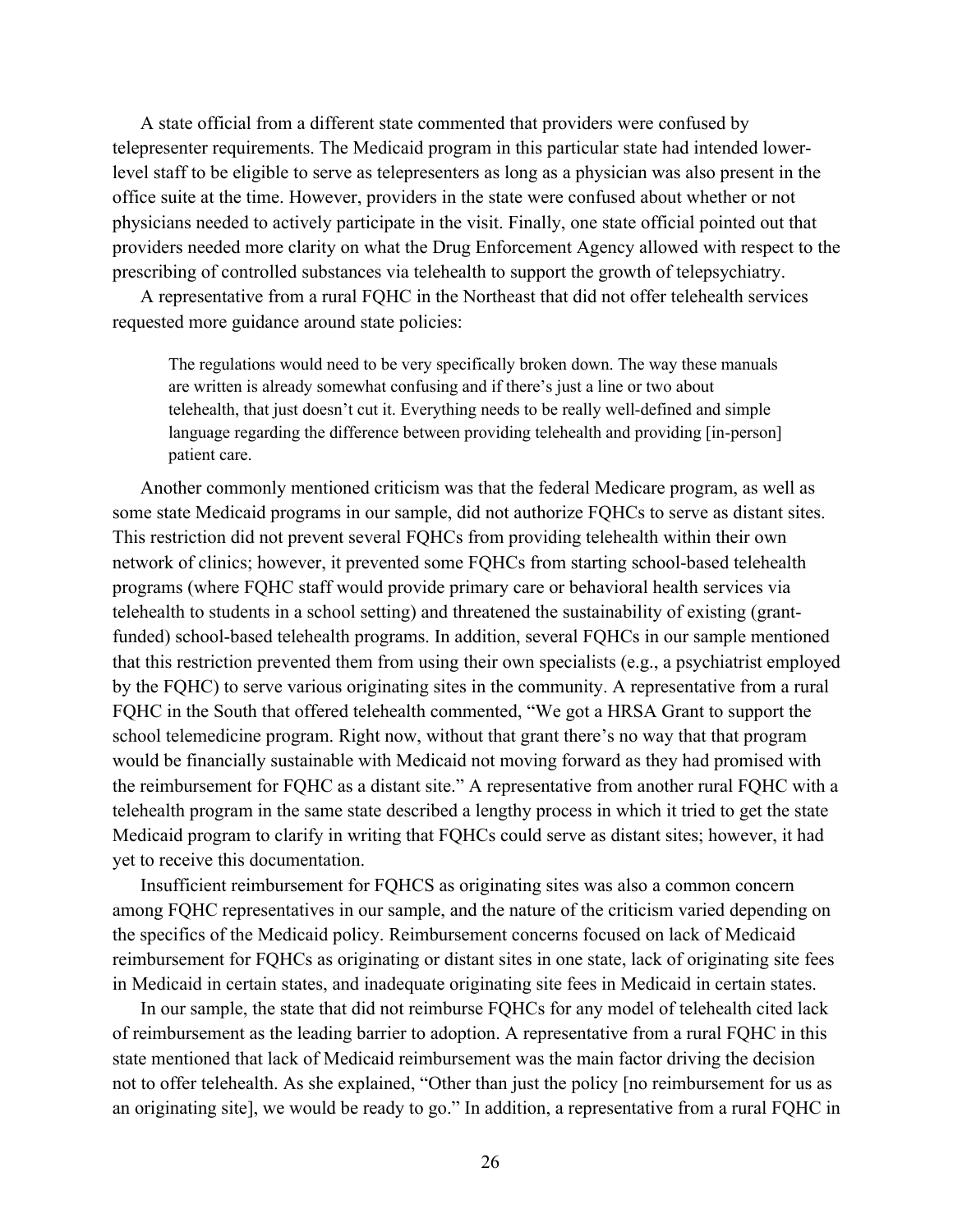the Midwest criticized the lack of an originating site fee in her state, explaining that it influenced site fee for visits in its program mentioned that reimbursement was insufficient given all of the encounter, as well. We do get grant funding now for that." decisions to offer telehealth. Although this particular FQHC had a telehealth program, the representative explained, "I know that the health centers feel like they can't really do it [telehealth] if we're not going to be entitled to some kind of origination fee, because we still have to room the patient, take their vitals, get all that connectivity set up so telehealth can take place." Finally, a representative from a rural FQHC in the South that could receive an originating up-front costs. As he explained, "The \$25 originating site fee definitely does not cover the time to coordinate the appointments, call the patient, put in referrals, everything that it takes to get that set up. Then the equipment, and the room, and the staff that's used to facilitate the

 included (1) telepresenter requirements stipulating that a midlevel provider be on site; (2) not Other limitations of state Medicaid policies that participants mentioned with less frequency allowing the home to be an originating site in some Medicaid programs; and (3) not allowing phone visits in most Medicaid programs. A representative of a rural FQHC in the South explained that requiring a midlevel provider (e.g., physician assistant, nurse practitioner) as a telepresenter was a barrier to school-based telehealth programs given that in this model, originating sites were staffed by school nurses. Not allowing the home or supporting phone visits was seen as limiting the flexibility of providers to tailor services to their specific patient populations.

#### *Planned Changes to Policy*

Representatives from four of the seven Medicaid programs in our sample mentioned that they were actively considering certain changes to telehealth policy in the coming months. One state program was considering expanding its list of eligible providers to allow physical therapists, speech therapists, and occupational therapists to provide telehealth services. Another state program was considering allowing additional behavioral health providers beyond psychiatrists and licensed psychologists to provide telebehavioral health services; however, the representative from this program also commented that "the update for telebehavioral health is still very much in the development stage." This same state program was also discussing how telemedicine could be used as a tool to address the opioid epidemic.

 long as the quality of care would be equivalent as if they were in the room together." Finally, a A state official from a different program mentioned that his program was in the process of allowing certain providers more flexibility to use audio-only visits rather than requiring video visits. "[For some medical or surgical services, we will] leave it up to the provider's discretion as different state Medicaid official explained that her program was focusing on data capture and fine-tuning reporting requirements to reliably identify telehealth visits among Medicaid patients.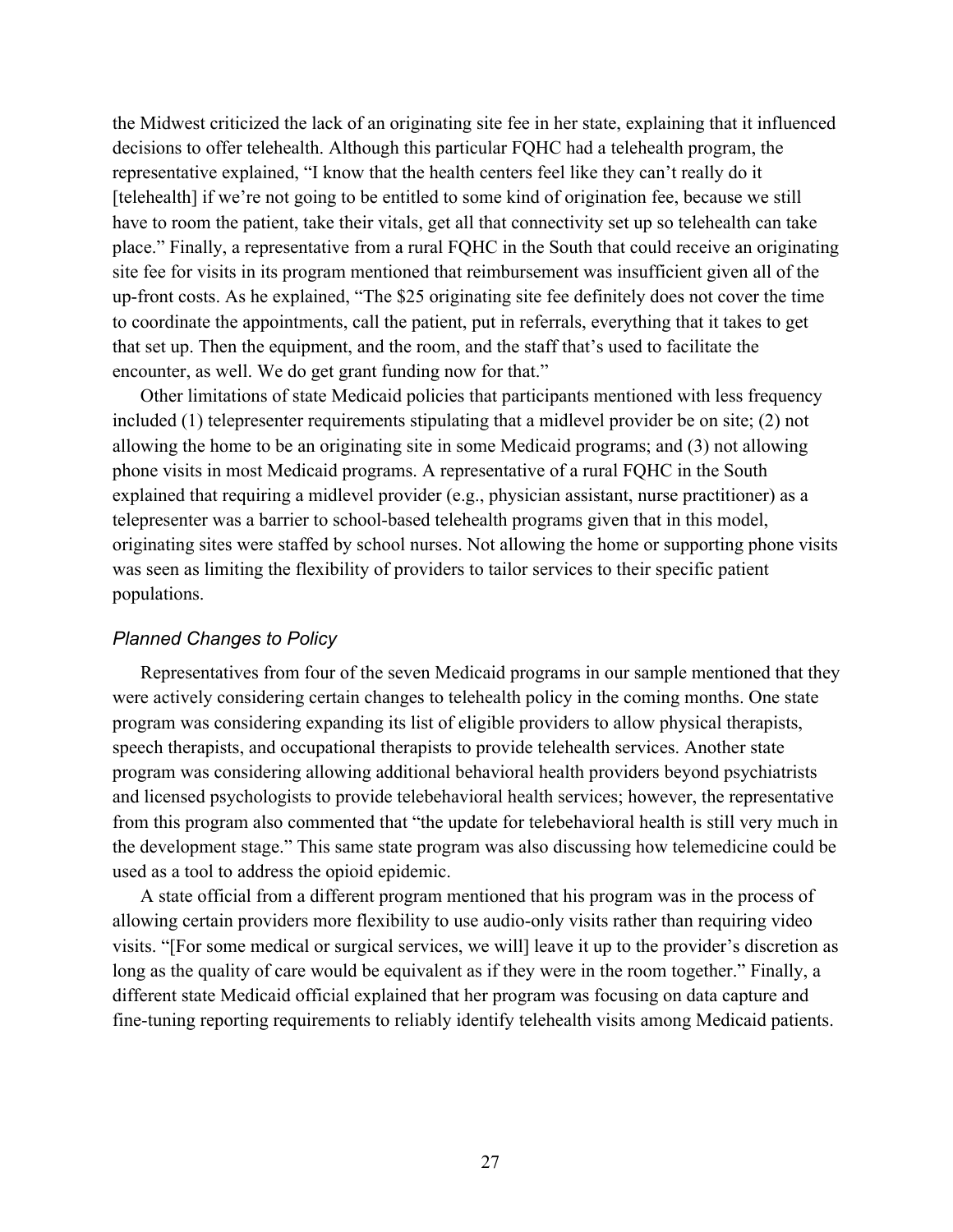#### *Potential Overuse and Misuse*

 Concerns about overuse and duplication of services are the leading reason why policymakers limit coverage of certain telehealth services in federal and state programs (Medicare Payment Advisory Commission, 2018). For example, Medicare restricts reimbursement to telehealth services delivered in health care settings in rural areas to help ensure judicious use.

 how potential policy changes would affect use. One state official pointed out that her program Medicaid officials that we interviewed also expressed some concern about the potential for overuse or abuse of telehealth. None of the Medicaid programs in the study sample had geographic restrictions similar to those in Medicare. However, several state officials mentioned that they specifically designed policies to limit overuse and duplicate payments or considered does not incentivize payers to offer direct-to-consumer telehealth because regulators are "trying to get telehealth used properly so it gets to the people it needs to get to." An official in another state explained, "Managed care plans here have more flexibility [than FFS] in offering telehealth because they are a full-risk capitated model." Finally, an official representing a third state explained that if his program decides to allow providers more flexibility to conduct telephone visits, staff will do additional checks and audits to ensure appropriate use.

Officials representing several states in our sample argued that the policy goal should simply be to increase utilization at this stage of implementation. One official explained, "We'd rather see overtreatment than undertreatment." Only one state official mentioned that avoiding abuse and misuse was a guiding principal in their policy approach:

 So right now, we're kind of trying to work through . . . how do we frame up the enough to allow for future developments . . . other states have said, anything that is provided face to face can be provided via telehealth and we have not taken that approach because we want to be sure that these services are areas where it really is about access. legislation so that it's restrictive enough not to allow abuse and misuse but yet broad

Regardless of the impact of specific policies on misuse, state officials were generally confident that their program integrity divisions would quickly identify and address problems. One explained, "We have a pretty strong program integrity unit, and if they see spikes in certain areas—or in our quality that we oversee in our managed care organizations—if there are spikes in something, and not a decrease in something else, I think we would pick that up."

#### Experiences of Implementing Telehealth

#### *Barriers to Uptake, Maintenance, and Expansion of Telehealth*

 mix. Despite this variation, FQHC stakeholders identified certain common barriers to the uptake, maintenance, and expansion of telehealth programs. The majority explicitly stated that policy As previously stated, FQHCs are experimenting with telehealth for a range of conditions, working with different types of telehealth providers (vendors, academic medical centers, local specialists) and confronting different telehealth policies depending on their location and payer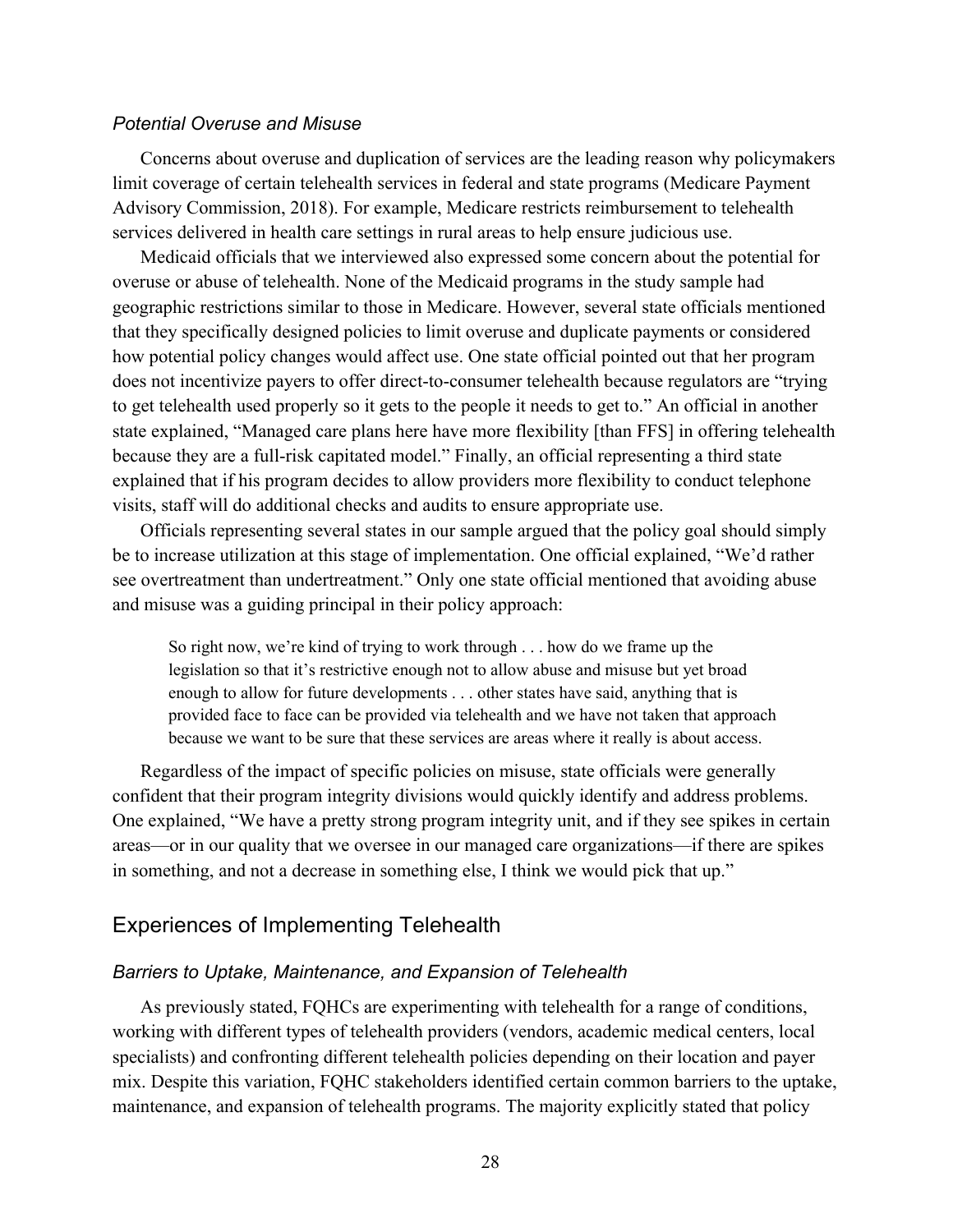issues, such as insufficient reimbursement, were the leading barriers. As a representative from a rural FQHC in the Northeast that did not offer telehealth stated,

 then you'd have to put the memoranda of understanding in place and all of that kind of stuff . . . but I think, for the most part, there are enough people here and providers in this state that are willing to do this, that those things will get worked out. Other than just the There's the logistics of all it. You'd have to find a willing participating specialist, and policy [lack of reimbursement], we would be ready to go.

 reimbursement and the risk of losing revenue in offering telehealth services were improved. In addition, FQHC stakeholders identified variation in reimbursement policies across payers (e.g., In other words, FQHC stakeholders generally believed they could overcome other barriers if Medicare, different Medicaid MCOs in the state) as a key barrier to uptake and expansion.

 *Infrastructure issues*. Multiple Medicaid officials and FQHC stakeholders alike commented that inadequate broadband and/or bandwidth was a barrier to telehealth. A representative from a rural FQHC in the West mentioned that she could only offer telehealth services to patients at the communities. This same representative explained that inadequate broadband precluded RPM health center's main site (rather than satellite sites) due to inadequate broadband in frontier from being used with patients outside of the three towns her health center served.

Issues with technology infrastructure were not isolated to rural settings. Representatives from urban FQHCs, such as one running a telehealth program for an urban homeless population, also spoke of the need to improve connectivity to enable telehealth.

 maintaining equipment as challenges. One representative, from a rural FQHC in the Northeast and distant site] could see covering those costs after we covered our providers' cost. It would just telehealth visits. *Technology costs*. Several FQHC representatives described the high cost of purchasing and that considered implementing telehealth but ultimately decided not to, explained, "It was going to be \$50,000 just to get the equipment and set up the portal. Neither organization [originating be a foolish proposition administratively, because neither one could afford to throw that kind of money into it." FQHC representatives spoke often of equipment failures that required staff time. According to a representative from an urban FQHC in the South that discontinued its telehealth program, having only one information technology specialist who "doesn't have a whole lot of time to work on troubleshooting" made it difficult to correct any issues that arose during

 models reported losing money on telehealth services. In fact, only one representative from a rural however, among the telehealth adopters, inability to break even with telehealth services was a *Telehealth as a cost center.* The majority of FQHCs in our sample across all telehealth FQHC in the Midwest reported that his telebehavioral health program generated revenue. FQHCs offered telehealth because it aligned with their mission to serve vulnerable patients; barrier to the sustainability and expansion of telehealth programs. FQHC representatives reported losing money due to insufficient reimbursement, the high cost of equipment and contracted specialists' time, and high no-show rates (i.e., appointments that patients miss without prior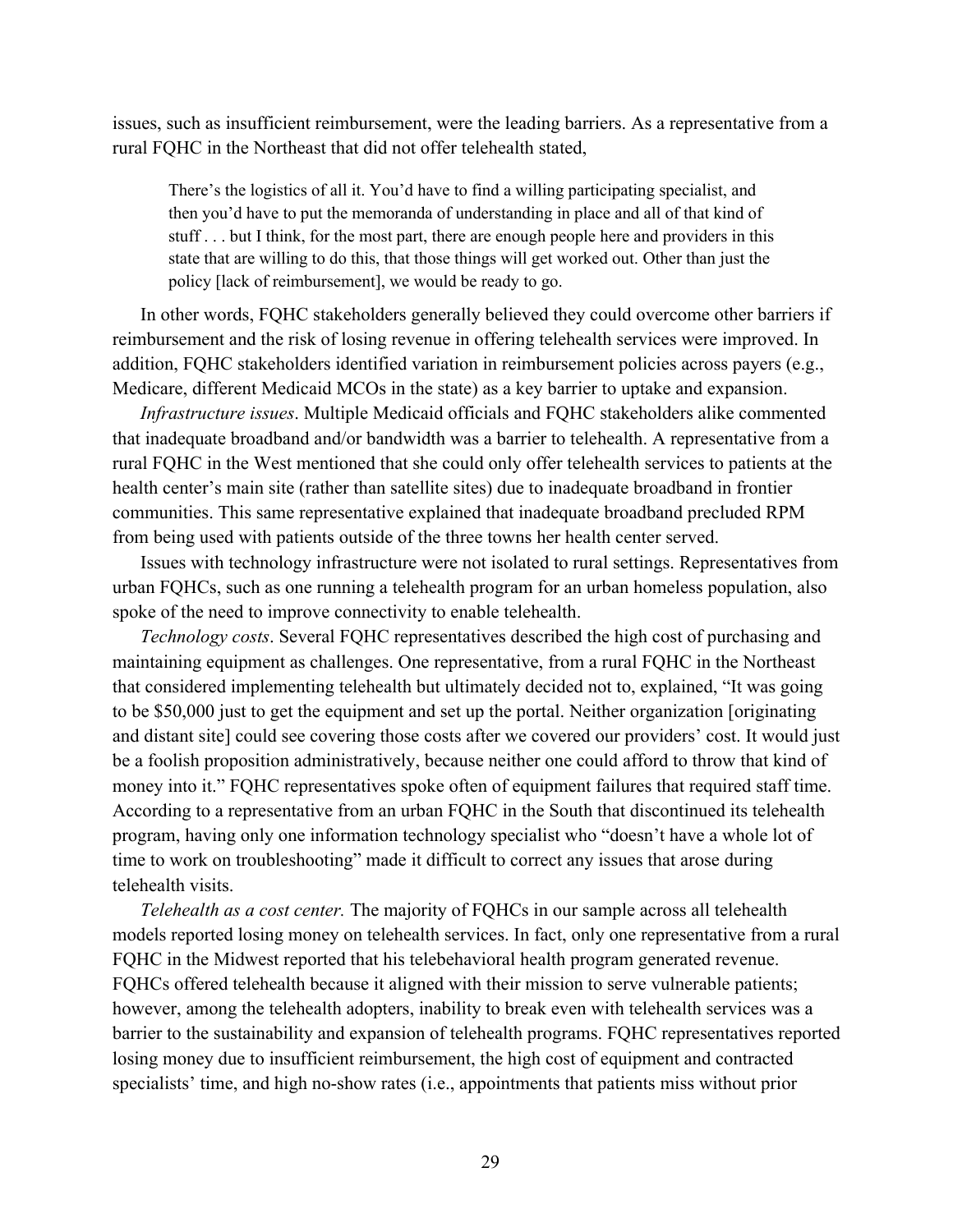notification). A representative from a rural FQHC in the Midwest that offered telehealth explained the impact of high no-show rates:

 We have a contract with them [telehealth vendor], and normally, most of them charge about \$200 an hour for an adult psychiatrist. . . . But we have a contract with each organization that we contract with, spelling out how many hours a week we want them to provide services. And they block that time out for us. So if a patient no-shows, that time has been blocked out in their schedule. So we still have to pay even if a patient no-shows week, and it's not their fault if the patient doesn't show up. We try very diligently to do all we can to reduce the number of no-shows that we have. during that provider's schedule. Because we contract with them for X number of hours a

In addition, no matter how generous Medicaid's telehealth policies in a given state, FQHCs faced financial challenges in offering telehealth services to uninsured patients. It follows that the FQHCs with high proportions of uninsured or Medicare patients are less impacted by the telehealth policies of state Medicaid programs.

*Billing issues*. Correctly billing for telehealth services (e.g., using the right codes and modifiers) was its own challenge, above and beyond the existing challenges of insufficient and variable coverage across payer types. A representative from a rural FQHC in the Northeast that did not offer telehealth added, "Layering telehealth onto a billing system that's already really confusing could be a barrier for a lot of people." This same representative reported that it was difficult to get consistent guidelines on how to bill from the different MCOs he worked with: "[The challenge is] going back and getting some of the MCOs to understand it and just tell you exactly what to do. . . . [The] more people you speak to, the more answers you get. None of them are right, and none of them are on the same page, and yet they still all work for the same organization."

A representative of an urban FQHC in the South that discontinued its telepsychiatry program described how the billing "details were not worked out . . . as they should have been," adding:

 I think that our center assumed that [the distant provider] was handling most of those did provide us with a manual, and they put some standards and policies in here. . . . I just sorts of things, and I think it just turned out not to be that way. They [distant providers] don't think the details were probably worked out.

*Lack of buy-in among FQHC providers*. Although FQHC representatives generally felt that primary care providers within their FQHCs were supportive of telehealth, reluctance to try something new or practice differently hindered the initial roll-out of programs. Several FQHC stakeholders pointed out that providers and health center leaders face numerous competing demands, and the feeling of "being spread too thin" can dampen enthusiasm for telehealth. A representative of a rural FQHC in the South that offered telehealth explained the challenge of provider buy-in and how his FQHC planned to address it: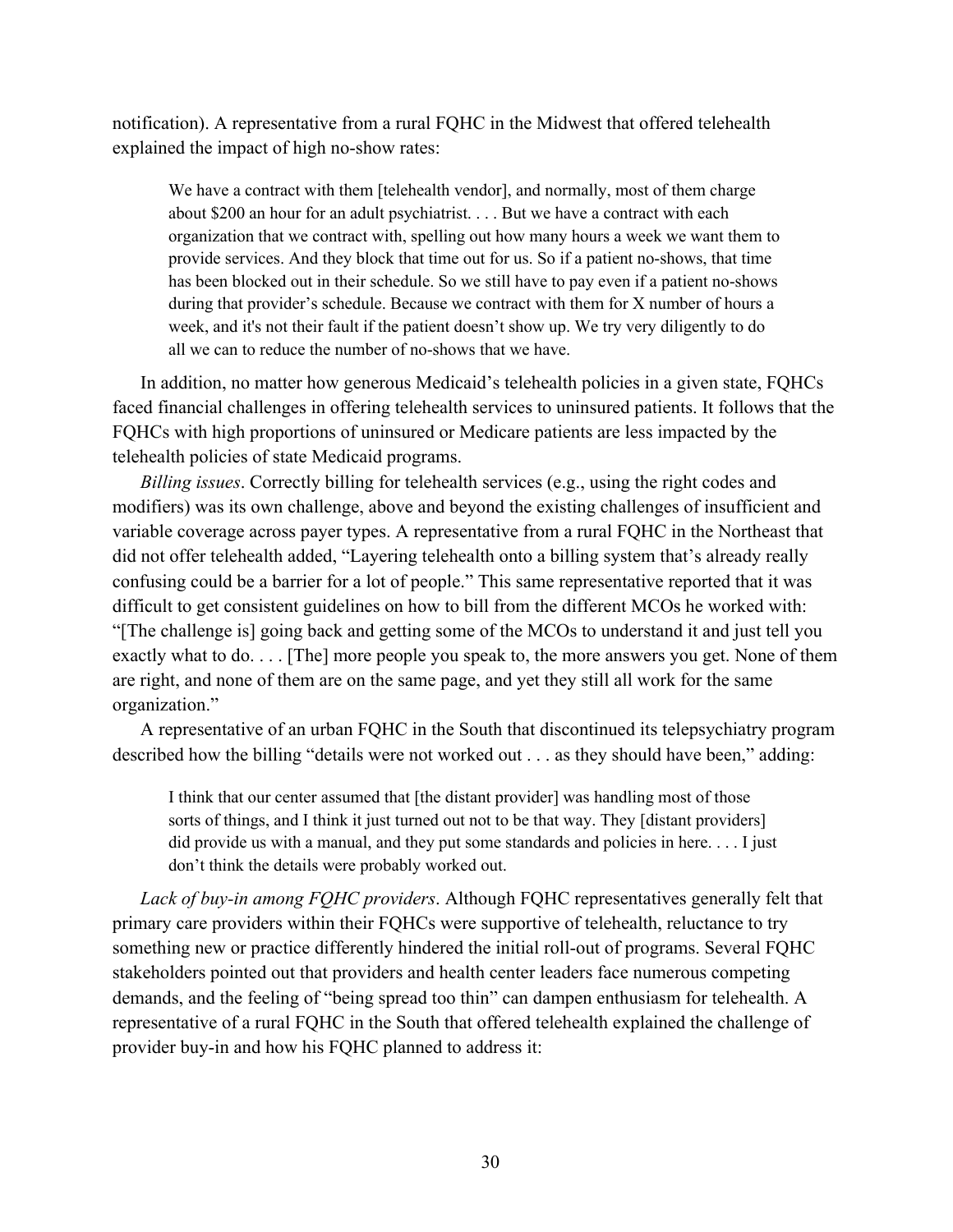Once [providers] are used to doing a thing a certain way, it's kind of hard to introduce or break certain habits, but the majority of our providers have been more open to it and see the benefits of [telehealth]. . . . That's one thing we're actually going to do, is to have one-on-ones with each individual provider to provide just a little bit more training on how to take advantage of this service and how it is beneficial for our patients.

 somewhere that's a physical place. . . . That's how they most often are used to doing it, so we A representative from a different rural FQHC in the South that offered telehealth services made a similar point about the importance of provider education: "It is so new that I don't think it is something that the providers think of as an option. They're more likely to refer patients to need to do more education to promote telehealth."

 mental illness may have particular barriers related to their condition. As a representative from a rural FQHC in the Midwest that offered telehealth services explained, *Challenges specific to the patient population*. FQHCs noted that telehealth services are not appropriate for all patients, including some elderly patients, those with certain severe mental illnesses (e.g., paranoid schizophrenia), and homeless populations. Older adults may be resistant to using technology or may have trouble communicating in a video visit. Patients with severe

 have real issues with cameras and being looked at and they get very suspicious about what's going on. So with telepsychiatry sometimes that whole thing of having them sit down and talk to a screen where they think they're being recorded . . . it just exacerbates If you have a [person with] paranoid schizophrenia that you're trying to deal with, they are really difficult to engage via a TV screen. A lot of people with paranoid schizophrenia their whole paranoia.

In addition, one urban FQHC in the West that did not offer telehealth served a homeless population exclusively. A representative from this FQHC explained that the health center had an open access, walk in model, where homeless patients could seek and receive primary care at any time. She felt that this model was not compatible with telehealth, because visits with remotely located specialists would need to be scheduled days to weeks in advance, and success would depend on achieving low no-show rates. School-based telehealth initiatives that served schoolaged children also faced hurdles. A representative from a rural FQHC in the South mentioned that the requirement that parents or guardians fill out consent forms was difficult to navigate because many forms were not completed in a timely manner.

*Adjustments to workflow*. FQHCs that implemented telehealth programs noted the need to adjust their existing workflows. Necessary changes were complicated by physical space constraints, staff shortages, competing demands, and insufficient training opportunities for staff. A representative from a rural FQHC in the Northeast that offered telehealth discussed the complexities in designing workflow around a new teledermatology service:

 They have 15 minutes to a half hour [in a primary care visit]. They are evaluating a ton of different things, so we are trying to figure out how to best add this option. The physician would have to take the picture, send the picture, send the note down to this dermatologist,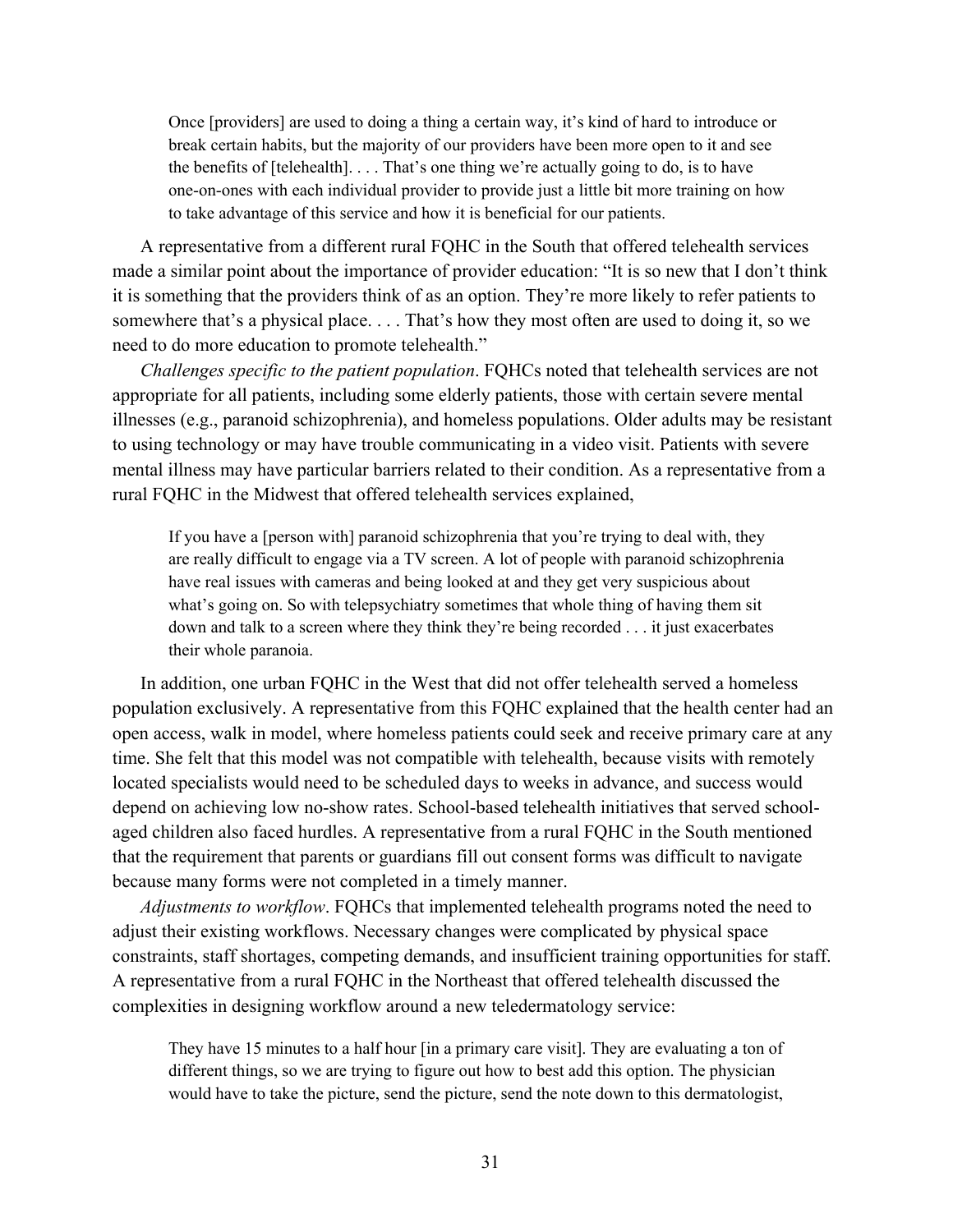go into a different platform to get the results, whereas [in other types of telehealth] open up a nurse clinic and have the nurse be the one who takes the photo, and have the doctor be the one to evaluate that and send the note down to the dermatologist? . . . Or if we do it one day per week. We are trying to figure out how it would work best. We are a very busy practice at this time. everything else is integrated directly into our [electronic medical records]. So just trying to figure out how to add that workflow and make it work best for the provider. Or do we

*Limited supply of specialists to provide telehealth services to FQHC patients.* Several FQHC stakeholders reported difficulties in recruiting specialists to provide telehealth services to their patients and/or reported that contracted specialists could not dedicate enough hours to meet their demand. A representative from a rural FQHC in the West that offered telehealth explained,

 Telepsychiatry has not entirely resolved the problem of the recruitment of psychiatrists Even though [the telehealth vendor] is responsible for recruiting, and then we do But it takes time to even get people to their system, and they recruit nationally, of course, as do we. But it takes, oh, six to seven months to get anyone on site. Even with that interview the people they propose to us for fit and for capabilities that we're looking for. system. So, the shortage of qualified professionals is acute.

 mechanism to close that gap. But when you're having a shortage of telehealth providers, at some point the opportunity . . . it's breaking down." This same representative added that telehealth can do only so much to address the national shortage of providers: "There continues to be a national shortage of providers, and telehealth is a

 about the challenges she faced in trying to persuade specialists to provide telehealth services to her patients. In the process of contacting organizations with specialists, she found that many in her state needed greater incentives to engage in telehealth: A representative of a different rural FQHC in the West that offered telehealth spoke at length were reluctant to contract with her FQHC because of legal risks. She argued that that specialists

 appreciate telehealth. And it [lack of access] certainly isn't their problem. And so, to put a lot of effort into solving it, or outreach, has really not been a priority for them. I think we need to incentivize hospitals and academic centers to do this so that they pressure their physicians to do this so that it feels like there is an urgent need because they don't It has not seemed to be a priority for the academic and the tertiary care centers because their patients are not having this gap in care. And so, I think it's hard for them to see it.

 services, furthermore, criticized the separate credentialing protocols for each MCO he worked *Credentialing and licensing*. The credentialing and licensing processes for providers of telehealth services were also noted as barriers. Credentialing and licensing were particularly challenging for FQHCs located near a state border that employed providers and served patients from multiple states. A representative from a rural FQHC in the Midwest that offered telehealth with, stating, "There has not been a lot of continuity and consistency with things like provider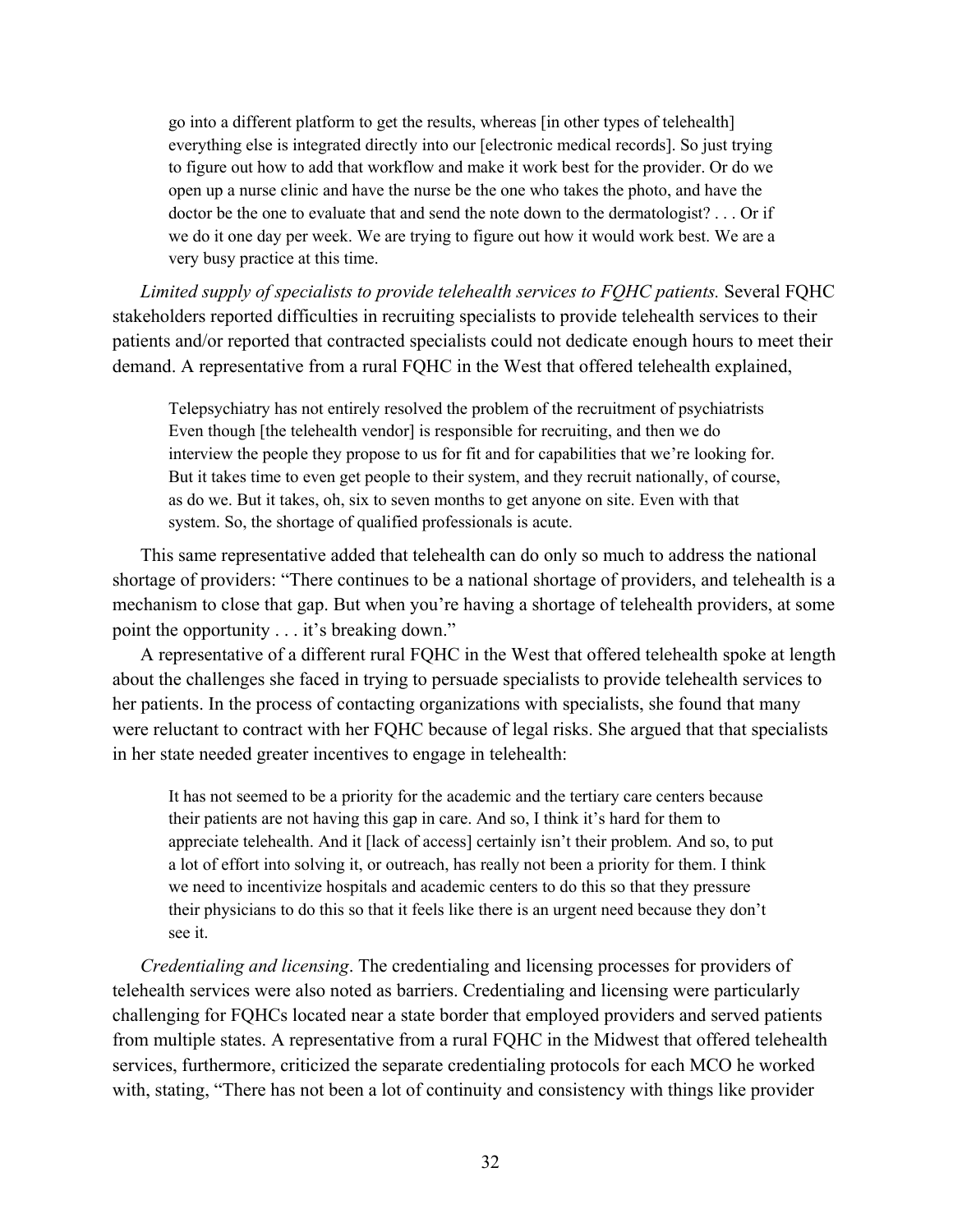can serve all the different MCOs." credentialing and streamlining some of that administrative paperwork so that one universal form

 mentioned that the remote providers employed by telehealth vendors can vary in quality, and it *Working with remote providers.* FQHC stakeholders mentioned multiple challenges associated with working with remote providers, including complex logistics around scheduling telehealth visits, difficulties in information sharing, training challenges, staff turnover, and disagreements over the prescribing of controlled medications. Several FQHC representatives also can be difficult to incorporate remote providers into the "team-based atmosphere" and offer the kind of "coordinated care that is more typical when there are onsite providers."

 providers. For example, they reported complicated scheduling processes and situations in which remote providers were not available for scheduled appointments. A representative from a rural FQHC in the South that offered telehealth explained, "Basically there are four or five steps Many FQHC representatives discussed challenges in scheduling telehealth visits with remote involved in getting the patient set up with [the academic medical center providing telehealth], and that's even before an appointment can be scheduled, and that appointment could be three or four months out." A representative from an urban FQHC in the South that discontinued its telehealth program added,

 Our biggest barrier, honestly, was related to the logistics of it. We would have patients on would be trying to work that out, they would say oh, well, we didn't have anybody have, physicians scheduled. our schedule and the university wouldn't have a provider to see them, and when we scheduled. But we had confirmations where they did indeed have, or were supposed to

In addition, FQHC stakeholders reported that training remote providers was time-consuming. As explained by a representative of a rural FQHC in the Midwest that offered telehealth services:

 [It is] challenging when you contract with a provider and my staff has to credential these providers who might live six, seven states away. And just having them learn your EHR, if difficult and challenging to get all that negotiated when you're dealing with people over the phone that you've never physically met in-person. And you're trying to train them on your EHR through a webinar. It's not impossible to do, but there's a lot of challenges with getting those people to really be part of your team when they live several states you're having issues with billing and coding and documentation, it's just much more away.

 they're several states away . . . it gets to be very time-consuming, very frustrating." This same representative explained that certain providers required extra training. He commented, "Some [remote providers] are really good. Some aren't so good, and if they are not a really good performer and then you try to do all this training and retraining with them when

 Several FQHC representatives also mentioned that remote providers may decide to leave abruptly after staff invest significant time to train them. A representative from an urban FQHC in the South that had planned to implement a telehealth program in the near future explained, "The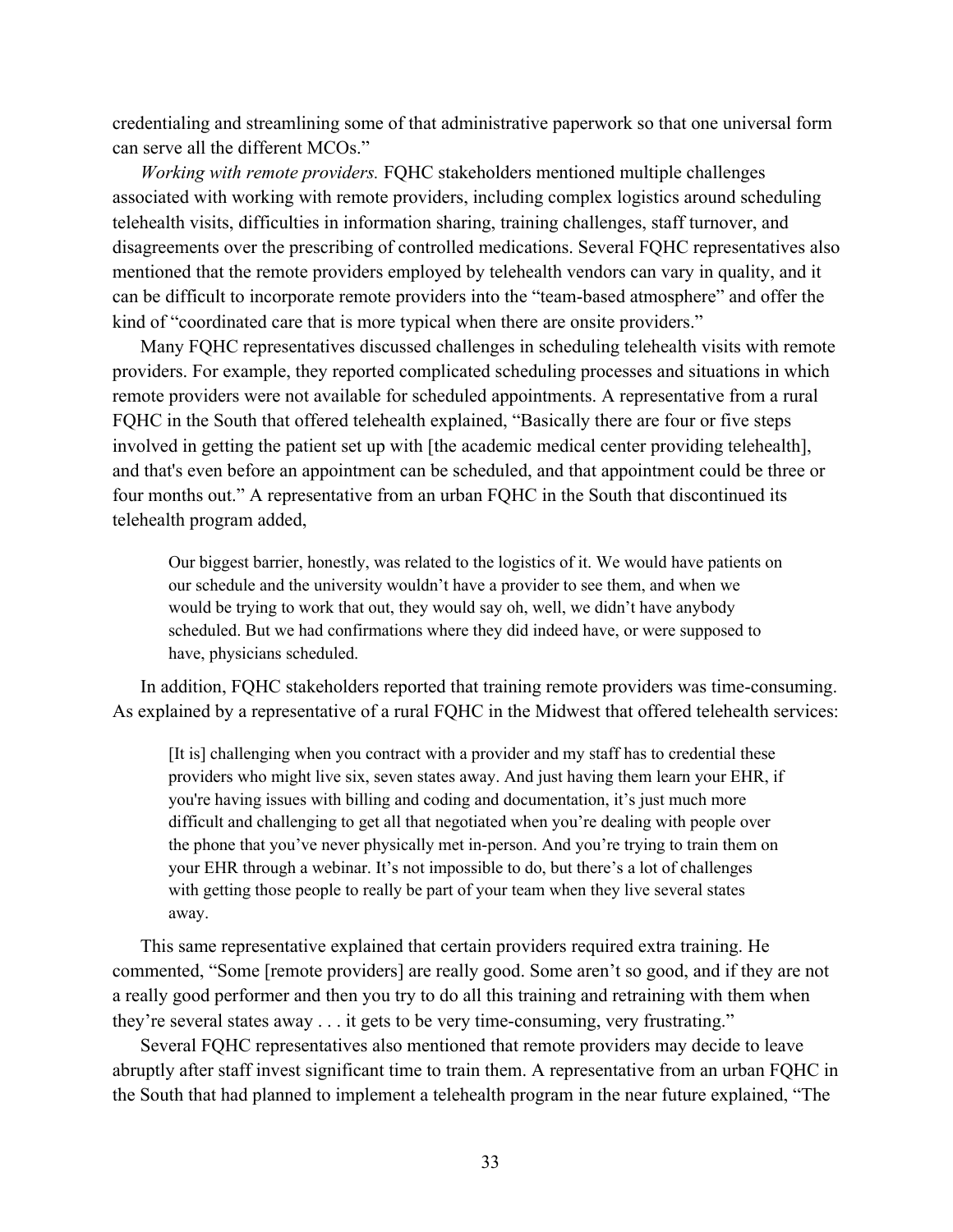of this year, and we just lost her this week. And so we're back at square one with that." psychiatric nurse that we recruited out of state and brought into our system was not the right fit, and so she just left our employment. We just brought her, we just onboarded her the first quarter

 experience and lack of comfort with controlled medications. A representative from an urban Finally, several representatives of FQHCs with telepsychiatry programs mentioned that there were disagreements over the prescribing of controlled medications. In general, FQHC providers preferred that the remote providers prescribe medications such as stimulants, due to limited FQHC in the South that discontinued its telehealth program explained, "And then the other issue we ran into was that the telehealth providers did not want to prescribe. They wanted to give the medication recommendations and then someone in this office prescribe, because those medicines are different type medicines. That was uncomfortable for the staff."

#### *Facilitators and Solutions*

 facilitators and offered several potential, as well as tested, solutions to common challenges. FQHCs that had direct experience with telehealth identified not only barriers, but also

*Grant funding*. As anticipated, receiving dedicated funding, largely from state and federal grants, was identified as a key facilitator. Grant funding typically supported the purchase of equipment and other infrastructure changes required to begin offering telehealth. While grants were critical to initial implementation, reliable reimbursement by payers became increasingly important as programs matured.

 *Clinic champion.* Several FQHC representatives referenced the importance of having a we do here, who's so passionate in looking for innovative ways to serve this population . . . . clinic champion] actually approached me because our program had kind of fallen off and we smaller FQHCs that can implement telehealth without "a lot of bureaucratic red tape that goes on in larger organizations, where they have to go through 900 steps and ten committees to get something taken care of." "champion," an influential staff person willing to promote telehealth within and outside the health center. A representative from a rural FQHC in the West that offered telehealth emphasized, "I can only imagine what communities across the country are doing to fill the void of patient need, specifically in behavioral health. If they don't have a [provider champion] like He's always coming up with ways to drive innovation, to get access and provide those services." Furthermore, an FQHC leader from a rural FQHC in the South credited the success of her telehealth program to the work of a single enthusiastic and energetic nurse practitioner. "She [the weren't really doing much with it, and she spoke with me about reviving that, and so she is the main reason that we got the program going again." According to a representative from a rural FQHC in the Midwest that offered telehealth, clinic champions may be particularly influential in

rural FQHC in the West that offered telehealth services,<br>34 *Collaboration with payers*. Multiple FQHC stakeholders also found that working with payers helped facilitate the success of their telehealth initiatives. As described by a representative of a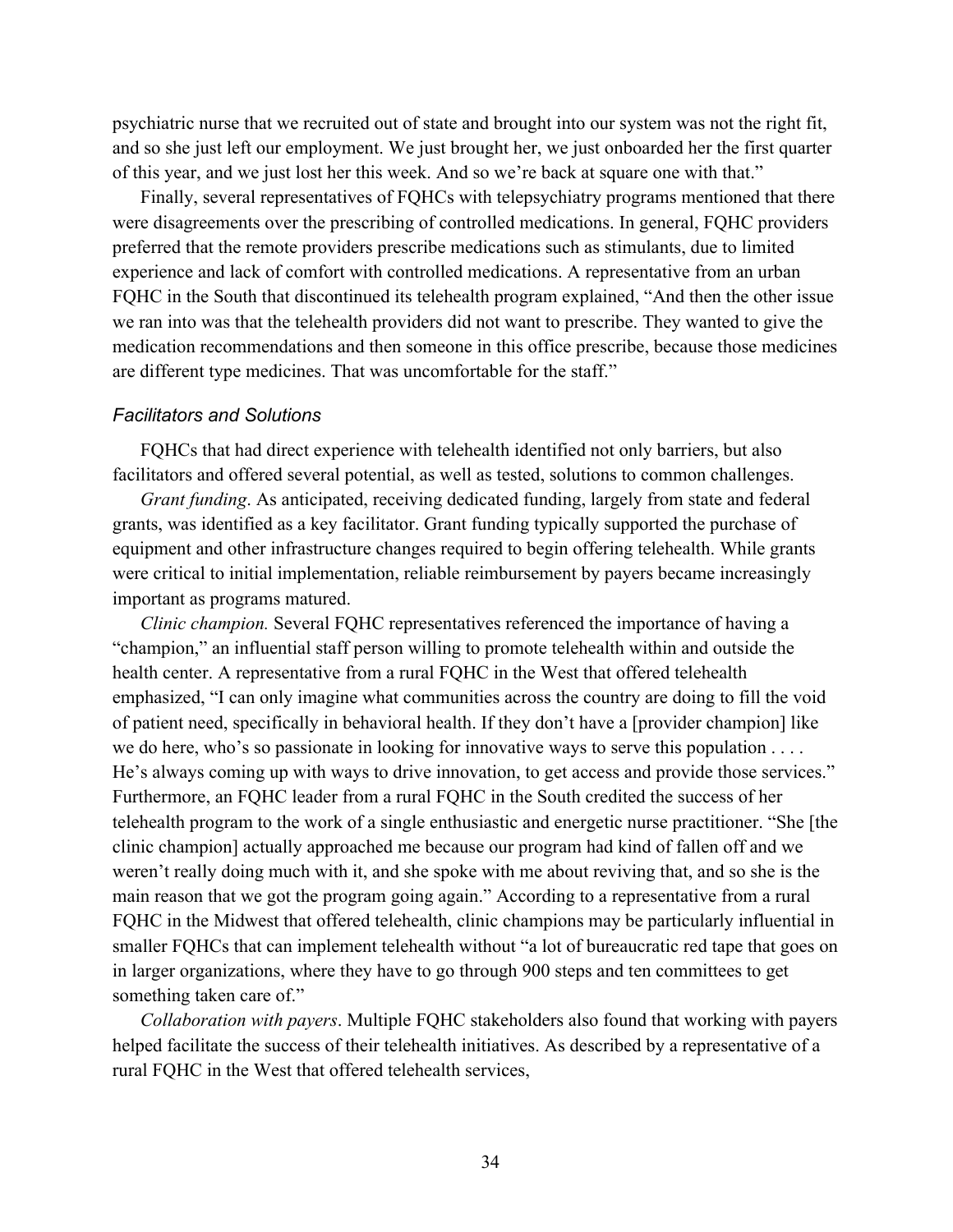In our state, Medicaid has been very open and encouraging towards behavioral health open and willing and supportive of making sure that the billing is appropriate and accurate and the support. . . . It's been a very cooperative process because seemingly we telehealth and psychiatry. We know we're in a frontier stage and so they have been very all are heading in the same direction.

 Another representative of a rural FQHC from the same state credited the helpfulness of the really about getting the time to sit down with them and work through these opportunities." MCOs he worked with to the fact that they were incentivized to promote telehealth: "So, it's

 for reimbursement of telehealth services was described as an important facilitator. Close collaboration with payers helped ensure reliable reimbursement, but in at least one case a payer was credited with actually launching a teledermatology program that a rural FQHC in the Northeast intended to implement across its sites. In addition, support from state-based clinical organizations, such as primary health care organizations, that advocate for telehealth and lobby

*Implementation of promising practices in the delivery of telehealth services*. A few FQHC representatives reported making changes to their workflow as well as modifications to practices around the delivery of telehealth services. These changes, largely to improve the patient and provider experience and reduce no-show rates, were implemented after FQHCs experimented with their own telehealth programs or learned of promising practices implemented in other settings.

A representative of a rural FQHC in the Midwest that offered telehealth noted that having a complete view of the patient's body was important for improving diagnostics in telepsychiatry. As such, telehealth staff angled the camera to support a full body view as opposed to a view of the patient's face. Staff at this same FQHC also gave patients the option of initiating telepsychiatry with an in-person encounter because they "had read some research that for relationship development, in the long term, that's better. And so, [the FQHC] does have some patients that will do the face-to-face and then will follow-up by the telepsychiatrist." In addition, a representative of a rural FQHC in the West that offered telehealth instructed distant providers about the importance of maintaining eye contact. FQHC staff began recommending consistent eye contact after they observed that telehealth providers who give eye contact and are "more sophisticated in using the technology to connect with their patients" had lower patient no-show rates.

#### *Planned Changes to Telehealth Offerings*

 offerings within FQHCs and includes changes proposed by FQHCs that did, and those that did FQHC representatives described a range of planned changes to expand or modify the implementation of telehealth services. While some planned changes were in progress, others were more aspirational and reflected what FQHC representatives would do if given the opportunity. The following section presents both aspirational and planned changes to telehealth not, have active telehealth programs as of the summer of 2018.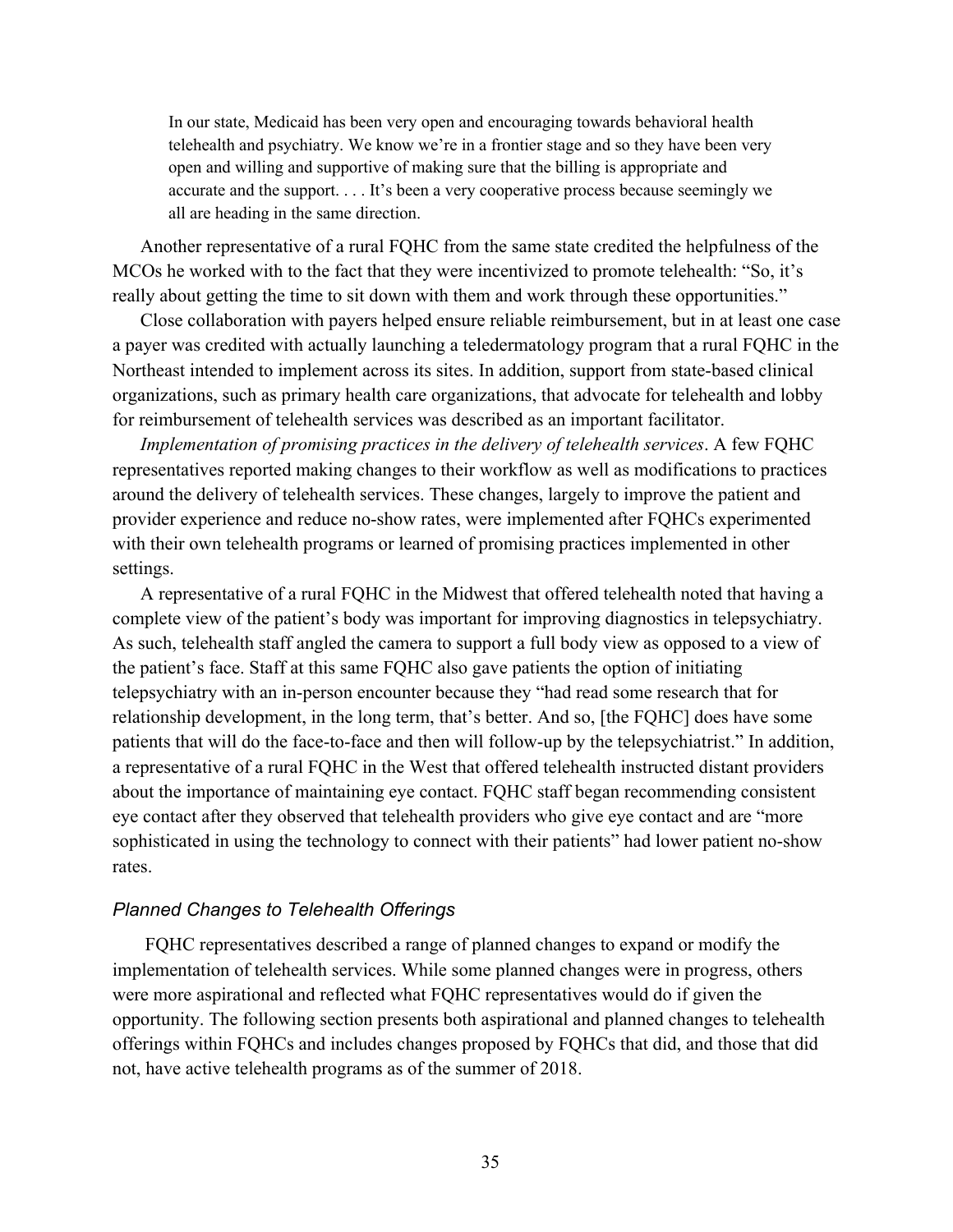engage and bring them in to be consented, to sign those consent forms, and to start the *Expanding existing offerings.* Several of the FQHC stakeholders we engaged discussed expanding their existing telehealth programs by serving additional sites or taking active steps to increase volume. A representative from a rural FQHC in the South described an effort to increase telebehavioral health volume by training providers to consistently refer patients with depression and by querying the EHR to identify potential users. He explained, "We had one of our partners who hosts our EHR run a depression query for those adults and adolescents who have failed a depression screening . . . our outreach department can reach out to those patients and try to [telehealth] program."

Two additional FQHC representatives discussed introducing existing telehealth services (including teledermatology and teletriage for homeless populations) to new sites within and outside of their networks. In the case of teletriage, an urban FQHC in the Northeast was serving as the distant site, partnering with local homeless shelters to assess the urgency of residents' complaints via videoconferencing. The goal of this program was to reduce unnecessary emergency department visits. A representative from this FQHC explained, "We really do have a goal of trying to expand [teletriage] throughout the shelter system to willing partners, and also possibly support homeless outreach teams that would be out on the street to engage someone that needs some assistance."

 center had concrete plans to start offering teledentistry. *Offering additional specialties.* A handful of FQHC representatives stated that they were definitely going to offer additional specialties via telehealth in the next six to 18 months. Nonetheless, a larger number expressed interest in adding new telehealth offerings without concrete plans to do so. A representative from a rural FQHC in the West confirmed that his FQHC would add psychotherapy via telehealth to an existing telepsychiatry program that had focused on medication management. In addition, a representative from a rural FQHC in the Northeast that offered telehealth confirmed his FQHC would be introducing teledermatology. A representative from a rural FQHC in the Northeast that did not offer telehealth mentioned that his

 relationship with an academic medical center to add additional medical specialties beyond the Other FQHC representatives mentioned that they were actively researching or had an interest in offering diabetic retinopathy screening, endocrinology, psychiatry for pediatric populations, behavioral health services, and various other medical specialties via telehealth. A representative from a rural FQHC in the South that offered telehealth spoke about leveraging an existing existing telebehavioral health program.

 telehealth discussed plans to establish standing orders for the scheduling of telehealth *Modifying workflow or other aspects of implementation.* A handful of FQHC representatives discussed standardizing or adjusting practices around the delivery of telehealth services. For example, a representative from an urban FQHC in the South that recently began offering telebehavioral health visits within its own network explained, "At this point, what we want to do is simply get it [telehealth] in place consistently, that we know how the workflow occurs, and we get that institutionalized." A representative from a rural FQHC in the South that offered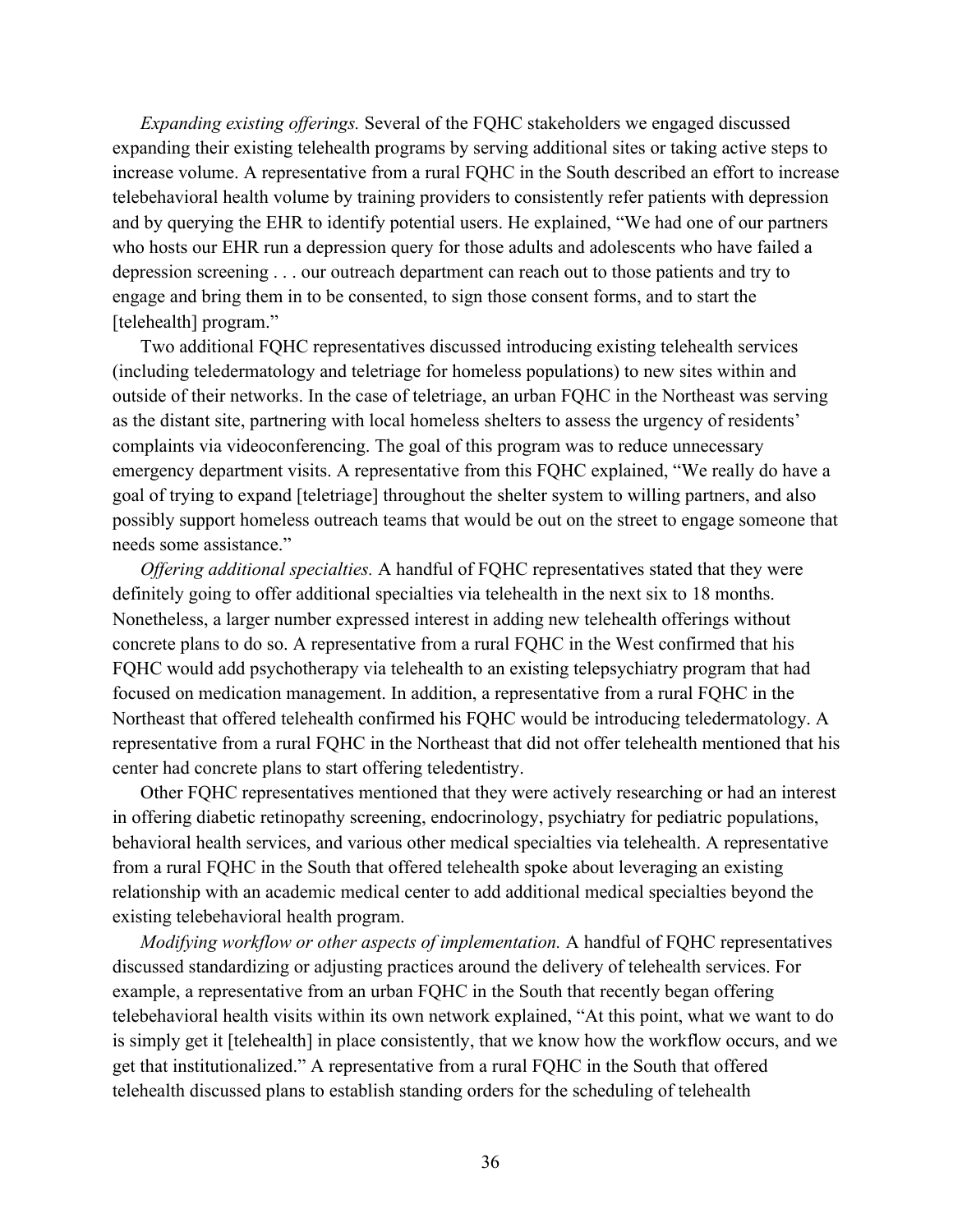appointments for nutrition counseling. Finally, a representative from a rural FQHC in the West that offered telehealth mentioned plans to develop and implement trainings for distant providers because "we've seen an array of skill sets from people providing services at a distance, and some are more effective than others. So we're trying to do that to make them more effective."

 vacancy—rather than as a long-term solution to access or staffing challenges. *Discontinuing telehealth.* It is important to note that the desire to expand telehealth services was not universal. For example, a rural FQHC in the Midwest planned to discontinue its telepsychiatry program after five years and hire on-site providers to address the need. A representative from this FQHC explained that in-person care was the "preferred mode of treatment" given the challenges in working with remote providers. In addition, several other FQHC stakeholders that did not currently have telehealth programs reported experimenting with telehealth in the past. An urban FQHC in the South used telehealth for a limited period of time to fill a critical gap in access to psychiatric care; however, after it hired a full-time prescribing provider, telehealth was no longer necessary. These experiences suggest that telehealth is sometimes implemented as a short-term strategy—for example, in response to a specific

#### Interaction of State Policy and Use of Telehealth

#### *Role of Policy in Decisionmaking*

just the policy, we'd be ready to go." Qualitative data from discussions with stakeholders did not reveal a clear pattern with respect to the impact of Medicaid policy on the decision to implement and maintain telehealth programs. Representatives from both FQHCs in the state that does not reimburse FQHCs for telehealth services explained that lack of reimbursement was the key factor in their decisionmaking. A representative from a rural FQHC that did not offer telehealth in this state reported having all the equipment necessary to start services after receiving grant funding, and explained, "Other than

 of telehealth services. So that is the bigger issue for us from a reimbursement perspective . . . but identified as affecting their decision to implement and maintain telehealth programs. While lack of reimbursement was a key barrier for certain FQHCs, including multiple FQHCs that were interested in serving as distant sites in states that reimbursed FQHCs only as originating sites, other FQHCs were willing to implement telehealth without reimbursement. For these programs, grant funding, a clinic champion, and/or the sense that offering telehealth services aligned with their mission motivated FQHC leaders to start offering telehealth. As described by a representative of a rural FQHC in the South that offered telehealth, "They [the state Medicaid program] have excluded FQHCs from being reimbursed as [distant site] providers it has not had an impact into our decision to actually provide the service to people." A representative from a different rural FQHC in the South with an active telehealth program commented, "Well I would say it's not a barrier to providing services, it's a barrier to getting reimbursed for the services." It should be noted that, for the FQHCs in this sample, no other policies beyond reimbursement (e.g., informed consent, telepresenter requirements) were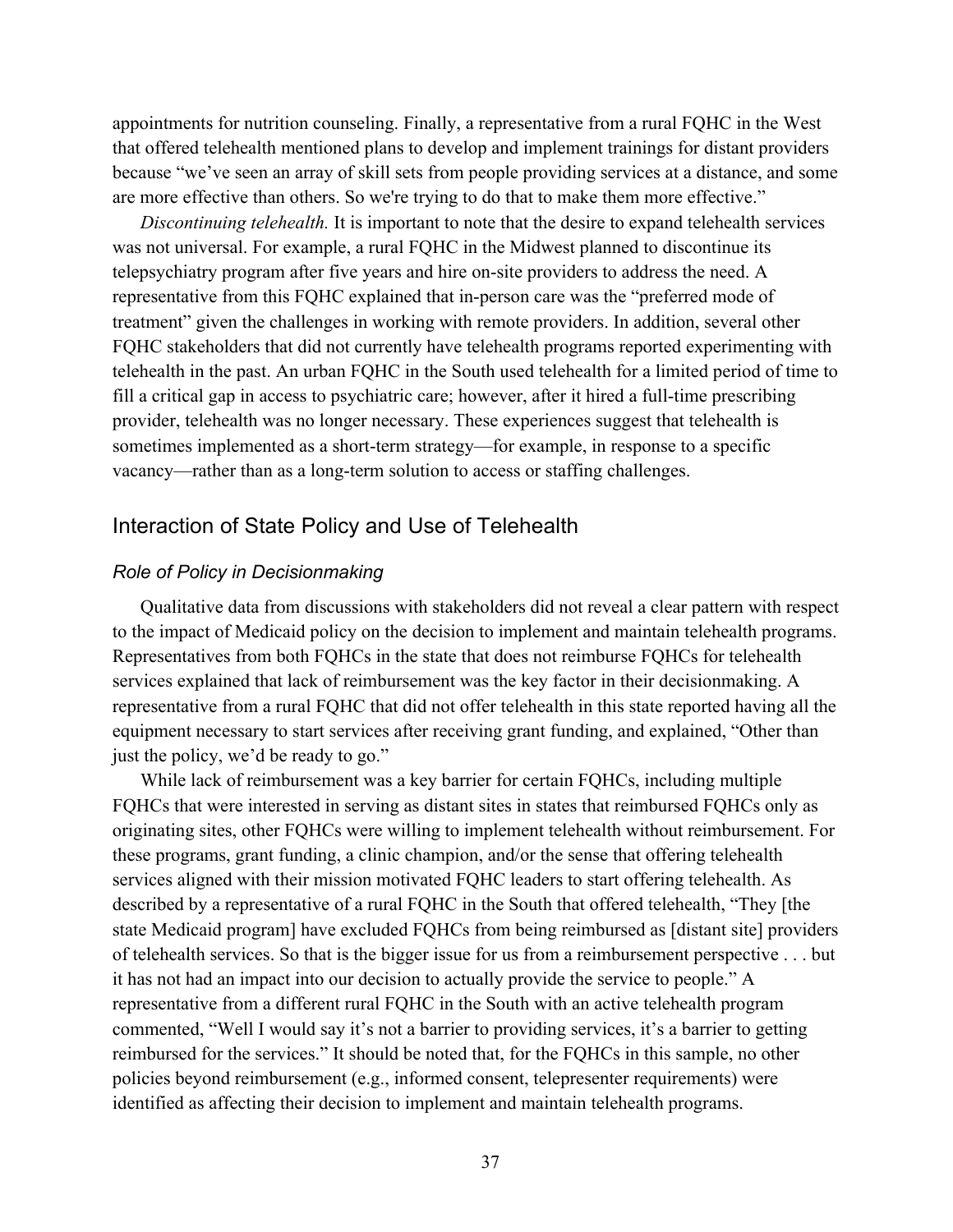## 4. Conclusions

In discussions with seven state Medicaid programs and 19 diverse FQHCs, we learned that telehealth is viewed as an important tool for increasing access to care among Medicaid patients. While telebehavioral health video visits are the most common type of telehealth, FQHCs are experimenting with telehealth for a range of conditions, working with different types of remote providers, and confronting different telehealth policies and implementation barriers, depending on their location and payer mix. Although the implementation of telehealth varies significantly across FQHCs, we identified several common themes. These themes informed the development of the following considerations for payers, policymakers, and FQHCs.

 *Authorizing FQHCs to serve as both originating and distant sites could spur the growth of telehealth in the safety net.* FQHC stakeholders and state Medicaid programs were critical of originating sites. Our findings suggest authorizing reimbursing FQHCs as distant sites (as is done policies that varied by state, including lack of clarity regarding which services were allowed by different payers, ambiguous telepresenter requirements, limitations in Medicare and in certain Medicaid programs on FQHCs serving as the distant sites, and insufficient reimbursement. While these criticisms have been documented in the literature (Center for Connected Health Policy, 2017; MACPAC, 2018; ATA, 2017; Medicare Payment Advisory Commission, 2018), we were surprised by how often limitations on FQHCs serving as distant sites seemed to prevent FQHCs from starting or expanding telehealth programs that could support FQHCs as distant sites or as in a few states) so that they can serve patients in their own health center networks as well as various community sites could help spur an initial investment in telehealth equipment and training that can then be leveraged for other telehealth models and services.

 Lack of clarity regarding allowable services across payers and how to bill for telehealth visits and educate FQHCs and their partners regarding relevant telehealth policies. One reason why payment policy across payers would serve to reduce confusion and operational costs for FQHCs. *FQHCs and their partners would benefit from additional clarification of individual state telehealth policies, especially as they relate to FQHCs, and education regarding these policies*. were common complaints. While one state official explained that his Medicaid program was actively working to delineate its policies, other payers can consider ways to reduce ambiguity FQHC stakeholders may have difficulty interpreting Medicaid telehealth policy is that, as of 2018, only 16 states explicitly address FQHCs in their written telehealth policies (National Consortium of Telehealth Resource Centers, 2018). Given that FQHCs are unique safety-net entities with a specific payment methodology (Prospective Payment System in which FQHCs receive a single bundled rate for all qualifying patient visits), general telehealth policies may be difficult to interpret and apply. Furthermore, over the long term, broader alignment of telehealth

*Telehealth may be most effective if implemented as part of a suite of strategies to address workforce shortages in rural areas.* Findings suggest that although telehealth is helpful in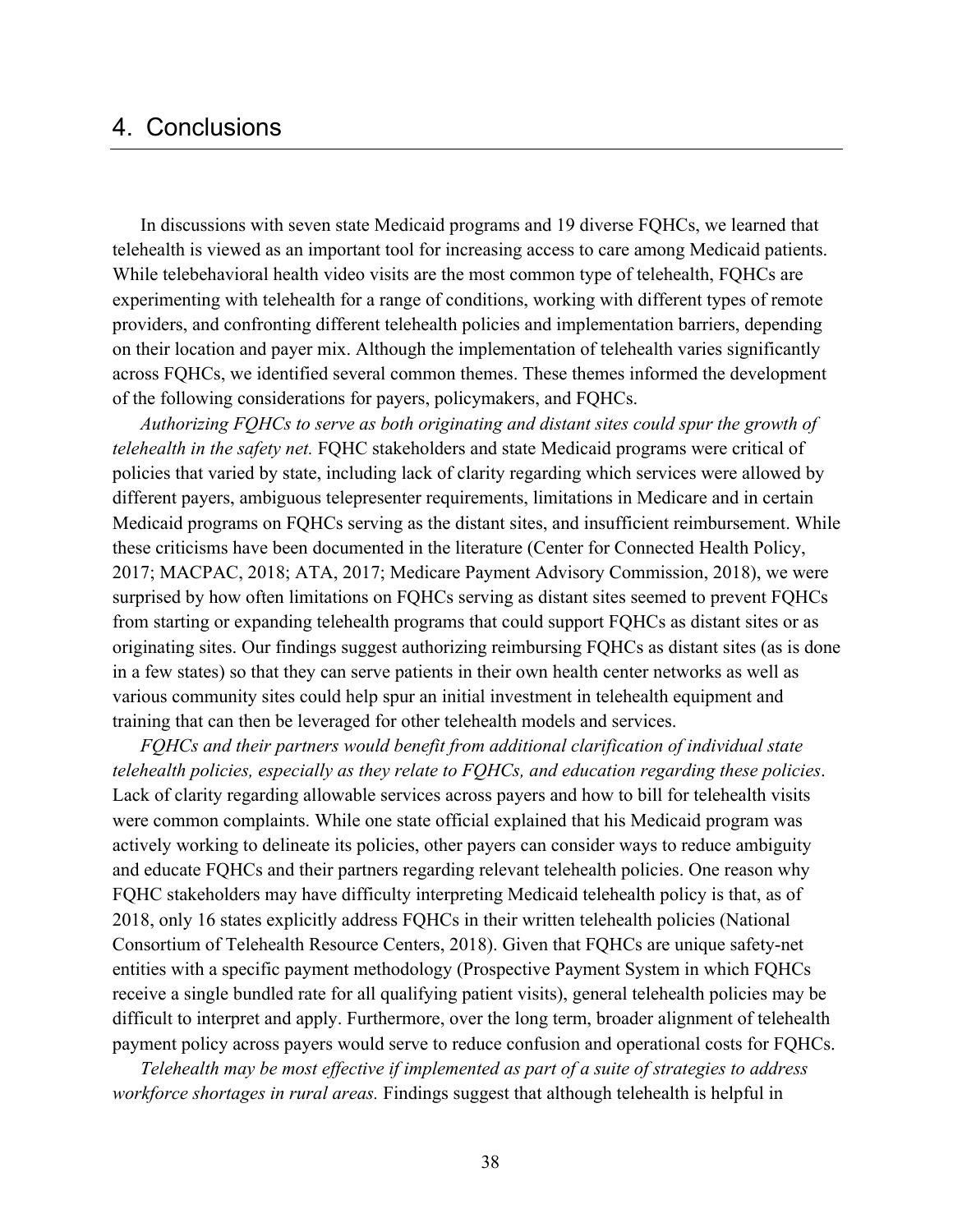difficult to recruit or unwilling to provide as many hours as requested. This barrier suggests that need for services in certain communities and should be incentivized to provide care to rural and addressing workforce shortages, it is only a partial solution. Although we identified multiple barriers to telehealth implementation that have been documented elsewhere, including lack of broadband, provider resistance, and challenges incorporating telehealth into workflow (Center for Connected Health Policy, 2017; MACPAC, 2018; ATA, 2017; Medicare Payment Advisory Commission, 2018), an insufficient supply of specialists to provide telehealth visits was a relatively novel finding. According to our participants, remotely located specialists could be while telehealth can help address workforce shortages, it needs to be bolstered with other strategies. One FQHC stakeholder argued that specialists need to be made aware of the acute frontier populations with high need and limited access.

 *FQHCs would benefit from case studies of successful telehealth programs.* FQHC threatened the sustainability and expansion of programs. Increasing reimbursement is one obvious approach to this problem; however, it is not the only one. Payers and advocacy stakeholders generally believed they could overcome several barriers to telehealth implementation if reimbursement and the risk of losing revenue in offering telehealth services were improved. The majority of FQHCs in our sample reported losing money on telehealth, and while this did not always deter FQHC stakeholders from starting telehealth programs, it organizations can identify FQHCs with successful programs and disseminate promising practices (e.g., by developing toolkits, sharing case studies, hosting webinars to facilitate peer learning) on contracting, workflow, and staffing.

*Telehealth services can be implemented as a short-term or long-term solution, but likely program duration is seldom addressed in telehealth policies and practices*. Several FQHCs in our sample reported that they had discontinued telehealth programs or planned to do so. The choice to implement telehealth as a short-term strategy may be more common in communities that do not face chronic shortages of providers. Going forward, both policies and practices can account for variation in the likely duration of programs. Furthermore, sustaining a given telehealth program may not be a critical goal depending on the setting; rather, FQHCs may want to use telehealth and other tools to maintain a certain level of access to care.

 organizations including the ATA and Center for Connected Health Policy regularly catalogue policies on FQHCs serving as distant sties. If a goal is to increase the use of telehealth in the environment faced by FQHCs nationwide and explore whether certain polices seem to be *Future research could inventory telehealth policies specific to FQHCs and explore relationships between policies and implementation of telehealth by FQHCs.* While several state telehealth policies, in conducting background research for this report, we found a dearth of information specific to FQHCs. For example, to our knowledge there is no data source on state safety net, it is concerning that data on several of the policy barriers mentioned by our FQHC participants are not collected in a systematic way. Future research could survey the policy associated with greater utilization of telehealth. This type of quantitative research could help triangulate the findings presented here.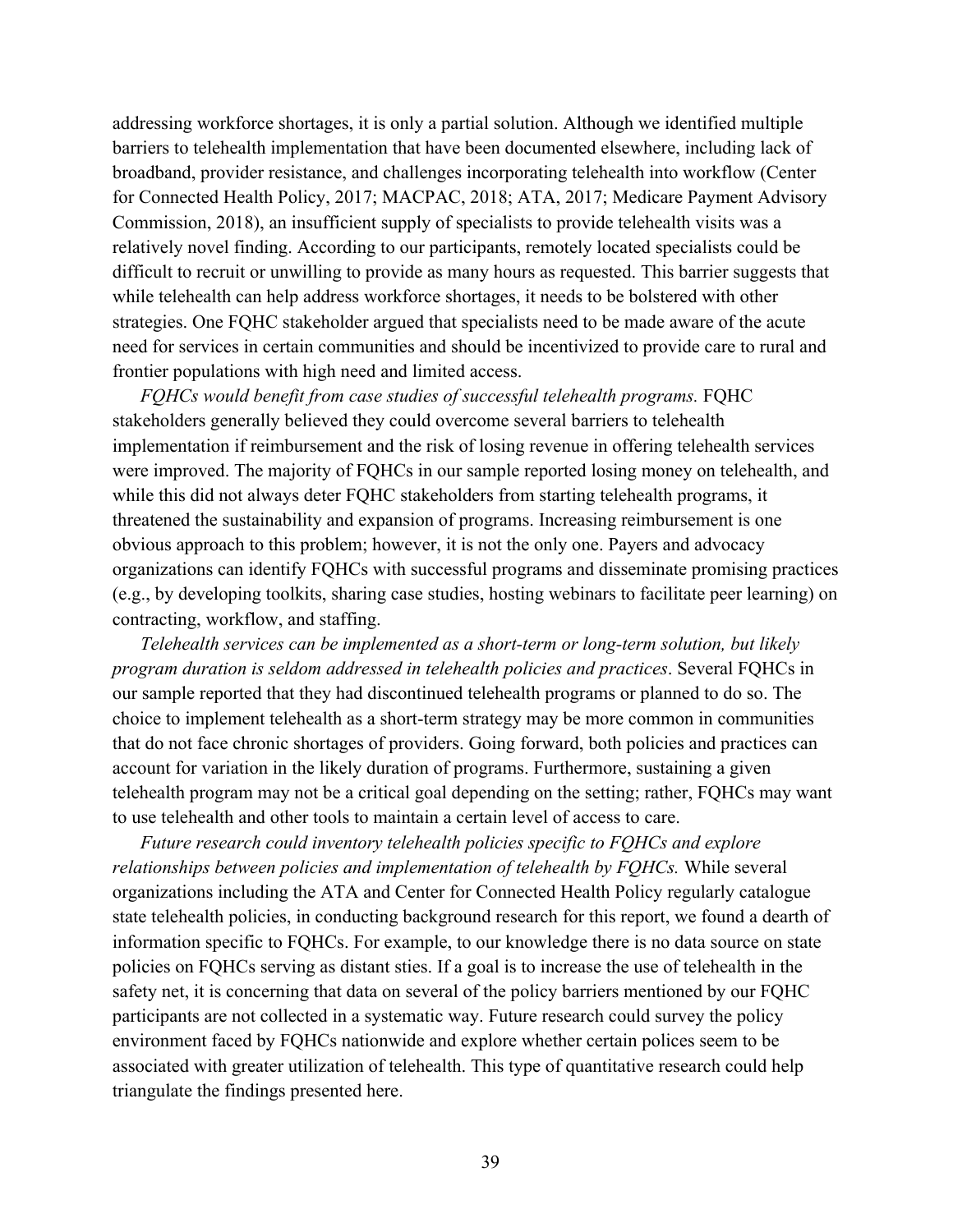of the states in our sample (Rheuban, 2018), we learned that one or more FQHCs in that state Our study has several limitations. We did not sample until we reached saturation, as is often the convention in qualitative research. Given that no two states are exactly alike with respect to their Medicaid policies on telehealth and FQHCs are offering many different types of telehealth services, saturation would have likely required hundreds of interviews. As a result, the findings presented here should be considered exploratory. Also, although the stakeholders we engaged identified experiences with many different types of telehealth services, examples reported here likely represent a subset of the telehealth services that FQHCs are participating in across the United States. After consulting with a HRSA-funded Telehealth Resource Center that serves one receive the following services via telehealth: behavioral health, breast and cervical cancer screening, cardiology, dermatology, diabetes education, diabetic retinopathy, endocrinology, hematology, hepatology, high-risk obstetrics, infectious disease, nephrology, neurology, orthopedics, pain management, plastic surgery, pulmonology, rheumatology, speech pathology, surgery, teleradiology services, urology, and wound care (LaMarche, 2018). Another HRSAfunded Telehealth Resource Center reported many of those same services among FQHCs in its multistate region, as well as telehealth for dentistry, pharmacy, substance use disorder treatment counseling, primary care, adolescent medicine, gastroenterology, and physical therapy (Beaton, 2017).

Finally, the findings we present reflect the opinions and perspectives of the FQHC representatives we engaged. FQHC representatives varied with respect to their knowledge of Medicaid policy, billing practices, and the history of their FQHC's telehealth programs. In select cases, participants made assertions about policy that conflicted with written policy or what we heard from state officials. Although we generally categorized these comments as misconceptions or confusion about policy, we cannot ensure the accuracy of all comments.

 This study also has a number of strengths. We recruited a large, purposive sample of participants. In addition, we did not offer incentives for participation, which can motivate individuals to participate for financial gain or encourage them to provide socially desirable answers. Also, while this study was focused on the experiences of FQHCs, it is likely that many of the issues identified here are relevant to other types of health care entities and providers. Future research should compare and contrast the experiences of different safety-net providers.

 experiences with telehealth, which limits opportunities for state-to-state learning. Telehealth is widely recognized as a tool that can increase access to care and improve quality, and, given that important process of peer learning. Furthermore, our findings highlight the important role of These findings address a gap in the literature: Few resources are available on state and FQHC FQHCs are experimenting with telehealth across the United States, it is highly likely that many have confronted challenges and implemented strategies that can benefit others at different stages of implementation. Studies such as this can support Medicaid programs and FQHCs in the policy, in combination with cultural, organizational, and infrastructure factors, in strengthening the delivery of telehealth services.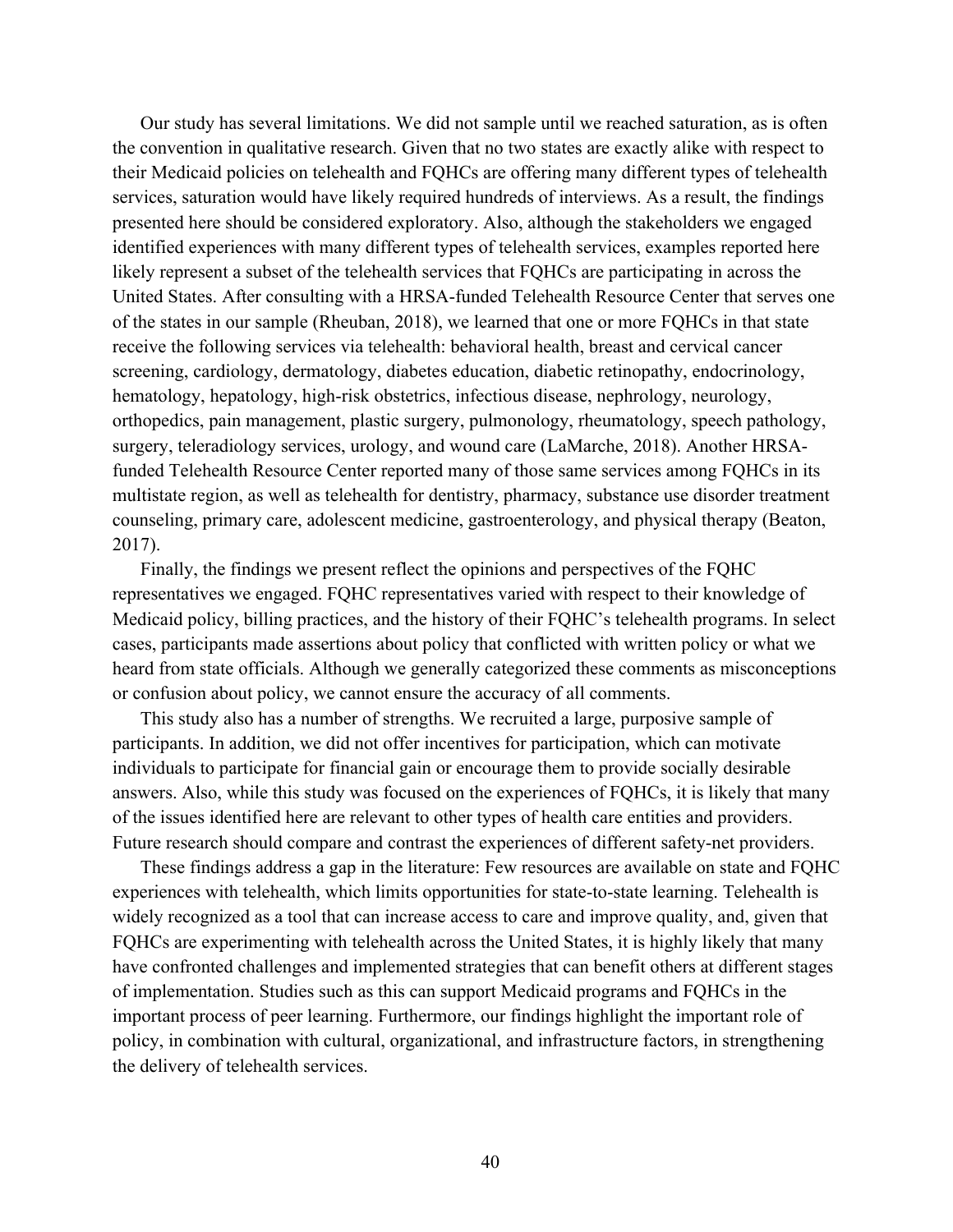#### **Table A.1. State 1 Medicaid Policies**

| <b>State Medicaid Policies</b>                                                                              |
|-------------------------------------------------------------------------------------------------------------|
| Definition of Telehealth                                                                                    |
| State 1 (not State 1 Medicaid) defines telehealth as the use of technology for interactive video, audio, or |
| other information exchange in support of medical diagnosis or treatment (Center for Connected Health        |
| Policy, 2017).                                                                                              |
| Allowable Modalities (Center for Connected Health Policy, 2017) <sup>a</sup>                                |
| Live video                                                                                                  |
| Store-and-forward                                                                                           |
| <b>Allowable Services</b>                                                                                   |
| None specified (Center for Connected Health Policy, 2017).                                                  |
| <b>Allowable Specialties</b>                                                                                |
| There are no stated restrictions on allowable specialties.                                                  |
| <b>Allowable Originating Sites</b>                                                                          |
| There are no stated restrictions on originating site (Center for Connected Health Policy, 2017).            |
| <b>Allowable Providers</b>                                                                                  |
| No restrictions are placed on provider type (MACPAC, 2018; ATA, 2017).                                      |
| Parity                                                                                                      |
| Full parity coverage with few restrictions on reimbursement (ATA, 2017).                                    |
| <b>Geographic Restrictions</b>                                                                              |
| None (Center for Connected Health Policy, 2017)                                                             |
| Fees                                                                                                        |
| None (Center for Connected Health Policy, 2017)                                                             |
| <b>Consent Requirement</b>                                                                                  |
| Informed consent is required, with no specification as to the method (written or verbal) (ATA, 2017).       |
| Licensure                                                                                                   |
| Providers must be licensed in the state where the patient resides.                                          |
| Recent Legislative Activity (since 2017)                                                                    |
| N/A                                                                                                         |
| Comments                                                                                                    |
| FQHCs can also receive reimbursement for e-consults for specialty care (Center for Connected Health         |
| Policy, 2017).                                                                                              |

 not reimburse FQHCs for live video, store-and-forward, or RPM. <sup>a</sup> During interviews with Medicaid representatives from this state, we learned that the state Medicaid program does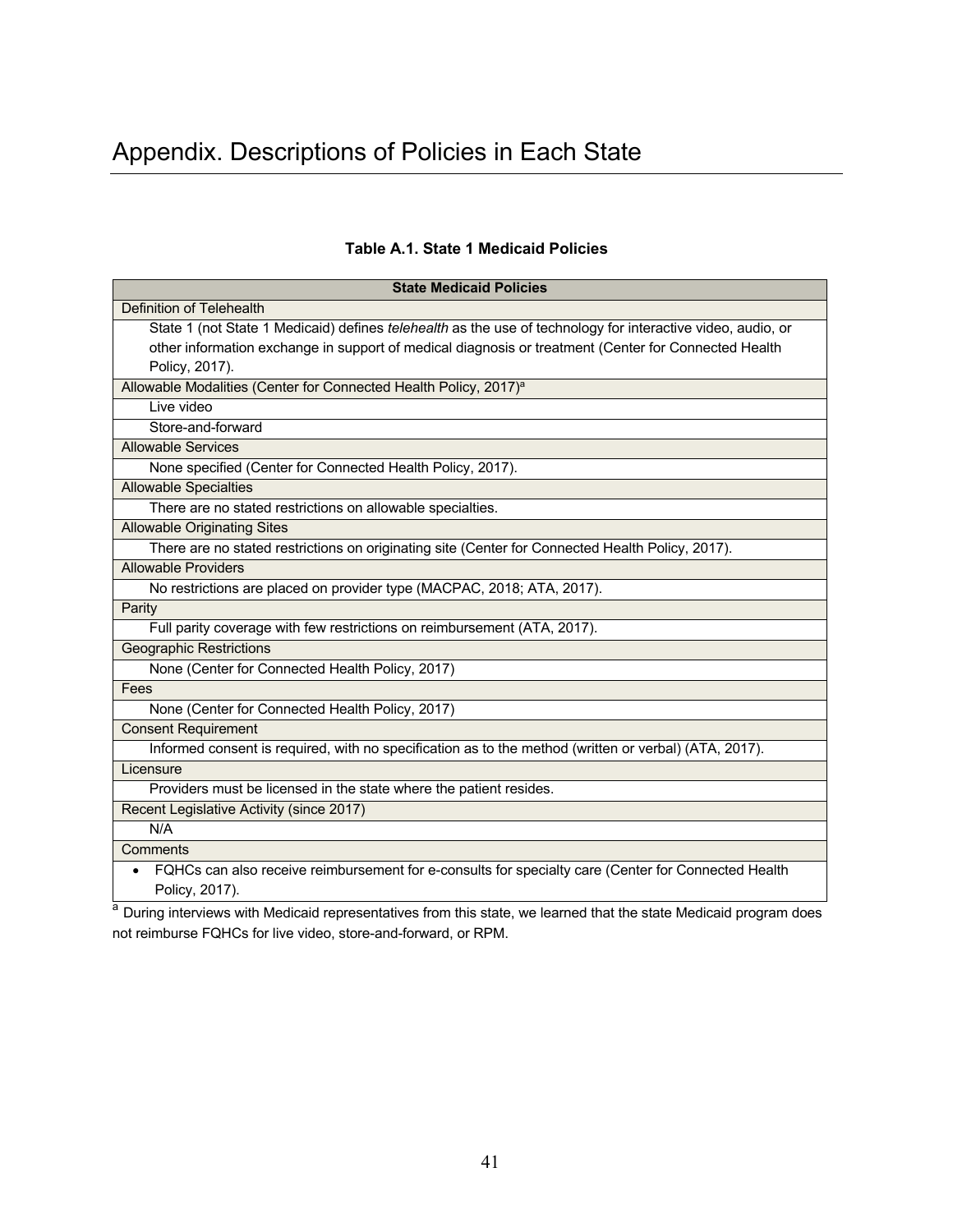#### **Table A.2. State 2 Medicaid Policies**

| <b>State Medicaid Policies</b>                                                                            |
|-----------------------------------------------------------------------------------------------------------|
| <b>Definition of Telehealth</b>                                                                           |
| State 2 (not State 2 Medicaid) defines telehealth as the use of telecommunication (interactive video and  |
| audio) for medical care or education (Center for Connected Health Policy, 2017).                          |
| Allowable Modalities (Center for Connected Health Policy, 2017)                                           |
| Live video                                                                                                |
| <b>Allowable Services</b>                                                                                 |
| There are no stated restrictions on allowable services (Center for Connected Health Policy, 2017).        |
| <b>Allowable Specialties</b>                                                                              |
| There are no stated restrictions on allowable specialties (Center for Connected Health Policy, 2017).     |
| <b>Allowable Originating Sites</b>                                                                        |
| There are no stated restrictions on originating site (Center for Connected Health Policy, 2017).          |
| <b>Allowable Providers</b>                                                                                |
| No restrictions are placed on provider type (ATA, 2017).                                                  |
| Parity                                                                                                    |
| Full parity coverage with few restrictions on reimbursement (ATA, 2017).                                  |
| <b>Geographic Restrictions</b>                                                                            |
| None (Center for Connected Health Policy, 2017)                                                           |
| Fees                                                                                                      |
| None (Center for Connected Health Policy, 2017)                                                           |
| Consent                                                                                                   |
| None (Center for Connected Health Policy, 2017)                                                           |
| Licensure                                                                                                 |
| State 2 is an IMLC member state that permits expedited review, processing, and issuing of medical license |
| applications (IMLC Commission, 2018). State 2 is a member of the eNLC (National Council of State Boards   |
| of Nursing, 2018a) and PTLC (Federation of State Boards of Physical Therapy, 2018).                       |
| Recent Legislative Activity (since 2017)                                                                  |
| N/A                                                                                                       |
| Comments                                                                                                  |
| A health care provider must be on site (not physically with the patient) during the telemedicine visit    |
| (ATA, 2017).                                                                                              |
| One of only six states that feature telemedicine in their proposals for health home state plan amendments |
| from CMS (ATA, 2017)                                                                                      |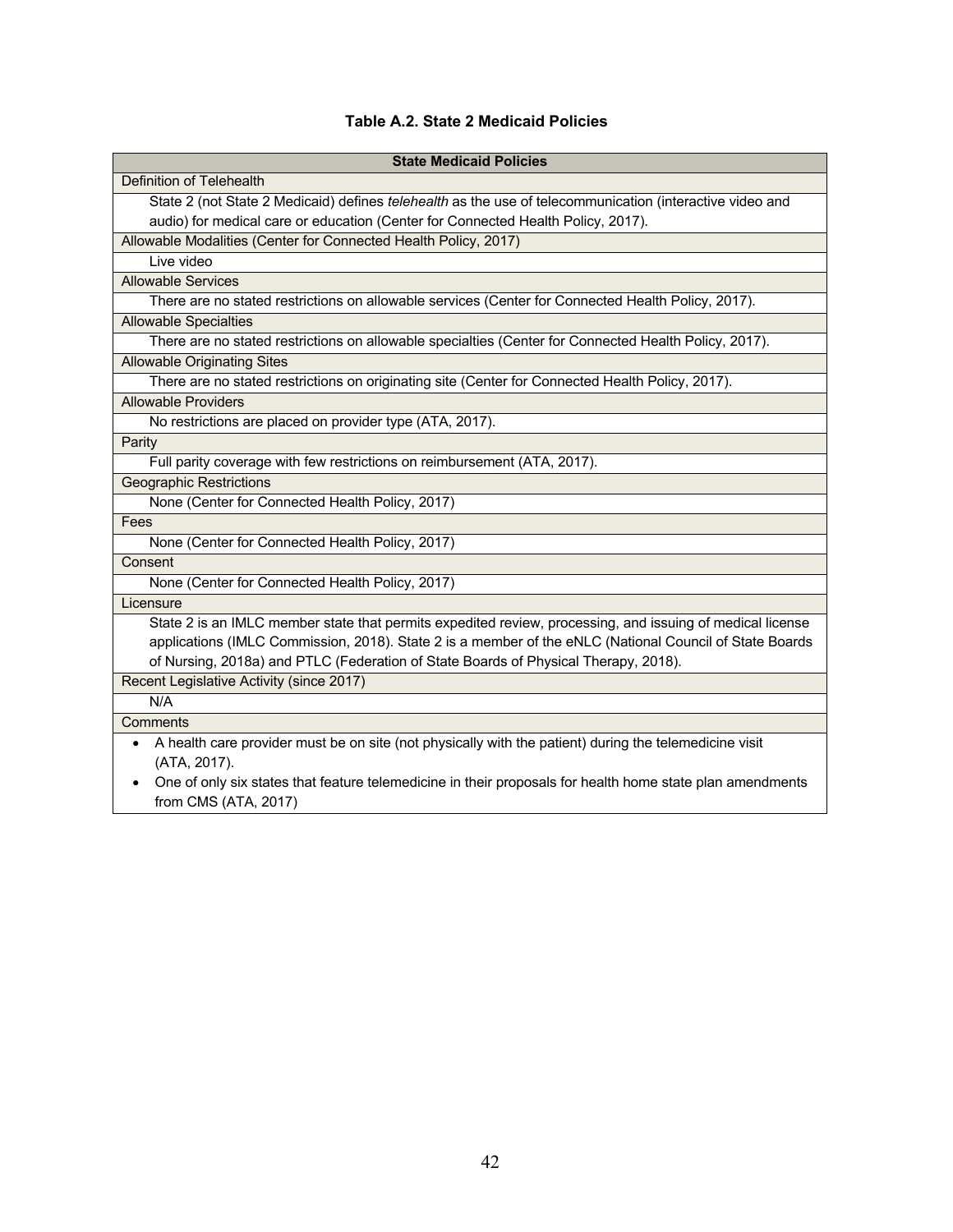#### **Table A.3. State 3 Medicaid Policies**

| <b>State Medicaid Policies</b>                                                                                                                                                                                                                                   |
|------------------------------------------------------------------------------------------------------------------------------------------------------------------------------------------------------------------------------------------------------------------|
| <b>Definition of Telehealth</b>                                                                                                                                                                                                                                  |
| The use of electronic communication to support the provision of medical care in cases in which geographic                                                                                                                                                        |
| remoteness of patients or providers is a barrier (Center for Connected Health Policy, 2017).                                                                                                                                                                     |
| Allowable Modalities (Center for Connected Health Policy, 2017)                                                                                                                                                                                                  |
| Live video                                                                                                                                                                                                                                                       |
| <b>RPM</b>                                                                                                                                                                                                                                                       |
| Store-and-forward                                                                                                                                                                                                                                                |
| <b>Allowable Services</b>                                                                                                                                                                                                                                        |
| There are no stated restrictions on allowable services (Center for Connected Health Policy, 2017).                                                                                                                                                               |
| <b>Allowable Specialties</b>                                                                                                                                                                                                                                     |
| There are no stated restrictions on allowable specialties (Center for Connected Health Policy, 2017).                                                                                                                                                            |
| Allowable Originating Sites (Center for Connected Health Policy, 2017)                                                                                                                                                                                           |
| Community mental health or private mental health center                                                                                                                                                                                                          |
| <b>FQHC</b>                                                                                                                                                                                                                                                      |
| Indian Health Service clinic                                                                                                                                                                                                                                     |
| Outpatient hospital                                                                                                                                                                                                                                              |
| Provider offices                                                                                                                                                                                                                                                 |
| Rural health clinic                                                                                                                                                                                                                                              |
| School-based clinic                                                                                                                                                                                                                                              |
| Therapeutic group homes                                                                                                                                                                                                                                          |
| <b>Allowable Providers</b>                                                                                                                                                                                                                                       |
| No restrictions are placed on provider type (MACPAC, 2018; ATA, 2017).                                                                                                                                                                                           |
| Parity                                                                                                                                                                                                                                                           |
| Full parity coverage with few restrictions on reimbursement (ATA, 2017).                                                                                                                                                                                         |
| <b>Geographic Restrictions</b>                                                                                                                                                                                                                                   |
| None (Center for Connected Health Policy, 2017)                                                                                                                                                                                                                  |
| Fees                                                                                                                                                                                                                                                             |
| Reimbursement is provided to the originating site for a facility fee as long as the telepresenter is on site<br>throughout the duration of the visit (Center for Connected Health Policy, 2017).                                                                 |
| <b>Consent Requirement</b>                                                                                                                                                                                                                                       |
| The State 3 medical board requires informed consent, without specifying method (ATA, 2017).                                                                                                                                                                      |
| Licensure                                                                                                                                                                                                                                                        |
| State 3 is an IMLC member state and therefore has expedited review, processing, and issuing of medical                                                                                                                                                           |
| license applications (IMLC Commission, 2018). State 3 is a member of the eNLC (National Council of State                                                                                                                                                         |
| Boards of Nursing, 2018a) and PTLC (Federation of State Boards of Physical Therapy, 2018).                                                                                                                                                                       |
| Recent Legislative Activity (since 2017)                                                                                                                                                                                                                         |
| N/A                                                                                                                                                                                                                                                              |
| Comments                                                                                                                                                                                                                                                         |
| State 3 limits its facility fees to originating sites that are community mental health centers, critical access<br>hospitals, FQHCs, outpatient hospitals, provider offices, school-based clinics, therapeutic group homes, or<br>Indian Health Service clinics. |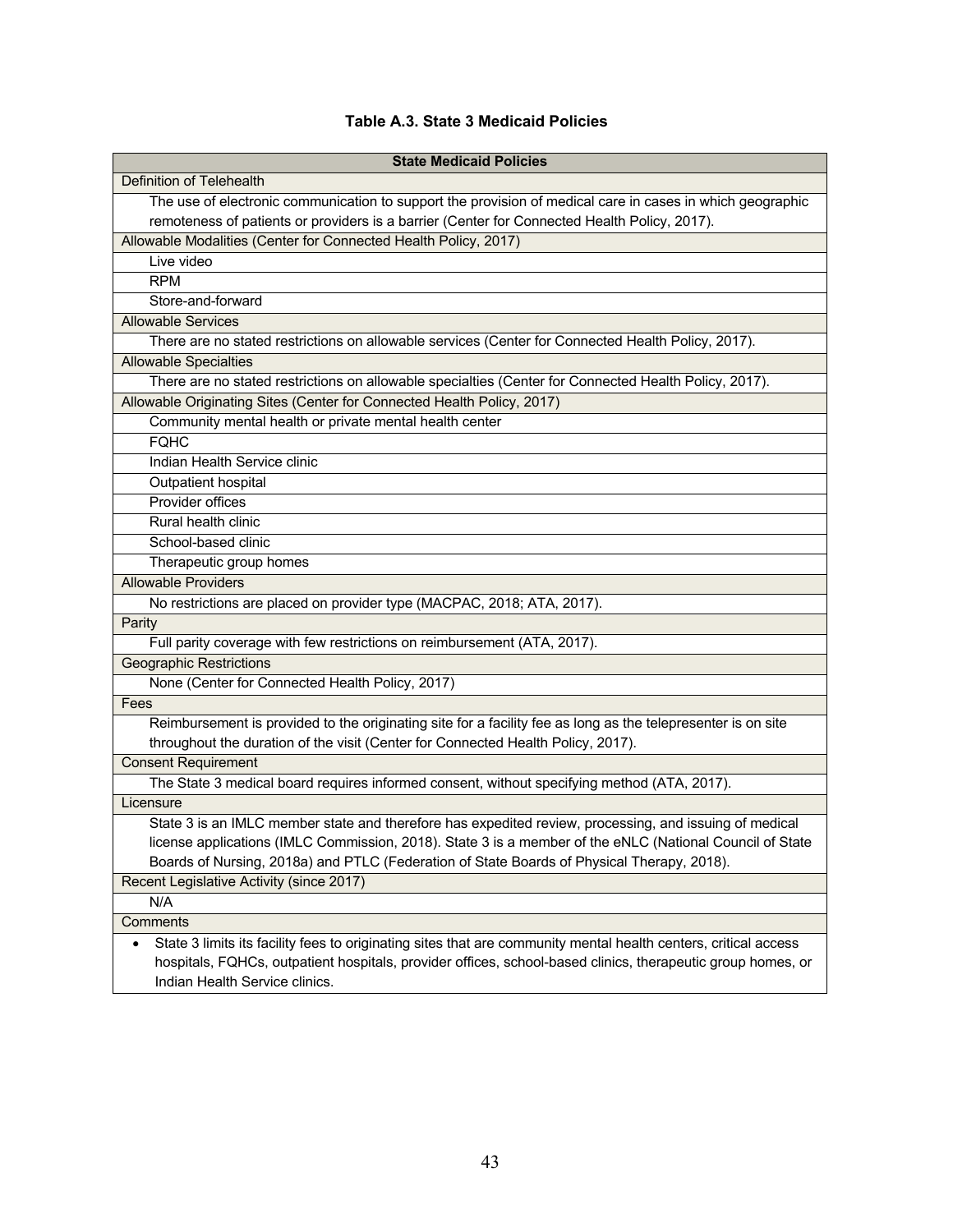#### **Table A.4. State 4 Medicaid Policies**

| <b>State Medicaid Policies</b>                                                                                                                                                                                                                                                                           |
|----------------------------------------------------------------------------------------------------------------------------------------------------------------------------------------------------------------------------------------------------------------------------------------------------------|
| <b>Definition of Telehealth</b>                                                                                                                                                                                                                                                                          |
| State 4 (not State 4 Medicaid) defines telehealth as the use of interactive audio and video by a health care                                                                                                                                                                                             |
| provider in support of medical diagnosis or treatment (Center for Connected Health Policy, 2017).                                                                                                                                                                                                        |
| Allowable Modalities (Center for Connected Health Policy, 2017)                                                                                                                                                                                                                                          |
| Live video                                                                                                                                                                                                                                                                                               |
| Store-and-forward                                                                                                                                                                                                                                                                                        |
| <b>Allowable Services</b>                                                                                                                                                                                                                                                                                |
| There are no stated restrictions on allowable services (Center for Connected Health Policy, 2017).                                                                                                                                                                                                       |
| <b>Allowable Specialties</b>                                                                                                                                                                                                                                                                             |
| There are no restrictions on allowable services (Center for Connected Health Policy, 2017). Dentistry is<br>explicitly permitted (MACPAC, 2018).                                                                                                                                                         |
| <b>Allowable Originating Sites</b>                                                                                                                                                                                                                                                                       |
| There are no stated restrictions on originating site (Center for Connected Health Policy, 2017).                                                                                                                                                                                                         |
| <b>Allowable Providers</b>                                                                                                                                                                                                                                                                               |
| No restrictions are placed on provider type (MACPAC, 2018; ATA, 2017).                                                                                                                                                                                                                                   |
| Parity                                                                                                                                                                                                                                                                                                   |
| Full parity coverage with few restrictions on reimbursement (ATA, 2017).                                                                                                                                                                                                                                 |
| <b>Geographic Restrictions</b>                                                                                                                                                                                                                                                                           |
| None (Center for Connected Health Policy, 2017)                                                                                                                                                                                                                                                          |
| Fees                                                                                                                                                                                                                                                                                                     |
| Reimbursement is provided to the originating site for a facility fee, with some restrictions (Center for<br>Connected Health Policy, 2017).                                                                                                                                                              |
| <b>Consent Requirement</b>                                                                                                                                                                                                                                                                               |
| None (Center for Connected Health Policy, 2017)                                                                                                                                                                                                                                                          |
| Licensure                                                                                                                                                                                                                                                                                                |
| Out-of-state providers must obtain a telemedicine license to practice within State 4, unless they meet<br>federal requirements for Indian Health Service facilities (Center for Connected Health Policy, 2017). State 4<br>is a member of the eNLC (National Council of State Boards of Nursing, 2018a). |
| Recent Legislative Activity (since 2017)                                                                                                                                                                                                                                                                 |
| N/A                                                                                                                                                                                                                                                                                                      |
| Comments                                                                                                                                                                                                                                                                                                 |
| One of only four states that reimburses for services provided by a behavioral analyst (ATA, 2017)<br>One of four states that supports telementoring activities associated with Project ECHO (MACPAC, 2018)                                                                                               |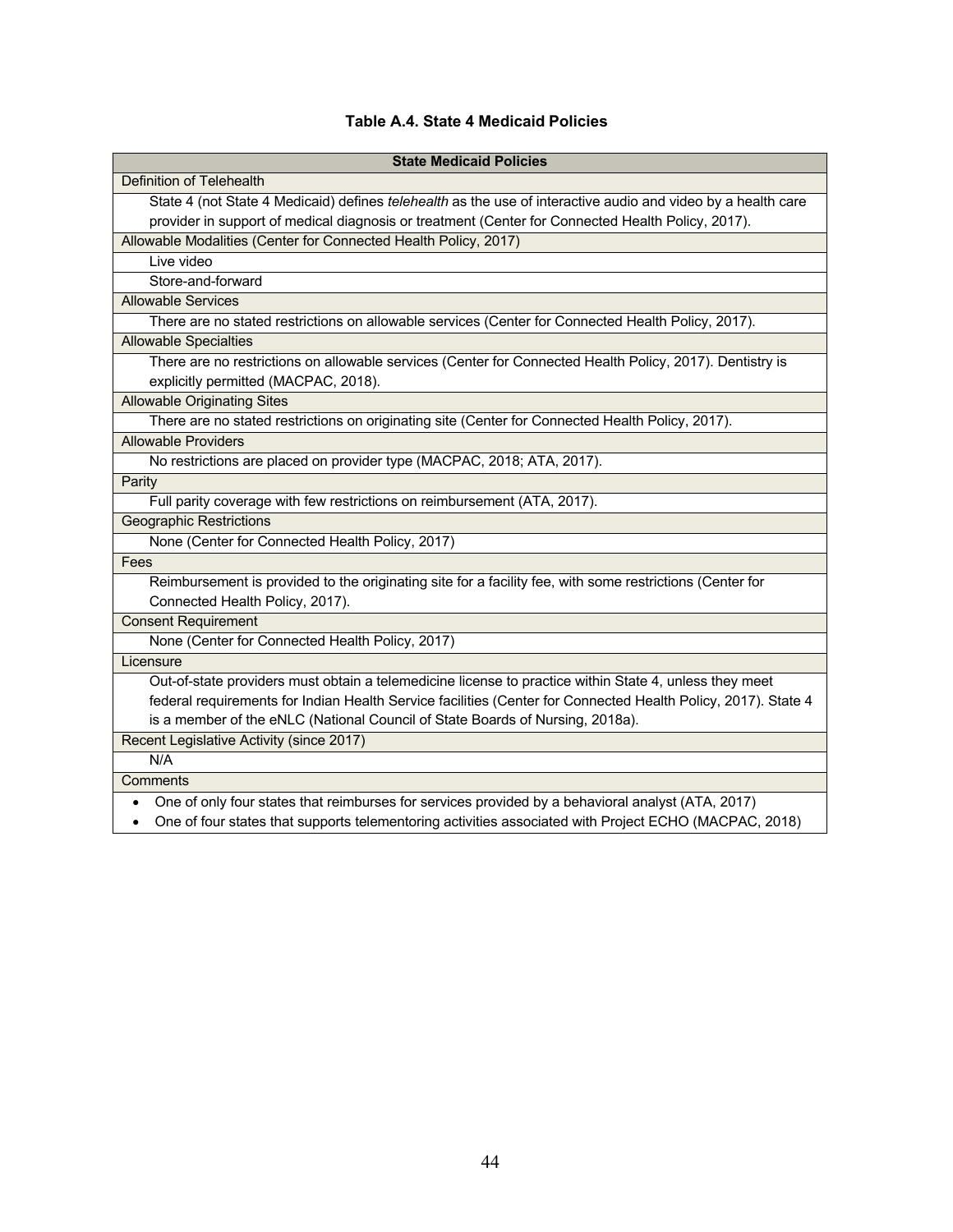#### **Table A.5. State 5 Medicaid Policies**

| <b>State Medicaid Policies</b>                                                                                                                                                     |
|------------------------------------------------------------------------------------------------------------------------------------------------------------------------------------|
| Definition of Telehealth                                                                                                                                                           |
| The use of audio and video technology for the delivery of real-time consultation services (Center for<br>Connected Health Policy, 2017)                                            |
| Allowable Modalities (Center for Connected Health Policy, 2017)                                                                                                                    |
| Live video                                                                                                                                                                         |
| Allowable Services (Center for Connected Health Policy, 2017)                                                                                                                      |
| Physician-to-patient consultations                                                                                                                                                 |
| Allowable Specialties (Center for Connected Health Policy, 2017)                                                                                                                   |
| All physician specialties                                                                                                                                                          |
| <b>Allowable Originating Sites</b>                                                                                                                                                 |
| Provider office. A telepresenter must be present at the originating site (Center for Connected Health Policy,<br>2017).                                                            |
| Allowable Providers (Center for Connected Health Policy, 2017)                                                                                                                     |
| Physicians                                                                                                                                                                         |
| Parity                                                                                                                                                                             |
| Full parity coverage with modest restrictions on reimbursement (ATA, 2017)                                                                                                         |
| <b>Geographic Restrictions</b>                                                                                                                                                     |
| None (Center for Connected Health Policy, 2017)                                                                                                                                    |
| Fees                                                                                                                                                                               |
| Reimbursement is available for originating sites to cover the cost of a facility fee (Center for Connected<br>Health Policy, 2017).                                                |
| Consent                                                                                                                                                                            |
| Informed consent is required for telepsychiatry only (Center for Connected Health Policy, 2017).                                                                                   |
| Licensure                                                                                                                                                                          |
| State 5 has applied to the IMLC for expedited review, processing, and issuing of medical license<br>applications, but implementation is currently delayed (IMLC Commission, 2018). |
| Recent Legislative Activity (since 2017)                                                                                                                                           |
| A bill introduced in June 2017 includes a provision for reimbursement under the state's Medicaid Assistance<br>Program (Pennsylvania General Assembly, 2017).                      |
| <b>Comments</b>                                                                                                                                                                    |
| One of only three states that have used federal home- and community-based services waiver to administer<br>$\bullet$<br>in-home telemedicine to patients for RPM (ATA, 2017)       |
| State 5 is the only state where telemedicine in the home provided by a caregiver is covered (ATA, 2017).                                                                           |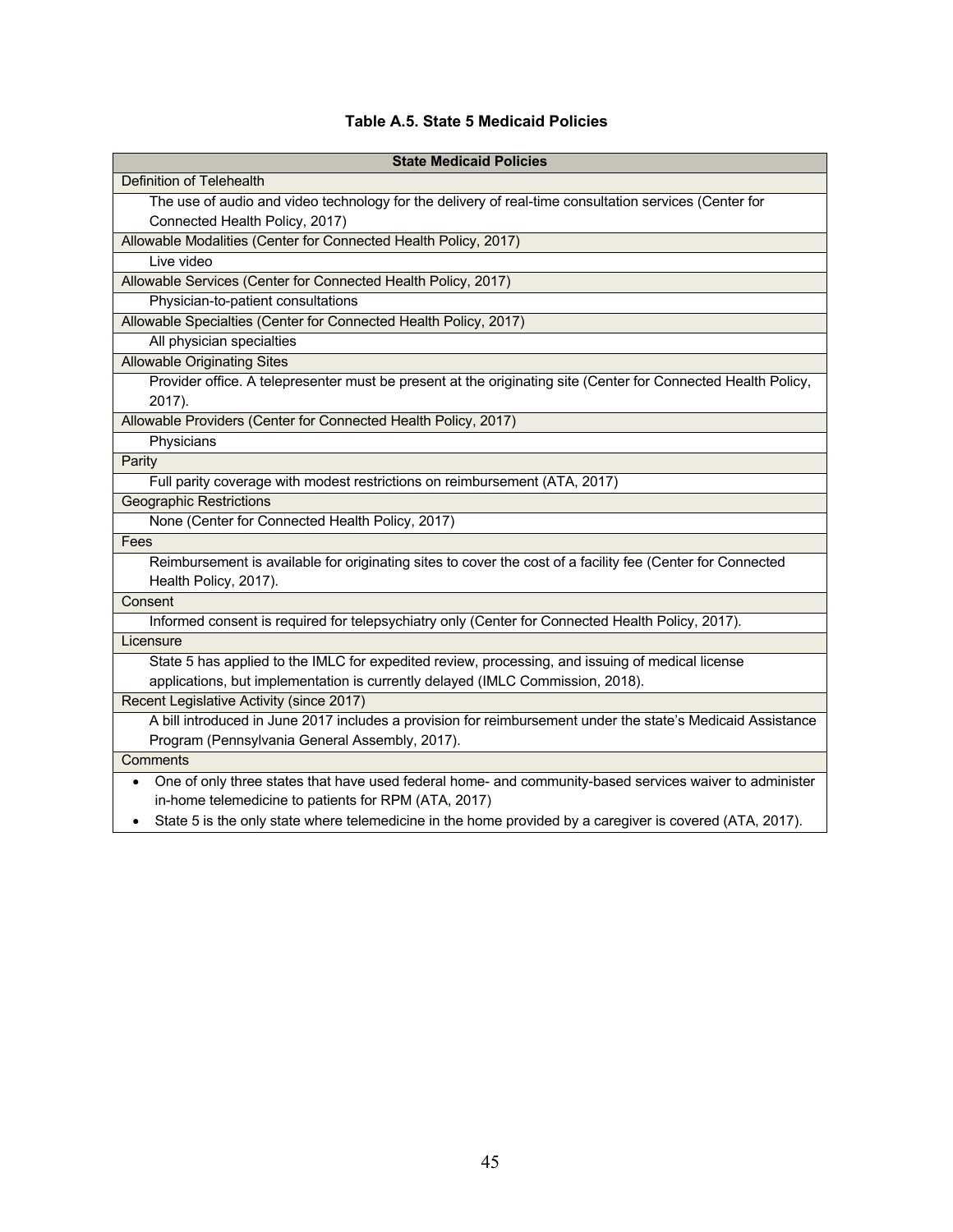#### **Table A.6. State 6 Medicaid Policies**

| <b>State Medicaid Policies</b>                                                                            |
|-----------------------------------------------------------------------------------------------------------|
| <b>Definition of Telehealth</b>                                                                           |
| The use of technology for real-time or nearly-real-time exchanges of information to support diagnosis and |
| treatment of medical conditions (Center for Connected Health Policy, 2017).                               |
| Allowable Modalities (Center for Connected Health Policy, 2017)                                           |
| Live video                                                                                                |
| <b>RPM</b>                                                                                                |
| Store-and-forward                                                                                         |
| Allowable Services (Center for Connected Health Policy, 2017)                                             |
| Continuous glucose monitoring (RPM)                                                                       |
| Diabetic retinopathy services (store-and-forward)                                                         |
| Dermatological services (store-and-forward)                                                               |
| Evaluation and management                                                                                 |
| Psychiatric treatment                                                                                     |
| Radiological services (live video and store-and-forward)                                                  |
| Specialty medical procedures                                                                              |
| Allowable Specialties (Center for Connected Health Policy, 2017)                                          |
| Dermatology                                                                                               |
| Mental/behavioral health services                                                                         |
| Psychiatry                                                                                                |
| Radiology                                                                                                 |
| Specialty medical                                                                                         |
| Allowable Originating Sites (Center for Connected Health Policy, 2017)                                    |
| Community services boards                                                                                 |
| <b>FQHCs</b>                                                                                              |
| Health department clinics                                                                                 |
| Hospitals                                                                                                 |
| Local education agencies                                                                                  |
| <b>Nursing facilities</b>                                                                                 |
| Provider offices                                                                                          |
| <b>Renal units</b>                                                                                        |
| <b>Residential treatment centers</b>                                                                      |
| <b>Rural health clinics</b>                                                                               |
| Allowable Providers (Center for Connected Health Policy, 2017)                                            |
| Clinical nurse specialists (including psychiatric clinical nurse specialists)                             |
| Clinical and school psychologists                                                                         |
| Clinical social workers                                                                                   |
| Local education agencies (for speech therapy)                                                             |
| Marriage and family therapist/counselor                                                                   |
| Nurse practitioners (including psychiatric nurse practitioners)                                           |
| Nurse midwives                                                                                            |
| Physicians (including psychiatrists)                                                                      |
| Substance abuse or addiction specialists                                                                  |
| Parity                                                                                                    |
| Full parity coverage with modest restrictions on reimbursement (ATA, 2017)                                |
| <b>Geographic Restrictions</b>                                                                            |
| None (Center for Connected Health Policy, 2017)                                                           |
| Fees                                                                                                      |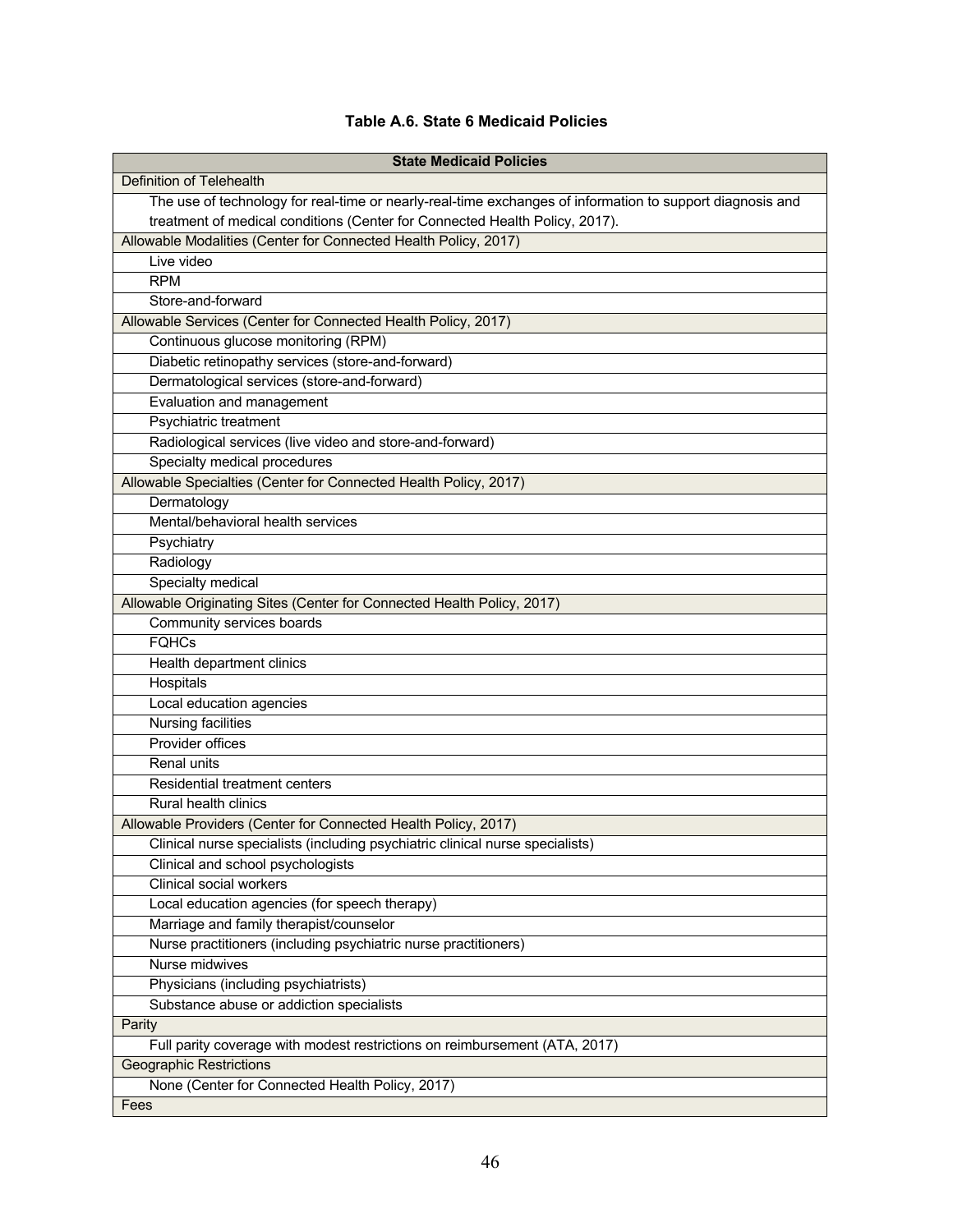#### **State Medicaid Policies**

 Reimbursement is available to cover the cost of a facility fee (Center for Connected Health Policy, 2017). Consent Requirement

Informed consent is required (Center for Connected Health Policy, 2017).

#### **Licensure**

 Providers must be licensed in State 6 and enrolled in the Medicaid program (Center for Connected Health Policy, 2017). State 6 is a member of the eNLC (National Council of State Boards of Nursing, 2018a).

Recent Legislative Activity (since 2017)

N/A

#### **Comments**

- • Providers or a proxy must attend the visit unless there is a documented reason why the staff member was not present for the visit (Center for Connected Health Policy, 2017).
- • Providers at mental health clinics must notify the State 6 developmental/behavioral health department at least ten days in advance of commencing to provide telemedicine services (Center for Connected Health Policy, 2017).
- • State 6 is one of three states that has expanded the coverage of telemedicine services for patients that have dual Medicaid and Medicare eligibility, through the Centers for Medicare and Medicaid Services Capitated Financial Alignment Model (MACPAC, 2018).
- State 6 voted to expand Medicaid in 2018, with implementation planned for 2019.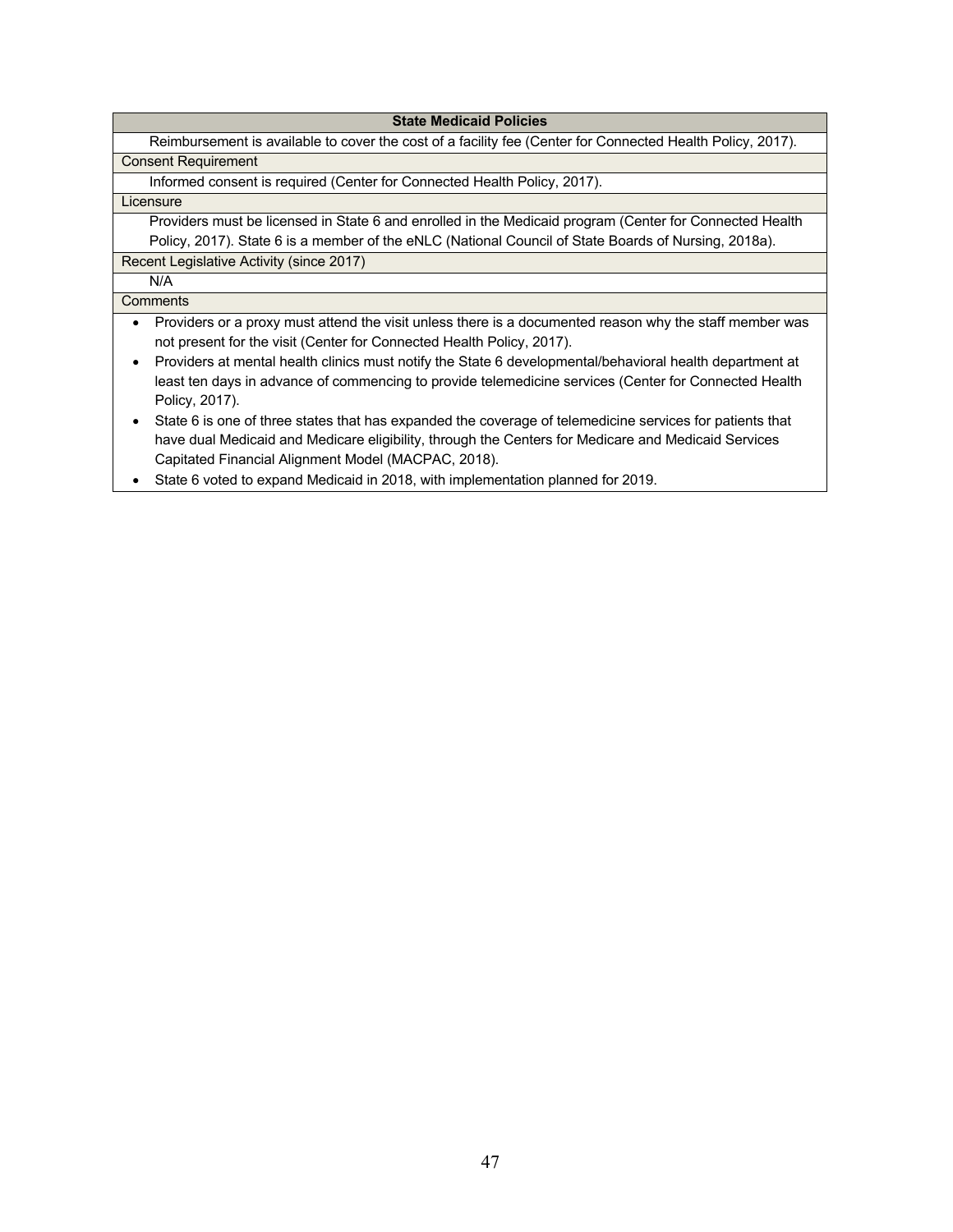#### **Table A.7. State 7 Medicaid Policies**

| <b>State Medicaid Policies</b>                                                                                                                                                                                                                                                                                                                                                                                                                 |
|------------------------------------------------------------------------------------------------------------------------------------------------------------------------------------------------------------------------------------------------------------------------------------------------------------------------------------------------------------------------------------------------------------------------------------------------|
| Definition of Telehealth                                                                                                                                                                                                                                                                                                                                                                                                                       |
| The exchange of medical information between sites via telephone or electronic communications for the purpose<br>of improving patient health (Center for Connected Health Policy, 2017).                                                                                                                                                                                                                                                        |
| Allowable Modalities (Center for Connected Health Policy, 2017)                                                                                                                                                                                                                                                                                                                                                                                |
| Live video                                                                                                                                                                                                                                                                                                                                                                                                                                     |
| Telephone and email consultations                                                                                                                                                                                                                                                                                                                                                                                                              |
| <b>Allowable Services</b>                                                                                                                                                                                                                                                                                                                                                                                                                      |
| State 7 Medicaid does place modest restrictions on reimbursement by service type (ATA, 2017).                                                                                                                                                                                                                                                                                                                                                  |
| <b>Allowable Specialties</b>                                                                                                                                                                                                                                                                                                                                                                                                                   |
| There are no stated restrictions on allowable specialties (Center for Connected Health Policy, 2017).                                                                                                                                                                                                                                                                                                                                          |
| <b>Allowable Originating Sites</b>                                                                                                                                                                                                                                                                                                                                                                                                             |
| There are no general restrictions on allowable originating sites (Center for Connected Health Policy, 2017).                                                                                                                                                                                                                                                                                                                                   |
| <b>Allowable Providers</b>                                                                                                                                                                                                                                                                                                                                                                                                                     |
| There are no restrictions on provider type. (MACPAC, 2018; ATA, 2017)                                                                                                                                                                                                                                                                                                                                                                          |
| Parity                                                                                                                                                                                                                                                                                                                                                                                                                                         |
| Full parity coverage with few restrictions on reimbursement (ATA, 2017).                                                                                                                                                                                                                                                                                                                                                                       |
| <b>Geographic Restrictions</b>                                                                                                                                                                                                                                                                                                                                                                                                                 |
| None (Center for Connected Health Policy, 2017)                                                                                                                                                                                                                                                                                                                                                                                                |
| Fees                                                                                                                                                                                                                                                                                                                                                                                                                                           |
| State 7 Medicaid will reimburse an originating site for transmission fees (Center for Connected Health Policy,<br>2017).                                                                                                                                                                                                                                                                                                                       |
| <b>Consent Requirement</b>                                                                                                                                                                                                                                                                                                                                                                                                                     |
| None (Center for Connected Health Policy, 2017)                                                                                                                                                                                                                                                                                                                                                                                                |
| Licensure                                                                                                                                                                                                                                                                                                                                                                                                                                      |
| State 7 is a member of the PTLC; however, it is unclear whether State 7 Medicaid observes this. State 7<br>Medicaid regulation requires that both the referring clinician and the evaluating clinician must be licensed to<br>practice medicine in State 7 and enrolled as a state Medicaid provider (Center for Connected Health Policy,<br>2017). State 7 is one of the nine states that issues special licenses for telehealth (ATA, 2017). |
| Recent Legislative Activity (since 2017)                                                                                                                                                                                                                                                                                                                                                                                                       |
| N/A                                                                                                                                                                                                                                                                                                                                                                                                                                            |
| Comments                                                                                                                                                                                                                                                                                                                                                                                                                                       |

 • One of the few states that permit reimbursement for certain patient consultations via telephone (MACPAC, 2018)

• One of four states that supports telementoring activities associated with Project ECHO (MACPAC, 2018)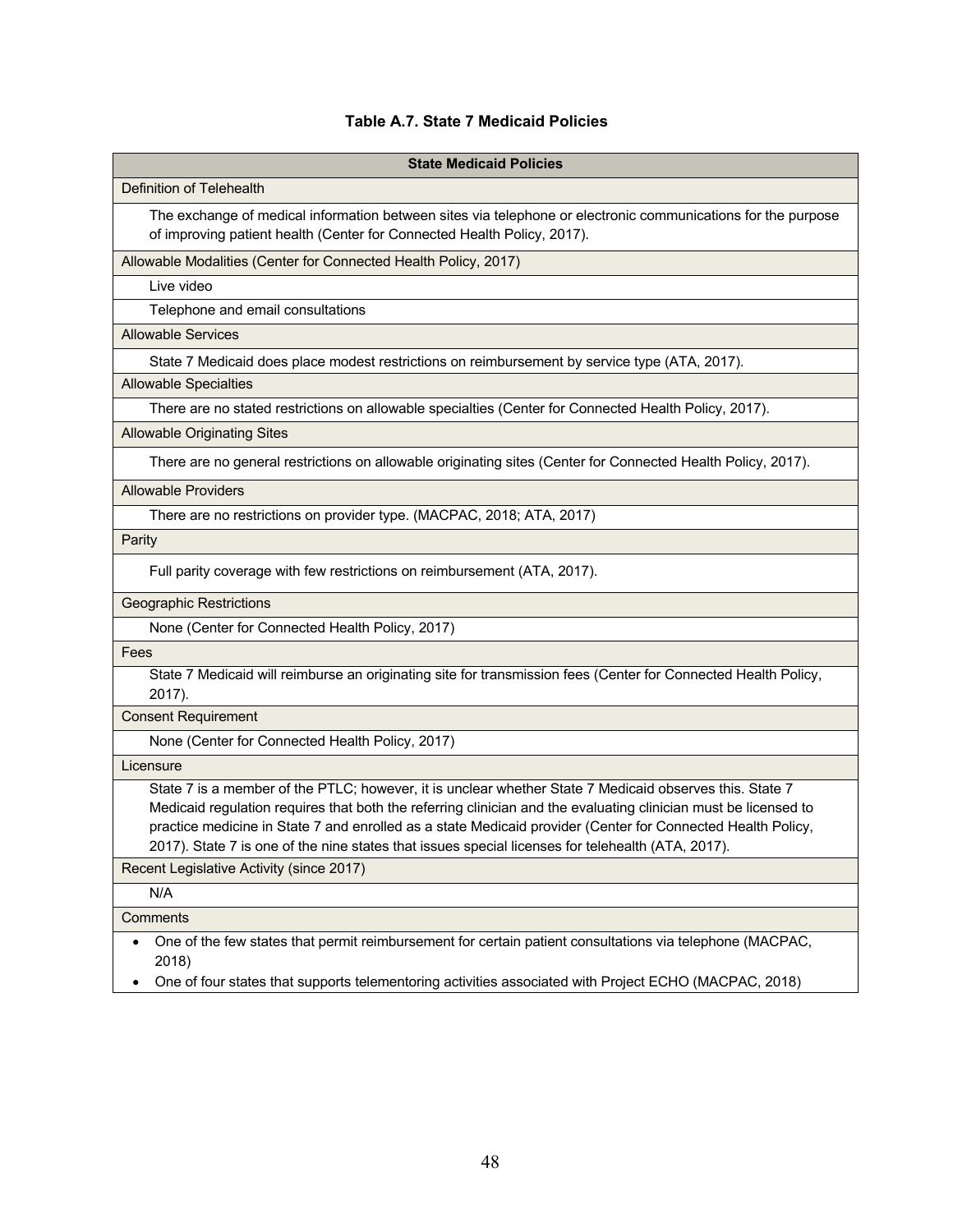- ATA—*See* American Telemedicine Association.
- American Telemedicine Association, *State Telemedicine Gaps Analysis: Coverage and Reimbursement*, Arlington, Va., February 2017. As of May 8, 2018: <http://www.americantelemed.org/policy-page/state-telemedicine-gaps-reports>
- Antoniotti, N. M., K. P. Drude, and N. Rowe, "Private Payer Telehealth Reimbursement in the United States," *Telemedicine and e-Health*, Vol. 20, No. 6, 2014, pp. 539–543.
- Association of State and Provincial Psychology Boards, *Psychology Interjurisdictional Compact (PSYPACT)*, Tyrone, Ga., 2018. As of September 10, 2018: <https://www.asppb.net/page/PSYPACT>
- Beaton, T., "PA Legislature Introduces Telemedicine Reimbursement Bill," *mHealth Intelligence*, June 28, 2017. As of May 10, 2018: [https://mhealthintelligence.com/news/pa-legislature-introduces-telemedicine-reimbursement](https://mhealthintelligence.com/news/pa-legislature-introduces-telemedicine-reimbursement-bill)[bill](https://mhealthintelligence.com/news/pa-legislature-introduces-telemedicine-reimbursement-bill)
- Across States," undated. As of July 12, 2017: Center for Connected Health Policy, "Assessing the Impact of Telehealth Private Payer Laws <http://www.cchpca.org/assessing-impact-telehealth-private-payer-laws-across-states>

———, *State Telehealth Laws and Reimbursement Policies: A Comprehensive Scan of the 50 States and District of Columbia*, Sacramento, Calif., April 2017. As of May 8, 2018: <http://www.cchpca.org/reports-and-policy-briefs>

- Centers for Medicare and Medicaid Services, *Medicaid Managed Care Enrollment and Program Characteristics, 2016*, Baltimore, Md., 2018. As of August 1, 2018: <https://www.medicaid.gov/medicaid/managed-care/enrollment/index.html>
- Dedoose, computer program, Version 7.0.23, Los Angeles, Calif.: SocioCultural Research Consultants, 2016.
- Federation of State Boards of Physical Therapy, *Physical Therapy Licensure Compact*, updated May 3, 2018. As of May 8, 2018: <http://www.fsbpt.org/FreeResources/PhysicalTherapyLicensurecompact.aspx>
- Henry J. Kaiser Family Foundation, *Total Medicaid Managed Care Enrollment*, San Francisco, Calif., April 27, 2018a. As of May 8, 2018: [https://www.kff.org/medicaid/state-indicator/total-medicaid-mc](https://www.kff.org/medicaid/state-indicator/total-medicaid-mc-enrollment/?currentTimeframe=0&sortModel=%7B%22colId%22:%22Location%22,%22sort%22:%22asc%22%7D)[enrollment/?currentTimeframe=0&sortModel=%7B%22colId%22:%22Location%22,%22sor](https://www.kff.org/medicaid/state-indicator/total-medicaid-mc-enrollment/?currentTimeframe=0&sortModel=%7B%22colId%22:%22Location%22,%22sort%22:%22asc%22%7D) t[%22:%22asc%22%7D](https://www.kff.org/medicaid/state-indicator/total-medicaid-mc-enrollment/?currentTimeframe=0&sortModel=%7B%22colId%22:%22Location%22,%22sort%22:%22asc%22%7D)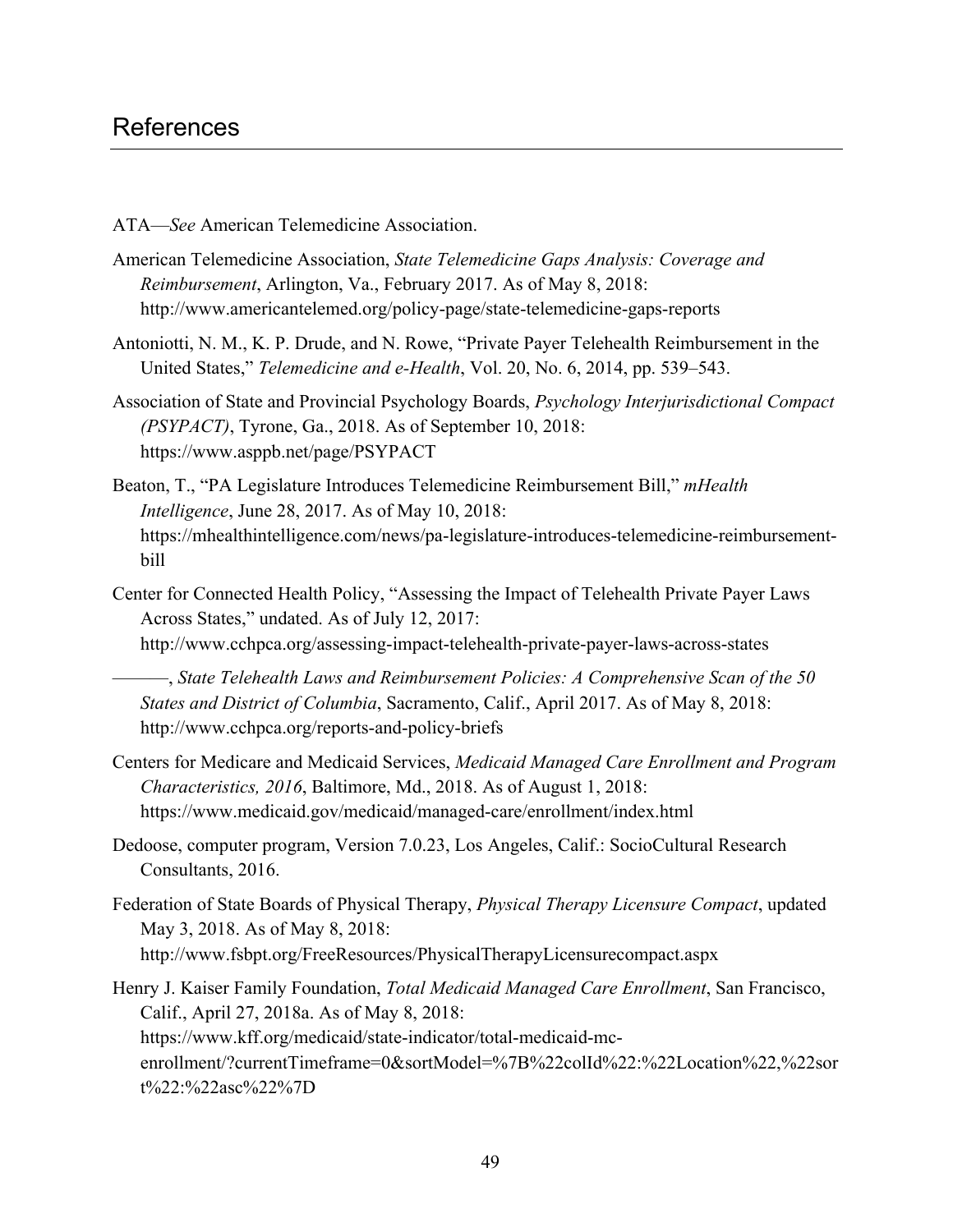27, 2018b. As of September 18, 2018: ———, *Status of State Action on the Medicaid Expansion Decision*, San Francisco, Calif., July [https://www.kff.org/health-reform/state-indicator/state-activity-around-expanding-medicaid](https://www.kff.org/health-reform/state-indicator/state-activity-around-expanding-medicaid-under-the-affordable-care-act/?currentTimeframe=0&sortModel=%7B%22colId%22:%22Location%22,%22sort%22:%22asc%22%7D)[under-the-affordable-care](https://www.kff.org/health-reform/state-indicator/state-activity-around-expanding-medicaid-under-the-affordable-care-act/?currentTimeframe=0&sortModel=%7B%22colId%22:%22Location%22,%22sort%22:%22asc%22%7D)[act/?currentTimeframe=0&sortModel=%7B%22colId%22:%22Location%22,%22sort%22:%](https://www.kff.org/health-reform/state-indicator/state-activity-around-expanding-medicaid-under-the-affordable-care-act/?currentTimeframe=0&sortModel=%7B%22colId%22:%22Location%22,%22sort%22:%22asc%22%7D)

[22asc%22%7D](https://www.kff.org/health-reform/state-indicator/state-activity-around-expanding-medicaid-under-the-affordable-care-act/?currentTimeframe=0&sortModel=%7B%22colId%22:%22Location%22,%22sort%22:%22asc%22%7D)

Health Resources and Services Administration, "Electronic Health Record Capabilities and Quality Recognition," database, updated 2016a. As of February 11, 2018: <https://bphc.hrsa.gov/uds2016/datacenter.aspx?q=tehr&year=2016&state>=

———, *2016 Health Center Profile*, database, May 2016b. As of May 8, 2018: <https://bphc.hrsa.gov/uds/datacenter.aspx?q=d>

———, *Health Resources & Services Administration Data Warehouse: Health Center Service Delivery and Look-Alike Sites—Health Center Service Delivery* Sites, data portal, May 2016c. As of May 8, 2018:

<https://datawarehouse.hrsa.gov/tools/DataPortalResults.aspx?paramServiceId=HCSD>

———, *Urban/Rural Setting: Health Center Service Delivery Sites*, data portal, 2016d. As of May 8, 2018:

<https://datawarehouse.hrsa.gov/tools/dataportal.aspx>

———, *Uniform Data System (UDS) Resources*, database, updated June 2018. As of May 1, 2018:

<https://bphc.hrsa.gov/datareporting/reporting/index.html>

Howe, G., A. Hamblin, and L. Moran, *Financing Project ECHO: Options for State Medicaid*  Programs, Hamilton, N.J.: Center for Health Care Strategies, September 2017. As of August 1, 2018:

[https://www.chcs.org/media/ECHO-Medicaid-Financing-Brief\\_091217-2.pdf](https://www.chcs.org/media/ECHO-Medicaid-Financing-Brief_091217-2.pdf)

HRSA—*See* Health Resources and Services Administration.

IMLC Commission—*See* Interstate Medical Licensure Compact Commission.

- Infinx Healthcare, "How the PTLC Creates Compact States for Physical Therapy," updated April 30, 2018. As of May 8, 2018: [https://www.infinxinc.com/how-the-ptlc-creates-compact-states-for-physical-therapy/](https://www.infinxinc.com/how-the-ptlc-creates-compact-states-for-physical-therapy)
- Institute of Medicine, *The Role of Telehealth in an Evolving Health Care Environment: Workshop Summary*, Washington, D.C.: National Academies Press, 2012.

Interstate Medical Licensure Compact Commission, "The IMLC," homepage, updated 2018. As of May 8, 2018: [http://www.imlcc.org/](http://www.imlcc.org)

LaMarche, D., personal communication with the authors, September 2, 2018.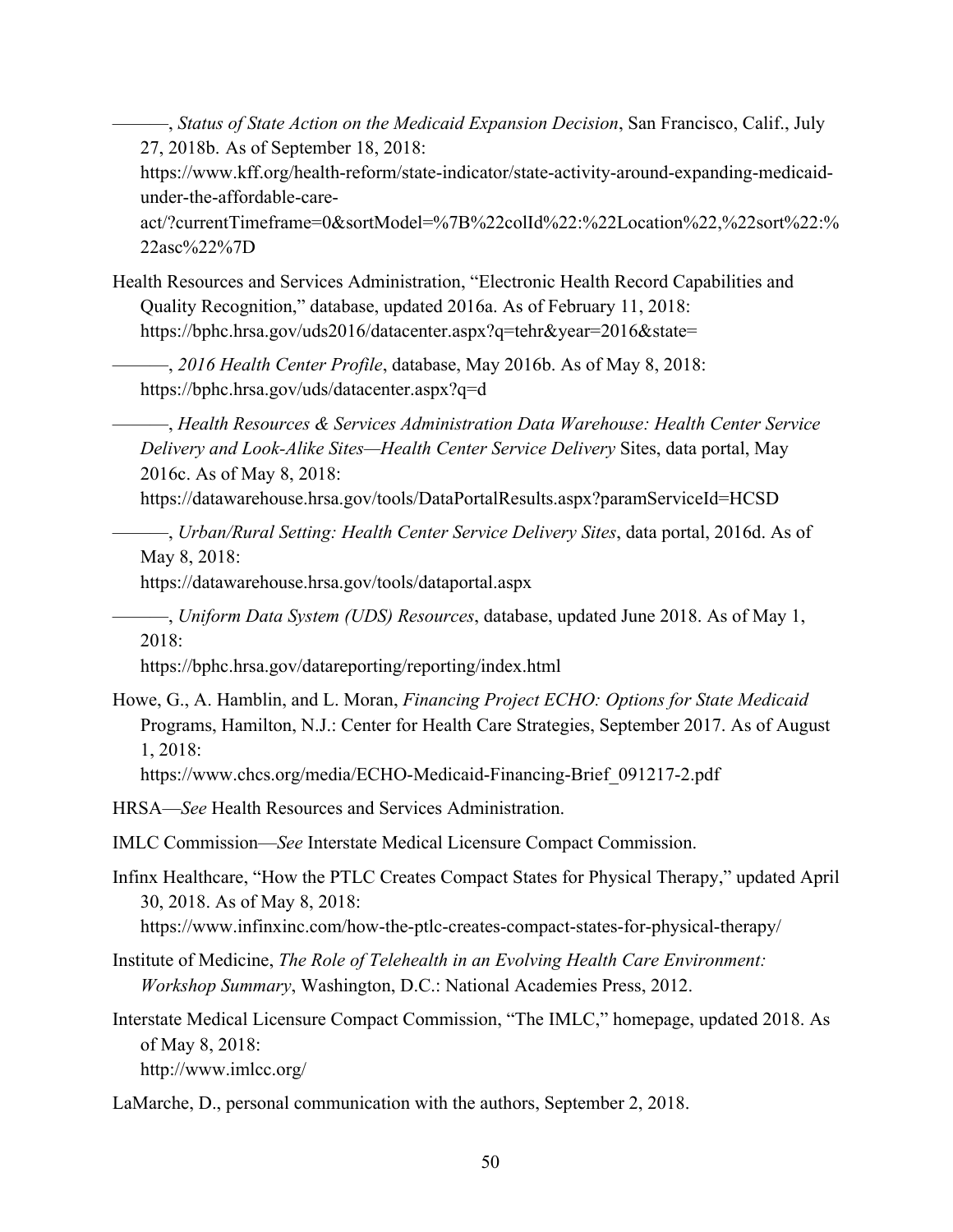MACPAC—*See* Medicaid and CHIP Payment and Access Commission.

- Medicaid and CHIP Payment and Access Commission, *Report to Congress on Medicaid and CHIP*, Washington, D.C., March 15, 2018. As of May 8, 2018: [https://www.macpac.gov/wp-content/uploads/2018/03/Report-to-Congress-on-Medicaid-and-](https://www.macpac.gov/wp-content/uploads/2018/03/Report-to-Congress-on-Medicaid-and-CHIP-March-2018.pdf)[CHIP-March-2018.pdf](https://www.macpac.gov/wp-content/uploads/2018/03/Report-to-Congress-on-Medicaid-and-CHIP-March-2018.pdf)
- Medicare Payment Advisory Commission, *Medicare Payment Policy*, Washington, D.C., March 15, 2018. As of May 8, 2018: [http://www.medpac.gov/docs/default](http://www.medpac.gov/docs/default-source/reports/mar18_medpac_entirereport_sec.pdf?sfvrsn=0)[source/reports/mar18\\_medpac\\_entirereport\\_sec.pdf?sfvrsn=0](http://www.medpac.gov/docs/default-source/reports/mar18_medpac_entirereport_sec.pdf?sfvrsn=0)
- Mehrotra, A., A. B. Jena, A. B. Busch, J. Souza, L. Uscher-Pines, and B. E. Landon, "Utilization of Telemedicine Among Rural Medicare Beneficiaries," *Journal of the American Medical Association*, Vol. 315, No. 18, 2016, pp. 2015–2016.
- *Physician*, Vol. 93, No. 2, 2016. Moore, M. A., M. Coffman, A. Jetty, S. Petterson, and A. Bazemore, "Only 15% of FPs Report Using Telehealth; Training and Lack of Reimbursement Are Top Barriers," *American Family*
- National Association of Community Health Centers, *Telehealth and Health Centers*, Washington, D.C., April 2018a. As of August 31, 2018: <http://www.nachc.org/wp-content/uploads/2018/04/Telehealth-and-Health-Centers-4.18.pdf>
	- ———, *America's Health Centers*, Washington, D.C., August 2018b. As of February 11, 2018: [http://www.nachc.org/wp-content/uploads/2018/08/AmericasHealthCenters\\_FINAL.pdf](http://www.nachc.org/wp-content/uploads/2018/08/AmericasHealthCenters_FINAL.pdf)
	- ———, *America's Health Centers*, Washington, D.C., October 2016. As of February 11, 2018: [http://www.nachc.org/wp-content/uploads/2016/11/NACHC-BHI-Impact-of-State-Health-](http://www.nachc.org/wp-content/uploads/2016/11/NACHC-BHI-Impact-of-State-Health-Policies-on-Integrated-Care-at-Health-Ctrs-FINAL-102816.pdf)[Policies-on-Integrated-Care-at-Health-Ctrs-FINAL-102816.pdf](http://www.nachc.org/wp-content/uploads/2016/11/NACHC-BHI-Impact-of-State-Health-Policies-on-Integrated-Care-at-Health-Ctrs-FINAL-102816.pdf)
	- ———, *America's Health Centers*, Washington, D.C., December 2013. As of February 11, 2018:

<http://www.nachc.org/wp-content/uploads/2015/11/Telemedicine-SPR482.pdf>

- National Consortium of Telehealth Resource Centers, "About Our Consortium," webpage, updated 2018. As of August 30, 2018: [https://www.telehealthresourcecenter.org/about-us/](https://www.telehealthresourcecenter.org/about-us)
- National Council of State Boards of Nursing, "Enhanced Nurse Licensure Compact (eNLC) Implementation," updated 2018a. As of May 8, 2018: <https://www.ncsbn.org/enhanced-nlc-implementation.htm>

———, "Advanced Practice Nurse (APRN) Compact," updated 2018b. As of May 8, 2018: <https://www.ncsbn.org/aprn-compact.htm>

Nelson, C. A., J. Takeshita, K. A. Wanat, K. D. Bream, J. H. Holmes, H. C. Koenig, R. R. Roth, A. Vuppalapati, W. D. James, and C. L. Kovarik, "Impact of Store-and-Forward (SAF)